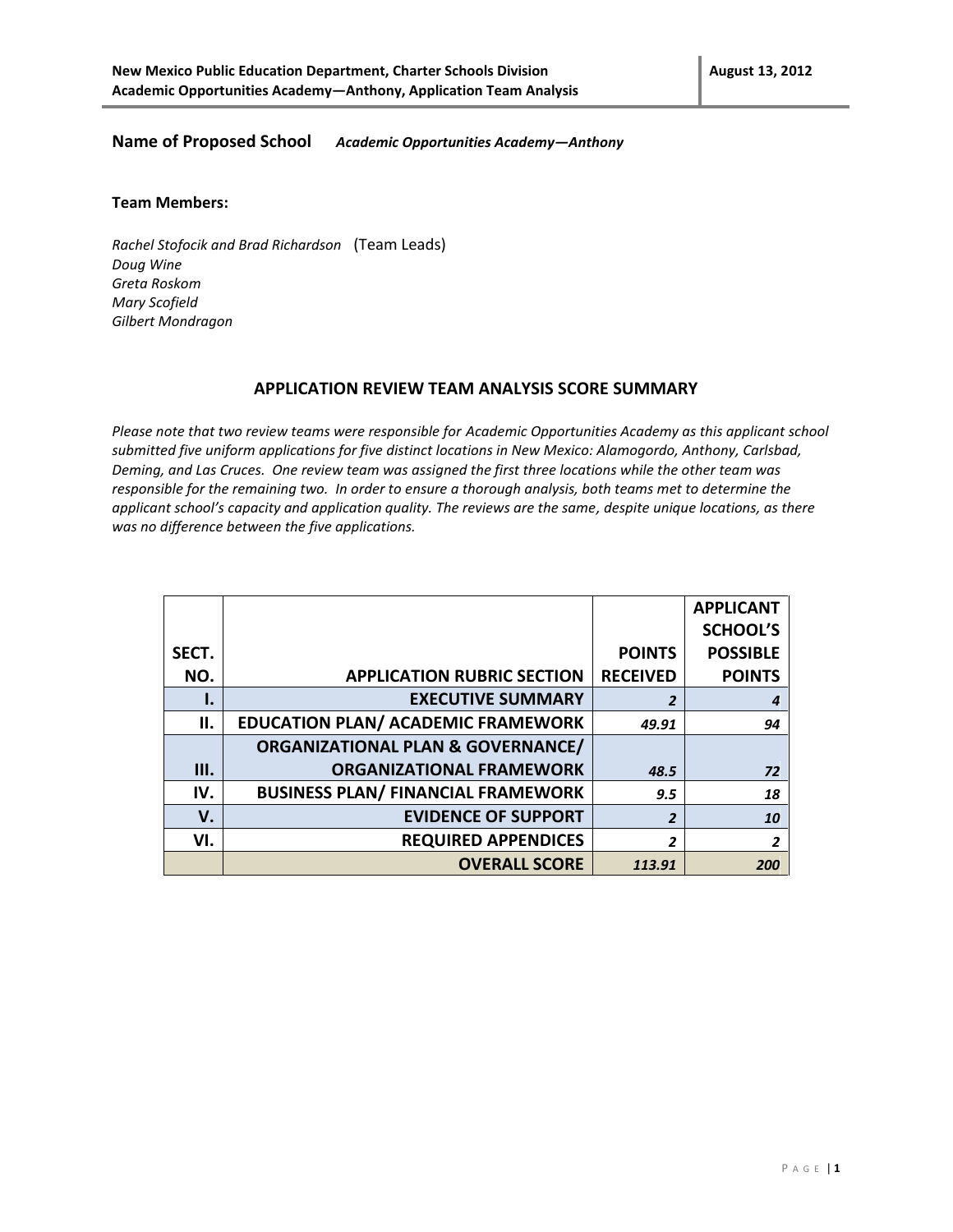#### **CHARTER APPLICATION EVALUATION RUBRIC: TEAM ANALYSIS 2012**

**The Charter Application Evaluation Rubric ("Rubric") will be used to determine whether the Application meets, partially meets, or does not meet the application requirements of law and the authorizer. It can also be used by the applicant to guide the writing of the Application. The reviewers must objectively review each indicator in order to provide an overall assessment of the Application components.** 

**The Rubric will be used to determine whether the Application may be approved, approved with conditions, or denied. A chartering authority may deny an application if:** 

- **The application is deemed incomplete or inadequate.**
- **The application does not propose to offer an educational program consistent with the requirements and purposes of the Charter Schools Act (NMSA 1978 §22-8B-6(K)(2011).**
- **The proposed head administrator or other administrative or fiscal staff was involved with another charter school whose charter was denied or revoked for fiscal mismanagement or the proposed head administrator or other administrative or fiscal staff was discharged from a public school for fiscal mismanagement.**
- **For a proposed state-chartered charter school, it does not request to have the**   $\bullet$ **governing body of the charter school designated as a board of finance or the governing body does not qualify as a board of finance.**
- $\bullet$ **The application is otherwise contrary to the best interests of the charter school's projected students, the local community or the school district in whose geographic boundaries the charter school applies to operate.**

#### *Please note the following definitions:*

**Incomplete:** 

- **No information is provided in response to some or all of the prompts**
- **Prompts are met, but overall the responses lack meaningful detail or would require**   $\bullet$ **additional information to demonstrate an understanding of the key issue or concept to be addressed.**
- $\bullet$ **Section not thoroughly explained and demonstrates lack of preparation.**
- **Information is inaccurate that reflects a fundamental misunderstanding of the key concept to be addressed by the section.**

**Inadequate:** 

- **The response raises concerns about whether the applicant understands the request**   $\bullet$ **and the basic issue raised by the request.**
- $\bullet$ **Responses raise substantial concerns about the applicant's ability to meet the requirement in practice.**
- **The founder's overall plan for the school is difficult to comprehend and/or presents an unrealistic plan for the operation of a school or any aspect of the school.**
- **The response is difficult to comprehend.**
- **The section does not align, or the reviewer cannot ascertain whether the response aligns with the overall plan articulated.**

**Please Note: If an applicant school's response to one of the questions is labeled "incomplete" or "inadequate" it should receive a score of zero for that section.**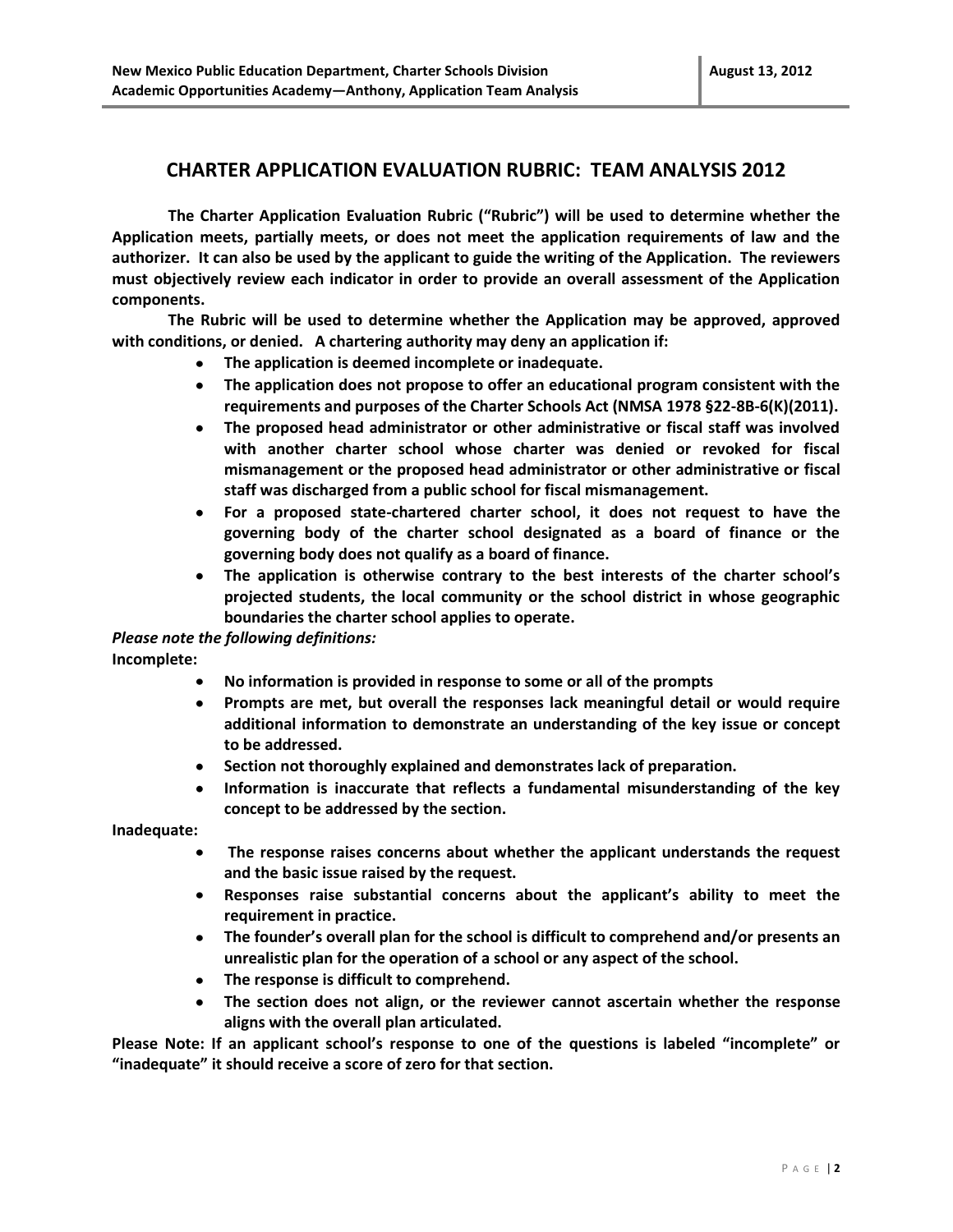### **I. EXECUTIVE SUMMARY**

| <b>Topic</b>      | Ranking                                                                                                                                                                                                                                                                                                                                                                                                                                                                                        |                                                                                                                                                             | <b>Comments &amp; References</b>                                                                                                        |                 |
|-------------------|------------------------------------------------------------------------------------------------------------------------------------------------------------------------------------------------------------------------------------------------------------------------------------------------------------------------------------------------------------------------------------------------------------------------------------------------------------------------------------------------|-------------------------------------------------------------------------------------------------------------------------------------------------------------|-----------------------------------------------------------------------------------------------------------------------------------------|-----------------|
|                   | Meets-2 $\square$                                                                                                                                                                                                                                                                                                                                                                                                                                                                              | Partially meets - $1 \boxtimes$                                                                                                                             | Does not meet-0                                                                                                                         | <b>SCORE: 1</b> |
| Executive Summary | The summary<br>demonstrates a<br>cohesive and<br>comprehensive plan<br>for the contemplated<br>school and addresses<br>all of the elements<br>requested in the<br>application.                                                                                                                                                                                                                                                                                                                 | The summary<br>articulates a plan, but<br>leaves out<br>information that<br>would explain some<br>of the required<br>elements for the<br>executive summary. | The summary is<br>confusing,<br>incomplete and<br>does not address<br>most of the<br>required elements<br>for the executive<br>summary. | See summary.    |
|                   | Meets-2 $\square$                                                                                                                                                                                                                                                                                                                                                                                                                                                                              | Partially meets-1 $\boxtimes$                                                                                                                               | Does not meet-0                                                                                                                         | <b>SCORE: 1</b> |
|                   | The model or focus of<br>the proposed school is<br>clearly stated.                                                                                                                                                                                                                                                                                                                                                                                                                             | The model or focus of<br>the proposed school<br>is not clearly stated.                                                                                      | A model or focus of<br>the school is not<br>provided.                                                                                   | See summary.    |
|                   |                                                                                                                                                                                                                                                                                                                                                                                                                                                                                                | <b>Evaluator Comments and Questions</b><br>The application reviewer has opportunity to take notes on the application.                                       |                                                                                                                                         |                 |
| Evaluation        | <b>Summary/Comments</b><br>The review team agreed that this summary is extremely comprehensive when it stands alone. However,<br>it is not cohesive in that it does not pull everything together seamlessly. Also, as the entire application is<br>read, it is clear that this summary does not reflect or appropriately summarize what the school<br>developers actually propose. Particularly, there are several items listed in this summary that are not<br>within the entire application. |                                                                                                                                                             |                                                                                                                                         |                 |

## **Score:** *2* **out of 4 possible points**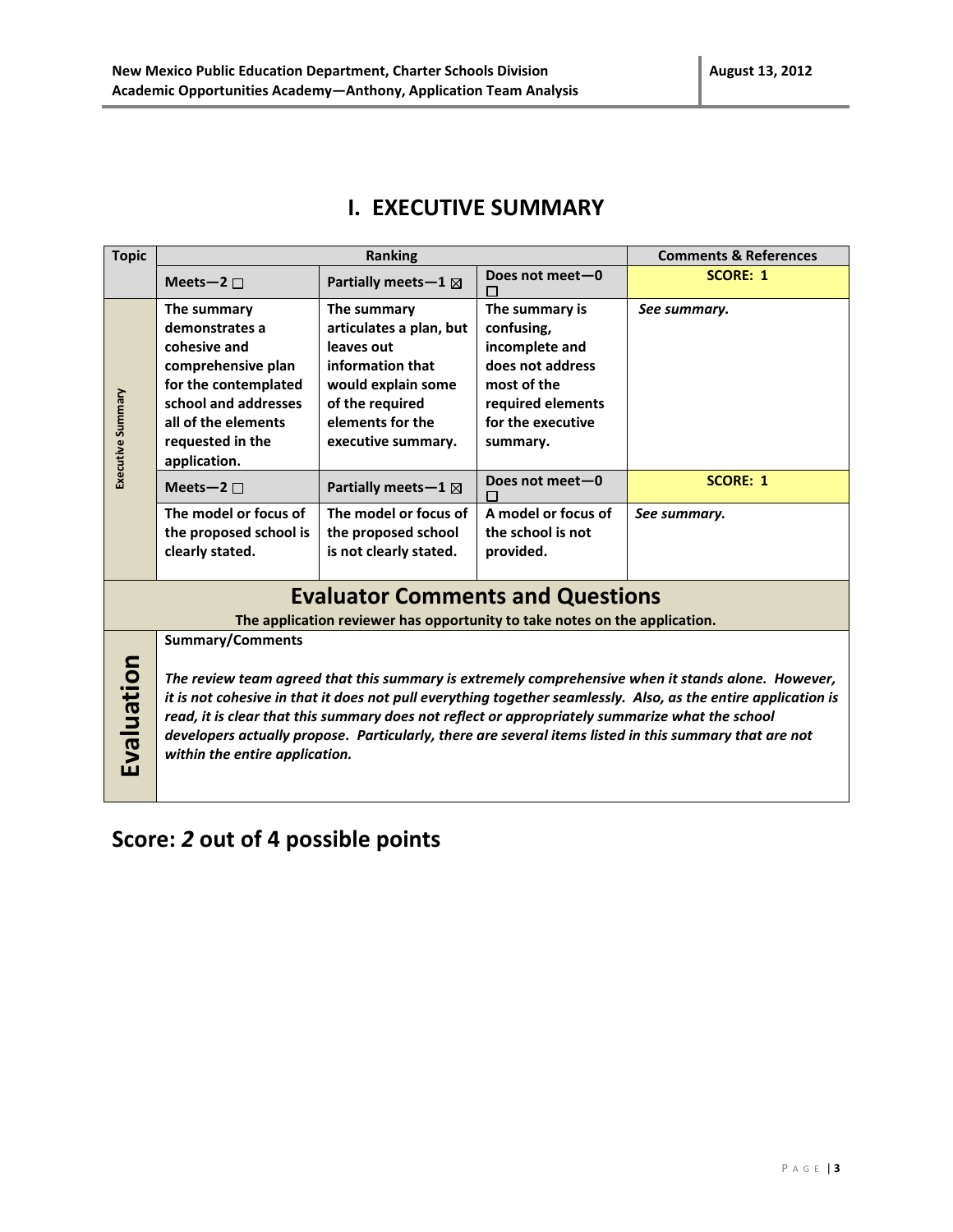### **II. EDUCATION PLAN**

- **A. SCHOOL SIZE**
- **B. VISION**
- **C. MISSION**

**Evaluation Criteria. The vision and mission statements describe the purpose for the school and express the ideal, long-term impact, focus, scope and scale of the school.**

| <b>Topic</b>                    | <b>Ranking</b>        |                             | <b>Comments &amp; References</b>                                                    |                                                                                                          |
|---------------------------------|-----------------------|-----------------------------|-------------------------------------------------------------------------------------|----------------------------------------------------------------------------------------------------------|
|                                 | Meets-2 $\boxtimes$   | Partially meets-1<br>⊔      | Does not meet-0 $\Box$                                                              | SCORE: 2                                                                                                 |
|                                 | The applicant         |                             | The applicant does                                                                  | Adequate information provided.                                                                           |
| Size                            | provides all of the   |                             | not provide all of the                                                              |                                                                                                          |
| II.A. School                    | required              |                             | required                                                                            |                                                                                                          |
|                                 | information.          |                             | information.                                                                        |                                                                                                          |
|                                 | Meets-2 $\square$     | Partially meets-1<br>$\Box$ | Does not meet $-0 \boxtimes$                                                        | <b>SCORE: 0</b>                                                                                          |
|                                 | The mission           |                             | A mission statement                                                                 | The review team agrees that this                                                                         |
|                                 | statement clearly     |                             | is stated but does                                                                  | is not a mission statement. It                                                                           |
|                                 | states the purpose    |                             | not clearly translate                                                               | offers information on how they                                                                           |
|                                 | for and goal of the   |                             | into measurable and                                                                 | will achieve the mission, but does                                                                       |
|                                 | school, and explains  |                             | achievable goals, the                                                               | not really offer a mission that is                                                                       |
|                                 | how the school will   |                             | selected curriculum,                                                                | measurable or ambitious.                                                                                 |
|                                 | reach that goal. The  |                             | operations and all                                                                  |                                                                                                          |
|                                 | mission statement     |                             | aspects of the school.                                                              |                                                                                                          |
|                                 | clearly translates    |                             |                                                                                     |                                                                                                          |
|                                 | into measurable and   |                             |                                                                                     |                                                                                                          |
|                                 | achievable goals, the |                             |                                                                                     |                                                                                                          |
|                                 | selected curriculum,  |                             |                                                                                     |                                                                                                          |
|                                 | operations, and all   |                             |                                                                                     |                                                                                                          |
|                                 | aspects of the        |                             |                                                                                     |                                                                                                          |
| II. A and B. Vision and Mission | school.               |                             |                                                                                     |                                                                                                          |
|                                 | Meets-2 $\square$     | Partially meets-1<br>⊠      | Does not meet-0 $\Box$                                                              | <b>SCORE: 1</b>                                                                                          |
|                                 | A coherent vision of  |                             | The vision is stated,                                                               | The review team determined that                                                                          |
|                                 | what the school       |                             | but does not provide                                                                | this vision does provide a picture                                                                       |
|                                 | hopes to look like in |                             | a clear picture of                                                                  | of some of the programs that it                                                                          |
|                                 | the future is evident |                             | what the school will                                                                | plans to offer, but as a coherent                                                                        |
|                                 | (long-term goals)     |                             | look like if it is                                                                  | vision, it lacks clarity.                                                                                |
|                                 | and sustainable.      |                             | achieving its goals.                                                                |                                                                                                          |
|                                 |                       |                             | <b>Evaluator Comments and Questions</b>                                             |                                                                                                          |
|                                 |                       |                             | The application reviewer has opportunity to take notes on the application.          |                                                                                                          |
|                                 | Summary/Comments:     |                             |                                                                                     |                                                                                                          |
| Evaluation                      |                       |                             |                                                                                     |                                                                                                          |
|                                 |                       |                             |                                                                                     | The review team would like to see a stronger statement of unique need for this school in this particular |
|                                 |                       |                             | area, and then a description of how it would differ from other schools in the area. |                                                                                                          |
|                                 |                       |                             |                                                                                     |                                                                                                          |
|                                 |                       |                             |                                                                                     |                                                                                                          |
|                                 |                       |                             |                                                                                     |                                                                                                          |
|                                 |                       |                             |                                                                                     |                                                                                                          |

### **Score:** *3* **out of 6 possible points**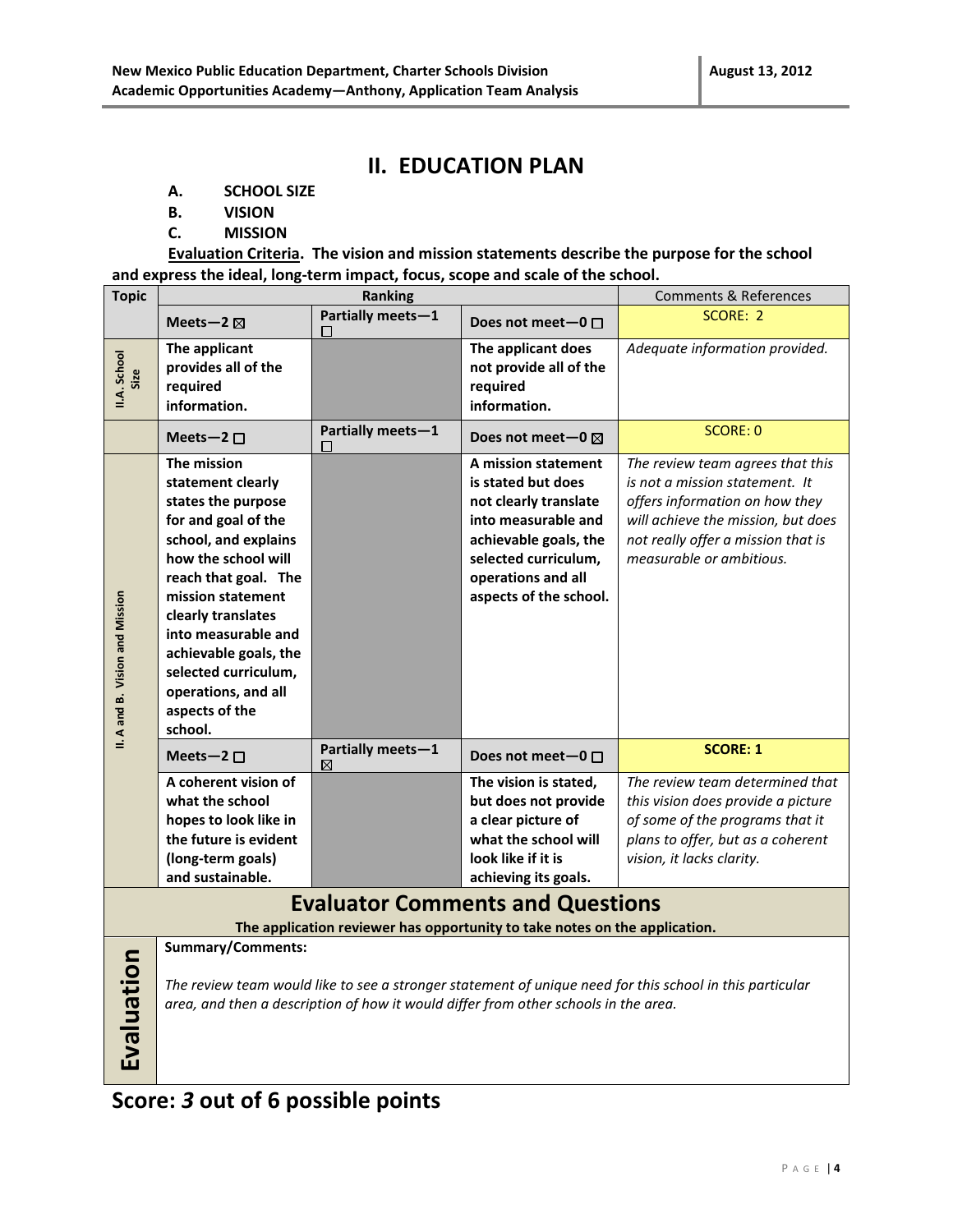#### **D. GOALS**

**Evaluation Criteria. The school has clearly stated ambitious, but attainable educational goals that are aligned with the school's mission. The goals are specific, measurable (based on identified indicators and expected performance levels that can be measured by a reliable instrument).** 

| <b>Topic</b>                          | <b>Ranking</b>                                                                                                                                                                                                                                                                                                      |                                                                                                                                                                                                                                                                                                                                                                | <b>Comments &amp; References</b>                                                                                                                                                                                                                |                                                                                                                                                                                                       |
|---------------------------------------|---------------------------------------------------------------------------------------------------------------------------------------------------------------------------------------------------------------------------------------------------------------------------------------------------------------------|----------------------------------------------------------------------------------------------------------------------------------------------------------------------------------------------------------------------------------------------------------------------------------------------------------------------------------------------------------------|-------------------------------------------------------------------------------------------------------------------------------------------------------------------------------------------------------------------------------------------------|-------------------------------------------------------------------------------------------------------------------------------------------------------------------------------------------------------|
|                                       | Meets-2 $\square$                                                                                                                                                                                                                                                                                                   | Partially meets-1 ⊠                                                                                                                                                                                                                                                                                                                                            | Does not meet-0 □                                                                                                                                                                                                                               | <b>SCORE: 1</b>                                                                                                                                                                                       |
| II.D.(1) Student Academic Performance | The school has<br>appropriate and<br>manageable student<br>academic<br>performance goals<br>that are rigorous<br>and reflect high<br>expectations. Goals<br>meet the stated<br><b>Evaluation Criteria.</b><br>Meets-2 $\boxtimes$<br>The stated goals are<br>clearly aligned to<br>the vision and<br>mission of the | The school has goals<br>that are measureable,<br>but there may be too<br>few or too many goals<br>for the school to<br>manage successfully<br>or are insufficiently<br>rigorous. Goals meet<br>most of the stated<br><b>Evaluation Criteria.</b><br>Partially meets $-1$ $\square$<br>The goals do not<br>clearly tie to the<br>school's mission or<br>vision. | The school does not<br>have measurable<br>academic<br>performance goals;<br>or the goals do not<br>meet the stated<br><b>Evaluation Criteria.</b><br>Does not meet-0 $\square$<br>The goals do not tie<br>to the school's<br>mission or vision. | The review team determined<br>that this goal could not be<br>"managed successfully"(11).<br>SCORE: 2<br>Adequate information<br>provided.                                                             |
|                                       | school.                                                                                                                                                                                                                                                                                                             |                                                                                                                                                                                                                                                                                                                                                                |                                                                                                                                                                                                                                                 |                                                                                                                                                                                                       |
|                                       | Meets-2 $\square$                                                                                                                                                                                                                                                                                                   | Partially meets $-1$ $\boxtimes$                                                                                                                                                                                                                                                                                                                               | Does not meet-0 $\square$                                                                                                                                                                                                                       | SCORE: 1                                                                                                                                                                                              |
|                                       | The goals are<br>specific and<br>measurable,<br>attainable and time-<br>bound.                                                                                                                                                                                                                                      | The goals will not lead<br>to a sufficient plan to<br>monitor progress<br>toward meeting<br>them.                                                                                                                                                                                                                                                              | The goals are too<br>broad or vague and<br>do not lend<br>themselves to<br>monitoring progress.                                                                                                                                                 | The review team agreed that<br>this goal is not "attainable"(P.<br>11).                                                                                                                               |
|                                       | Meets-2 $\square$                                                                                                                                                                                                                                                                                                   | Partially meets-1 □                                                                                                                                                                                                                                                                                                                                            | Does not meet-0 □                                                                                                                                                                                                                               | <b>SCORE: 1.33</b>                                                                                                                                                                                    |
|                                       | The school has<br>appropriate and<br>manageable student<br>academic growth<br>goals that are<br>rigorous and reflect<br>high expectations.<br><b>Goals meet the</b><br>stated Evaluation<br>Criteria.                                                                                                               | The school has goals<br>that are measureable,<br>but there may be too<br>few or too many goals<br>for the school to<br>manage successfully<br>or are insufficiently<br>rigorous and do not<br>reflect high<br>expectations. Goals<br>meet most of the<br>stated Evaluation<br>Criteria.                                                                        | The school does not<br>have measurable<br>academic growth<br>goals; or the goals do<br>not meet the stated<br><b>Evaluation Criteria.</b>                                                                                                       | The review team decided to<br>average the individual scores<br>for this section, as some agreed<br>that this goal was not clear or<br>succinct while others believed it<br>was sufficient as written. |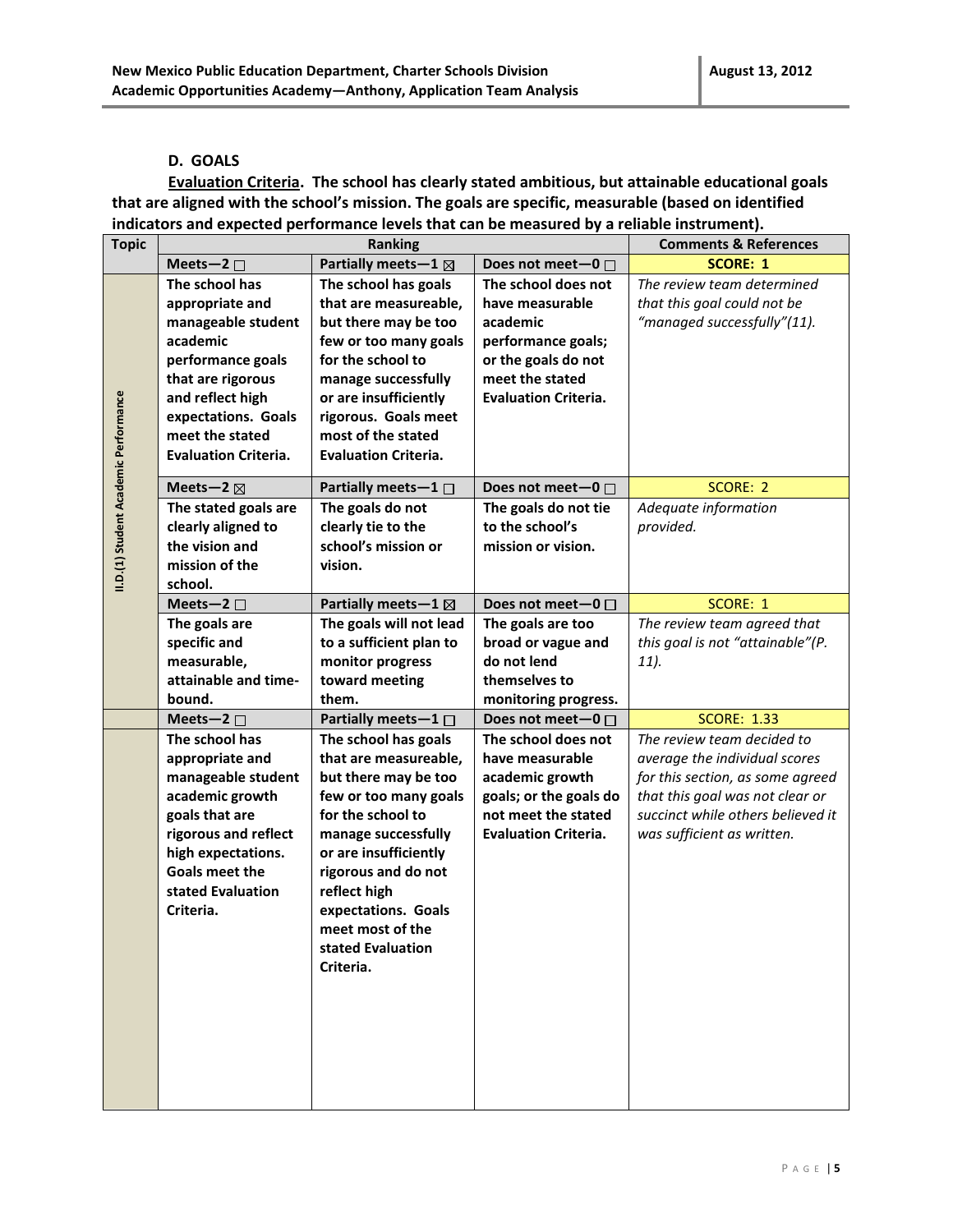|                                      | Meets-2 $\square$                                                                                                                                                                                                                                                 | Partially meets - $1 \boxtimes$                                                                                                                                                                                                                                                                     | Does not meet-0 $\Box$                                                                                                                                                                                                                | SCORE: 1                                                                                                                                                                                                                                                                                            |
|--------------------------------------|-------------------------------------------------------------------------------------------------------------------------------------------------------------------------------------------------------------------------------------------------------------------|-----------------------------------------------------------------------------------------------------------------------------------------------------------------------------------------------------------------------------------------------------------------------------------------------------|---------------------------------------------------------------------------------------------------------------------------------------------------------------------------------------------------------------------------------------|-----------------------------------------------------------------------------------------------------------------------------------------------------------------------------------------------------------------------------------------------------------------------------------------------------|
|                                      | The stated goals are<br>clearly aligned to the<br>vision and mission of<br>the school.<br>Meets-2 $\square$<br>The goals are                                                                                                                                      | The goals do not<br>clearly tie to the<br>school's mission or<br>vision.<br>Partially meets-1 ⊠<br>The goals will not lead                                                                                                                                                                          | The goals do not tie<br>to the school's<br>mission or vision.<br>Does not meet-0 $\Box$<br>The goals are too                                                                                                                          | The review team agreed that<br>while the applicant's chosen<br>assessment provides probability<br>measures of growth and<br>achievement (PP. 12-13), those<br>measures do not lead to the<br>goal of 96% proficiency by the<br>end of two years (P. 11).<br>SCORE: 1<br>The review team agreed that |
|                                      | specific and<br>measurable,<br>attainable and time-<br>bound.                                                                                                                                                                                                     | to a sufficient plan to<br>monitor progress<br>toward meeting them.                                                                                                                                                                                                                                 | broad or vague and<br>do not lend<br>themselves to<br>monitoring progress.                                                                                                                                                            | this goal is not "attainable."                                                                                                                                                                                                                                                                      |
|                                      | Meets-2 $\square$                                                                                                                                                                                                                                                 | Partially meets $-1$ $\Box$                                                                                                                                                                                                                                                                         | Does not meet-0 $\boxtimes$                                                                                                                                                                                                           | SCORE: 0                                                                                                                                                                                                                                                                                            |
|                                      | The school has<br>appropriate and<br>manageable goals<br>that address how<br>the school will<br>address<br>achievement gaps in<br>both proficiency and<br>growth between<br>student subgroups;<br>and the goals meet<br>the stated<br><b>Evaluation Criteria.</b> | The school has stated<br>goals, that only<br>partially describe how<br>the school will<br>address achievement<br>gaps in both<br>proficiency and<br>growth between<br>student subgroups, or<br>that are insufficiently<br>rigorous. Goals meet<br>most of the stated<br><b>Evaluation Criteria.</b> | The school does not<br>have measurable<br>goals to address<br>student achievement<br>gaps in both<br>proficiency and<br>growth between<br>student subgroups;<br>or the goals do not<br>meet the stated<br><b>Evaluation Criteria.</b> | The review team determined<br>that the applicant appears to<br>lack understanding of<br>"subgroups," as they do not<br>mention subgroups.                                                                                                                                                           |
|                                      | Meets-2 $\square$                                                                                                                                                                                                                                                 | Partially meets $-1$ $\Box$                                                                                                                                                                                                                                                                         | Does not meet-0 $\boxtimes$                                                                                                                                                                                                           | SCORE: 0                                                                                                                                                                                                                                                                                            |
| II.D.(3) Addressing Achievement Gaps | The stated goals are<br>clearly aligned to the<br>vision and mission of<br>the school.                                                                                                                                                                            | The goals do not<br>clearly tie to the<br>school's mission or<br>vision.                                                                                                                                                                                                                            | The goals do not tie<br>to the school's<br>mission or vision.                                                                                                                                                                         | Subgroups are not described.                                                                                                                                                                                                                                                                        |
|                                      | Meets-2 $\square$                                                                                                                                                                                                                                                 | Partially meets-1 □                                                                                                                                                                                                                                                                                 | Does not meet-0 ⊠                                                                                                                                                                                                                     | SCORE: 0                                                                                                                                                                                                                                                                                            |
|                                      | The goals are<br>specific and<br>measurable,<br>attainable and time-<br>bound.                                                                                                                                                                                    | The goals will not lead<br>to a sufficient plan to<br>monitor progress<br>toward meeting them.                                                                                                                                                                                                      | The goals are too<br>broad or vague and<br>do not lend<br>themselves to<br>monitoring progress.                                                                                                                                       | Subgroups are not described.                                                                                                                                                                                                                                                                        |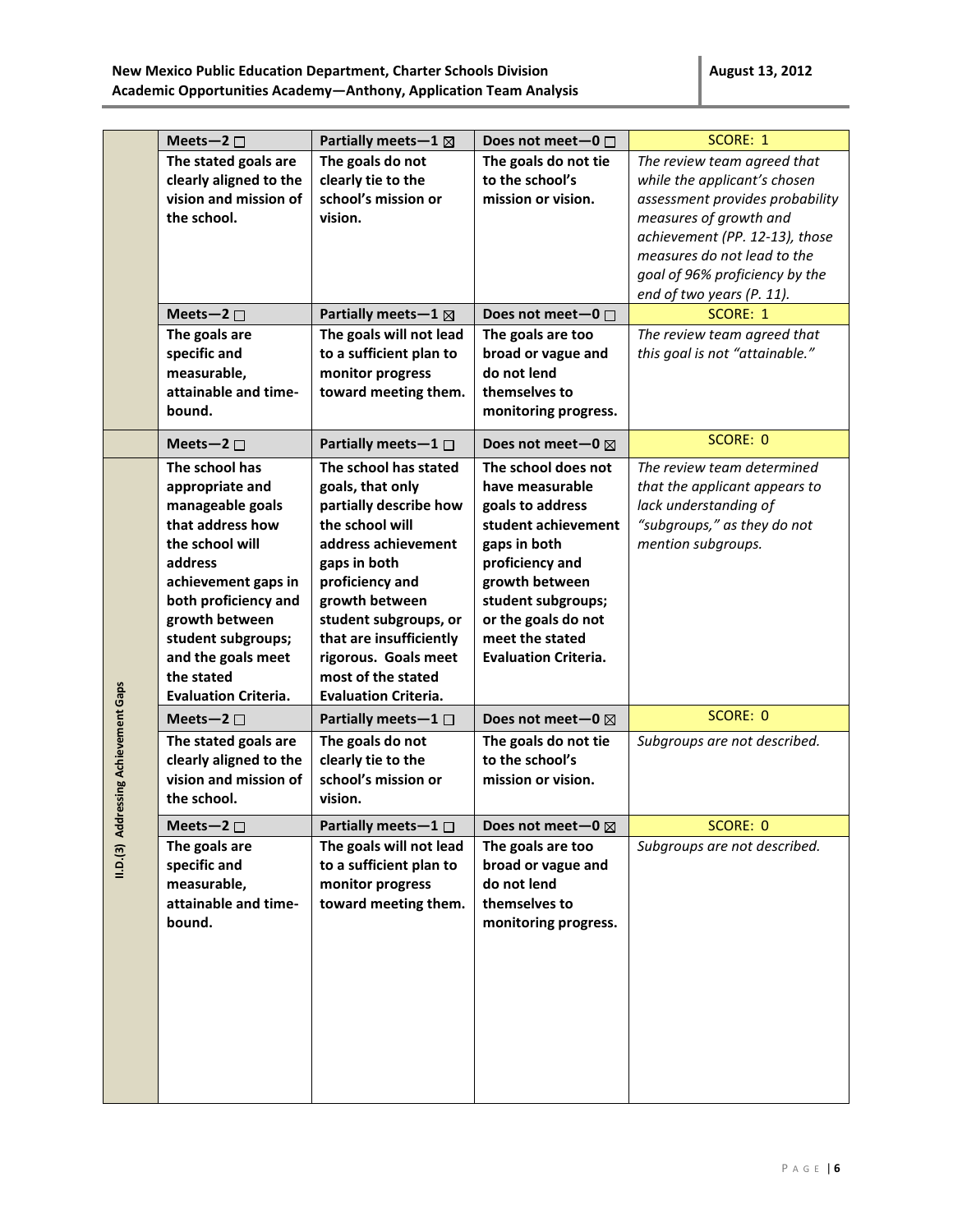|                     | Meets-2 $\square$           | Partially meets - $1 \boxtimes$ | Does not meet-0 $\Box$      | SCORE: 1                         |
|---------------------|-----------------------------|---------------------------------|-----------------------------|----------------------------------|
|                     | The school has              | The school has goals            | The school does not         | The review team agreed that      |
|                     | appropriate and             | that are measureable,           | have measurable             | the school's plan, in effect, to |
|                     | manageable goals            | but only partially              | goals to address            | dis-enroll students whose        |
|                     | that address                | address student                 | student attendance          | absences might jeopardize the    |
|                     | attendance and              | attendance or are               | or the goals do not         | school's attendance goal is      |
|                     | meet the stated             | insufficiently rigorous.        | meet the stated             | inappropriate. Further, the      |
|                     | <b>Evaluation Criteria.</b> | Goals meet most of              | <b>Evaluation Criteria.</b> | school cannot, as stated,        |
|                     |                             | the stated Evaluation           |                             | "return students [with excessive |
|                     |                             | Criteria.                       |                             | absences] to the public schools" |
|                     |                             |                                 |                             | $(p. 14)$ .                      |
| II.D.(4) Attendance | Meets-2 $\boxtimes$         | Partially meets $-1$ $\Box$     | Does not meet-0 $\Box$      | <b>SCORE: 2</b>                  |
|                     | The stated goals are        | The goals do not                | The goals do not tie        | Adequate information provided.   |
|                     | clearly aligned to the      | clearly tie to the              | to the school's             |                                  |
|                     | vision and mission of       | school's mission or             | mission or vision.          |                                  |
|                     | the school.                 | vision.                         |                             |                                  |
|                     | Meets-2 $\boxtimes$         | Partially meets-1 $\Box$        | Does not meet-0 $\Box$      | <b>SCORE: 2</b>                  |
|                     | The goals are               | The goals will not lead         | The goals are too           | Adequate information provided.   |
|                     | specific and                | to a sufficient plan to         | broad or vague and          |                                  |
|                     | measurable,                 | monitor progress                | do not lend                 |                                  |
|                     | attainable and time-        | toward meeting them.            | themselves to               |                                  |
|                     | bound.                      |                                 | monitoring progress.        |                                  |
|                     | Meets-2 $\square$           | Partially meets $-1$ $\Box$     | Does not meet-0 □           | <b>SCORE: 1.58</b>               |
|                     | The school has              | The school has goals            | The school does not         | The review team decided to       |
|                     | appropriate and             | that are measureable,           | have measurable             | average the individual scores    |
|                     | manageable goals            | but only partially              | goals to address            | for this section, as all team    |
|                     | that address                | address recurrent               | recurrent enrollment        | members agreed that these        |
|                     | recurrent                   | enrollment or are               | issues; or the goals        | goals are rigorous, but some     |
|                     | enrollment that are         | insufficiently rigorous.        | do not meet the             | questioned that they are         |
|                     | rigorous and reflect        | Goals meet most of              | stated Evaluation           | manageable.                      |
|                     | high expectations.          | the stated Evaluation           | Criteria.                   |                                  |
|                     | Goals meet the              | Criteria.                       |                             |                                  |
|                     | stated Evaluation           |                                 |                             |                                  |
| ent Enrollment      | Criteria.                   |                                 |                             |                                  |
|                     | Meets-2 $\boxtimes$         | Partially meets $-1$ $\Box$     | Does not meet-0 $\Box$      | <b>SCORE: 2</b>                  |
| II.D.(5) Recur      | The stated goals are        | The goals do not                | The goals do not tie        | Adequate information provided.   |
|                     | clearly aligned to the      | clearly tie to the              | to the mission or           |                                  |
|                     | vision and mission of       | mission or vision of            | vision of the school.       |                                  |
|                     | the school.                 | the school.                     |                             |                                  |
|                     | Meets-2 $\boxtimes$         | Partially meets $-1$ $\Box$     | Does not meet-0 $\Box$      | <b>SCORE: 2</b>                  |
|                     | The goals are               | The goals will not lead         | The goals are too           | Adequate information provided.   |
|                     | specific and                | to a sufficient plan to         | broad or vague and          |                                  |
|                     | measurable,                 | monitor progress                | do not lend                 |                                  |
|                     | attainable and time-        | toward meeting them.            | themselves to               |                                  |
|                     | bound.                      |                                 | monitoring progress.        |                                  |
|                     |                             |                                 |                             |                                  |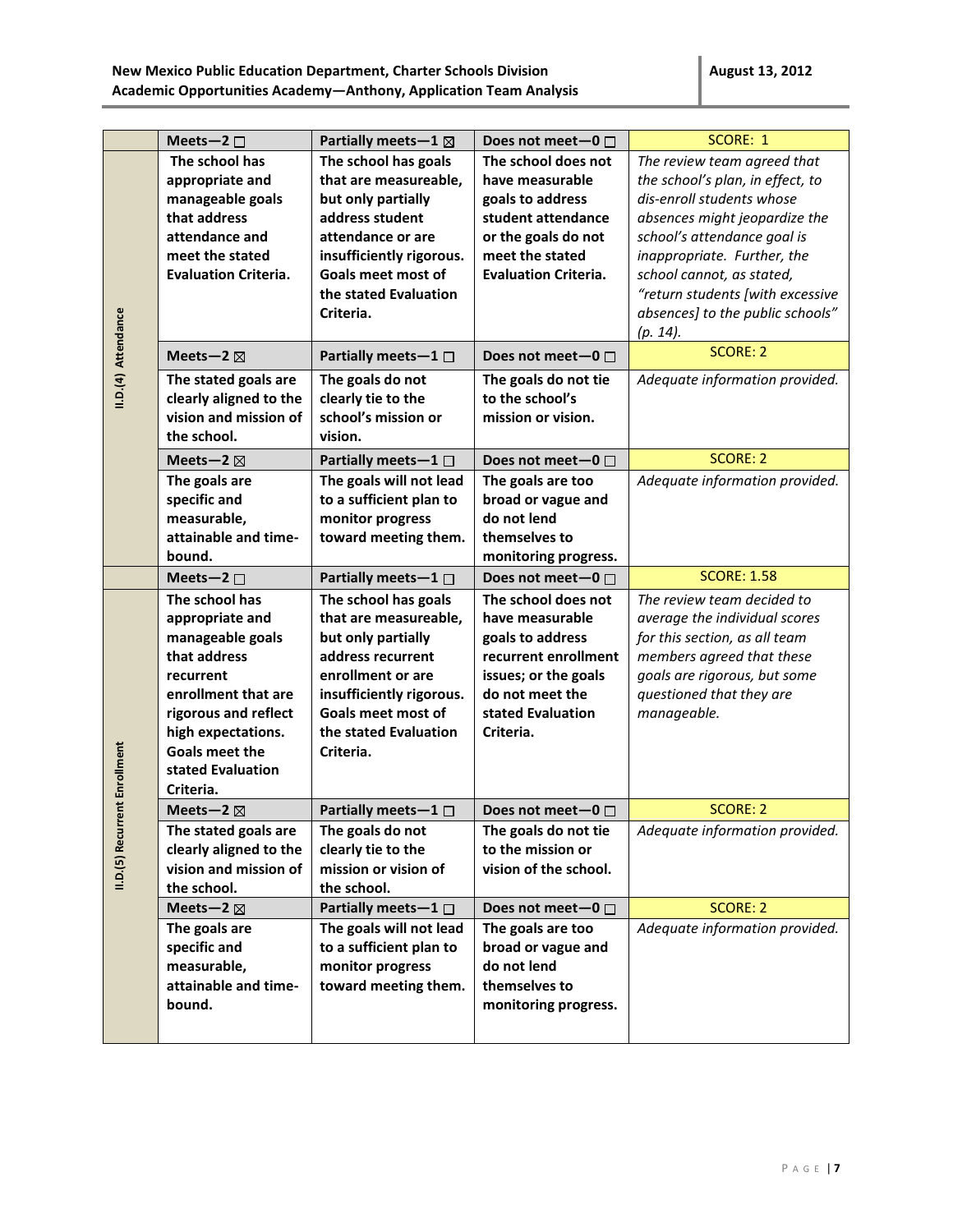|                            | Meets-2 $\square$      | Partially meets $-1$ $\Box$     | Does not meet-0 □           | <b>SCORE: 1.5</b>                 |
|----------------------------|------------------------|---------------------------------|-----------------------------|-----------------------------------|
|                            | The school has         | The school has goals            | The school does not         | The review team decided to        |
|                            | appropriate and        | that are measureable,           | have measurable             | average the individual scores     |
|                            | manageable goals       | but only partially              | goals to address            | for this section, as all team     |
|                            | that address college   | address college                 | college readiness; or       | members agreed that this goal     |
|                            | readiness that are     | readiness or are                | the goals do not            | is rigorous, but some             |
|                            | rigorous and reflect   | insufficiently rigorous         | meet the stated             | questioned whether it was         |
|                            | high expectations.     | and do not reflect              | <b>Evaluation Criteria.</b> | manageable.                       |
|                            | <b>Goals meet the</b>  | high expectations.              |                             | "75% year one"; "99.5% year       |
|                            | stated Evaluation      | Goals meet most of              |                             | five."                            |
|                            | Criteria.              | the stated Evaluation           |                             |                                   |
|                            |                        | Criteria.                       |                             |                                   |
| II.D.(6) College Readiness | Meets-2 $\boxtimes$    | Partially meets $-1$ $\Box$     | Does not meet-0 $\square$   | <b>SCORE: 2</b>                   |
|                            | The stated goals are   | The goals do not                | The goals do not tie        | Adequate information provided.    |
|                            | clearly aligned to the | clearly tie to the              | to the mission or           |                                   |
|                            | vision and mission of  | mission or vision of            | vision of the school.       |                                   |
|                            | the school.            | the school.                     |                             |                                   |
|                            | Meets-2 $\square$      | Partially meets $-1$ $\Box$     | Does not meet-0 □           | <b>SCORE: 1.5</b>                 |
|                            | The goals are          | The goals will not lead         | The goals are too           | The review team decided that      |
|                            | specific and           | to a sufficient plan to         | broad or vague and          | this goal, as written, lacks      |
|                            | measurable,            | monitor progress                | do not lend                 | clarity and makes it difficult to |
|                            | attainable and time-   | toward meeting them.            | themselves to               | determine its measurability.      |
|                            | bound.                 |                                 | monitoring progress.        |                                   |
|                            | Meets-2 $\square$      | Partially meets - $1 \boxtimes$ | Does not meet-0 □           | <b>SCORE: 1</b>                   |
|                            | The school has         | The school has goals            | The school does not         | The review team determined        |
|                            | appropriate and        | that are measureable,           | have measurable             | that because the applicant is     |
|                            | manageable goals       | but only partially              | goals to address            | excluding "students who have      |
|                            | that address           | address graduation              | graduation rates; or        | disabilities"(p. 15) from their   |
|                            | graduation rates       | rates or are                    | the goals do not            | four-year graduation cohort,      |
|                            | that are rigorous      | insufficiently rigorous         | meet the stated             | this goal is "insufficiently      |
|                            | and reflect high       | and do not reflect              | <b>Evaluation Criteria.</b> | rigorous." Special education      |
|                            | expectations.          | high expectations.              |                             | students do not necessarily       |
|                            |                        | Goals meet most of              |                             | need to be excluded from their    |
|                            |                        | the stated Evaluation           |                             | graduation rate goals.            |
| ion Rate                   |                        | Criteria.                       |                             |                                   |
|                            | Meets-2 $\square$      | Partially meets - $1 \boxtimes$ | Does not meet-0 □           | <b>SCORE: 1</b>                   |
|                            | The stated goals are   | The goals do not                | The goals do not tie        | This goal appears not to be       |
|                            | clearly aligned to the | clearly tie to the              | to the mission or           | aligned with the school's         |
| II.D. (7) Graduati         | vision and mission of  | mission or vision of            | vision of the school.       | mission and vision.               |
|                            | the school.            | the school.                     |                             |                                   |
|                            | Meets-2 $\square$      | Partially meets-1 ⊠             | Does not meet-0 □           | <b>SCORE: 1</b>                   |
|                            | The goals are          | The goals will not lead         | The goals are too           | The review team agreed that       |
|                            | specific and           | to a sufficient plan to         | broad or vague and          | the goal presented will not lead  |
|                            | measurable,            | monitor progress                | do not lend                 | to a "sufficient plan"-           |
|                            | attainable and time-   | toward meeting them.            | themselves to               | eliminating "students with        |
|                            | bound.                 |                                 | monitoring progress.        | disabilities."                    |
|                            |                        |                                 |                             |                                   |
|                            |                        |                                 |                             |                                   |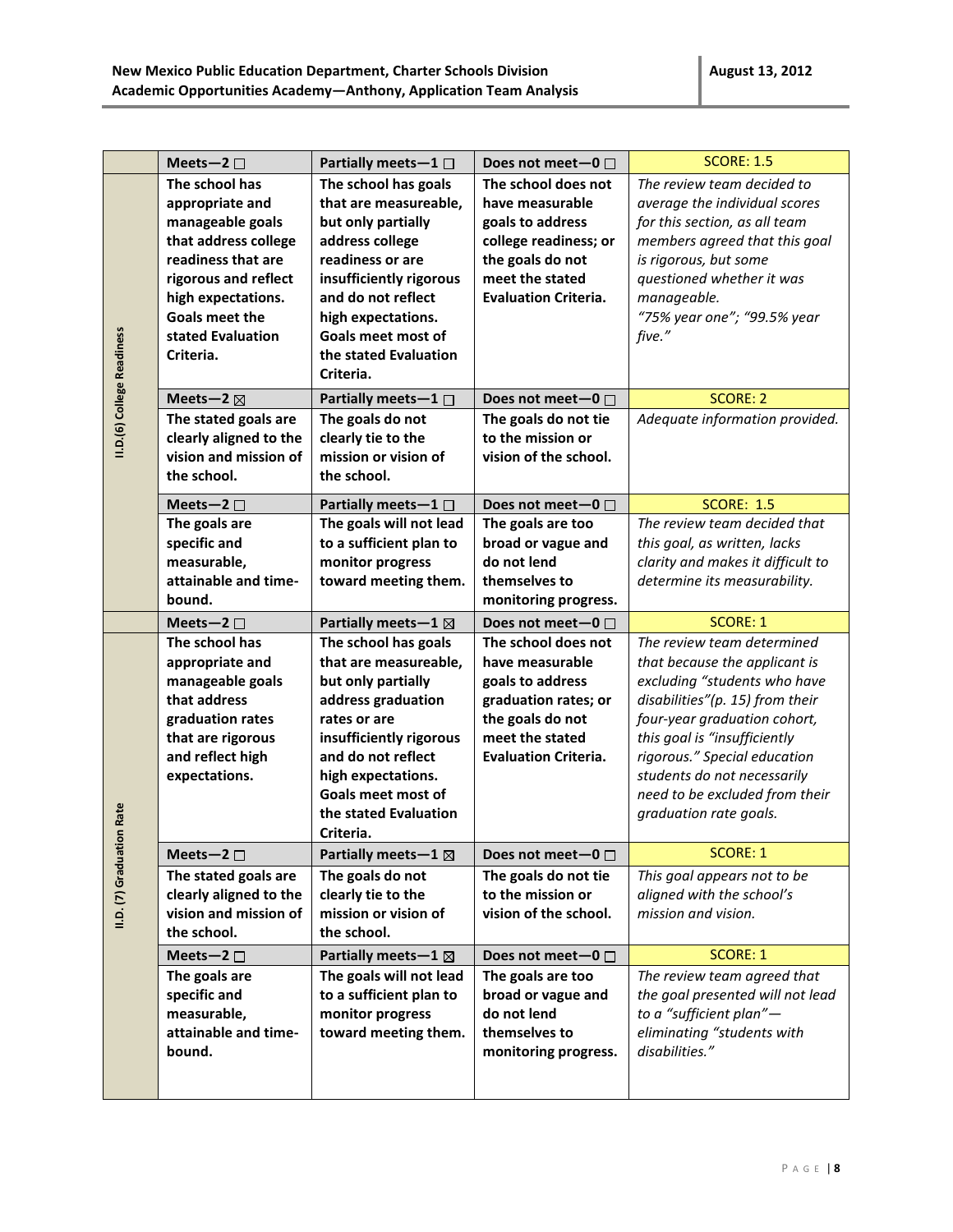|                                                                                                                       | Meets-2 $\square$                                                                                                                                                                                                                                                                                                                                                   | Partially meets - $1 \boxtimes$                                                                                                                                                                                                                                                                 | Does not meet-0 □                                                                                                                                                                                               | <b>SCORE: 1</b>                                                                                                                                                                                                                                                                                |
|-----------------------------------------------------------------------------------------------------------------------|---------------------------------------------------------------------------------------------------------------------------------------------------------------------------------------------------------------------------------------------------------------------------------------------------------------------------------------------------------------------|-------------------------------------------------------------------------------------------------------------------------------------------------------------------------------------------------------------------------------------------------------------------------------------------------|-----------------------------------------------------------------------------------------------------------------------------------------------------------------------------------------------------------------|------------------------------------------------------------------------------------------------------------------------------------------------------------------------------------------------------------------------------------------------------------------------------------------------|
| II.D.(8) Growth for Lowest 25%                                                                                        | The school has<br>appropriate and<br>manageable goals<br>that address the<br>growth of the lowest<br>25% of students in<br>reading and math<br>that are rigorous<br>and reflect high<br>expectations. Goals<br>meet the stated<br><b>Evaluation Criteria.</b>                                                                                                       | The school has goals<br>that are measureable,<br>but only partially<br>address the growth of<br>the lowest 25% of<br>students in reading<br>and math, or are<br>insufficiently rigorous<br>and do not reflect<br>high expectations.<br>Goals meet most of<br>the stated Evaluation<br>Criteria. | The school does not<br>have measurable<br>goals that address<br>the growth of the<br>lowest 25% of<br>students in reading<br>and math; or the<br>goals do not meet<br>the stated<br><b>Evaluation Criteria.</b> | The review team determined<br>that this goal is "rigorous" but<br>not "manageable." There is a<br>lack of evidence that this model<br>is effective with this student<br>population (16).                                                                                                       |
|                                                                                                                       | Meets-2 $\square$                                                                                                                                                                                                                                                                                                                                                   | Partially meets-1 ⊠                                                                                                                                                                                                                                                                             | Does not meet-0 $\Box$                                                                                                                                                                                          | <b>SCORE: 1</b>                                                                                                                                                                                                                                                                                |
|                                                                                                                       | The stated goals are<br>clearly aligned to the<br>vision and mission of<br>the school.<br>Meets-2 $\square$<br>The goals are<br>specific and<br>measurable,                                                                                                                                                                                                         | The goals do not<br>clearly tie to the<br>mission or vision of<br>the school.<br>Partially meets - $1 \boxtimes$<br>The goals will not lead<br>to a sufficient plan to<br>monitor progress                                                                                                      | The goals do not tie<br>to the mission or<br>vision of the school.<br>Does not meet-0 $\Box$<br>The goals are too<br>broad or vague and<br>do not lend                                                          | The review team agreed that<br>due to the lack of clarity in the<br>goal it is challenging to know<br>whether this goal clearly aligns<br>to the mission or vision.<br><b>SCORE: 1</b><br>The review team agreed that<br>this goal is not "specific," as it<br>does not address the full range |
|                                                                                                                       | attainable and time-<br>bound.                                                                                                                                                                                                                                                                                                                                      | toward meeting them.                                                                                                                                                                                                                                                                            | themselves to<br>monitoring progress.                                                                                                                                                                           | of grade levels offered (16).<br>The review team agreed that<br>due to lack of specificity this<br>goal is not measurable.                                                                                                                                                                     |
| <b>Evaluator Comments and Questions</b><br>The application reviewer has opportunity to take notes on the application. |                                                                                                                                                                                                                                                                                                                                                                     |                                                                                                                                                                                                                                                                                                 |                                                                                                                                                                                                                 |                                                                                                                                                                                                                                                                                                |
| Evaluation                                                                                                            | <b>Summary/Comments:</b><br>The review team determined that the applicant school has set extremely high expectations; however, it<br>does not pair those expectations with sufficient resources, funding, and most importantly, the personnel<br>to support the proposed model. For example, the application states a student: teacher ratio to be 30:1 (p.<br>10.) |                                                                                                                                                                                                                                                                                                 |                                                                                                                                                                                                                 |                                                                                                                                                                                                                                                                                                |

## **Score:** *28.91* **out of 48 possible points**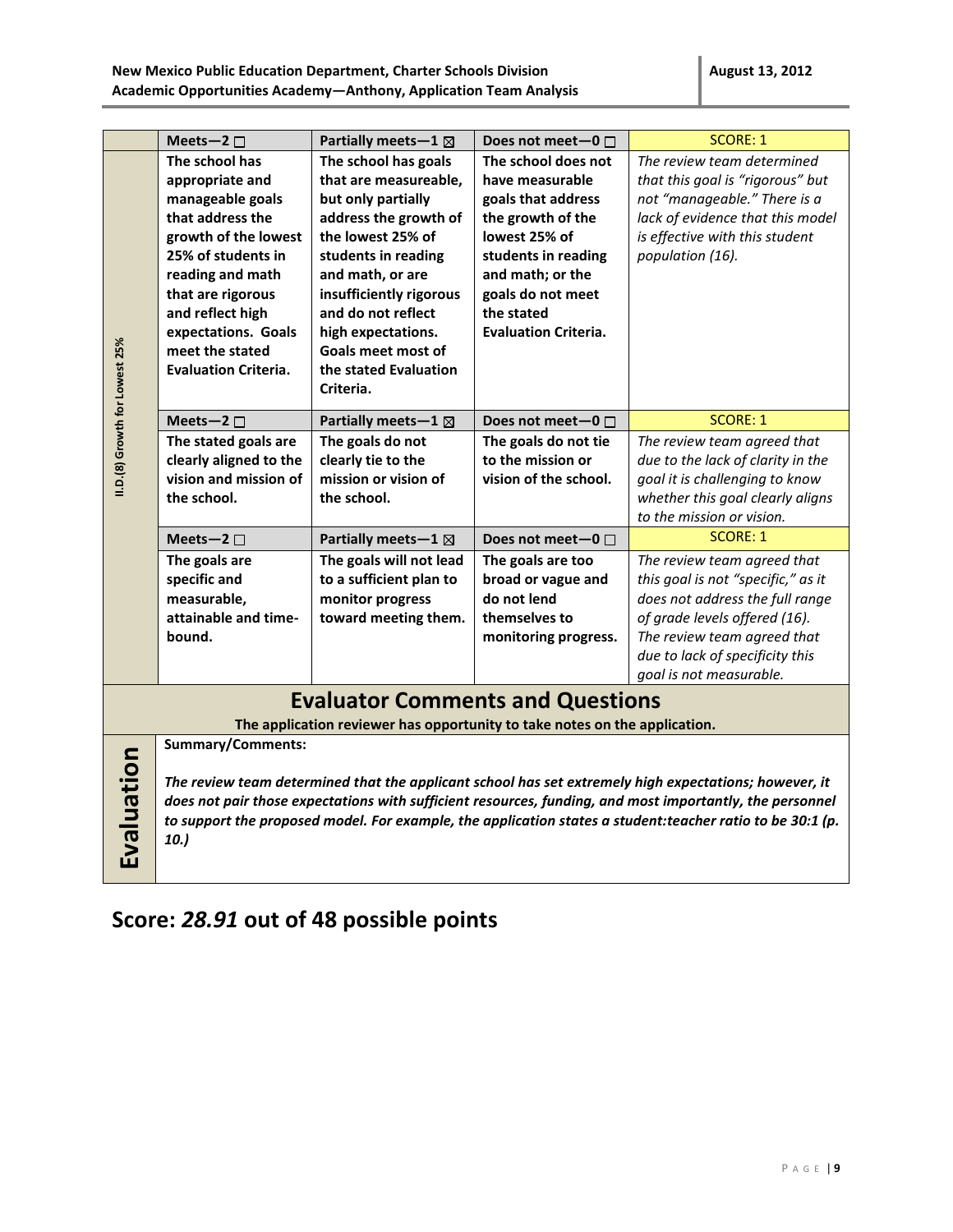#### **E. ORGANIZATIONAL GOALS**

**Evaluation Criteria. The school has clearly stated ambitious, but attainable organizational goals that are aligned with the school's mission. The goals are specific, measurable (based on identified indicators and expected performance levels that can be measured by a reliable instrument).** 

| <b>Topic</b>                     |                          | Ranking                                                                    |                             | <b>Comments &amp;References</b> |
|----------------------------------|--------------------------|----------------------------------------------------------------------------|-----------------------------|---------------------------------|
|                                  | Meets-2 $\square$        | Partially meets-1 $\square$                                                | Does not meet-0 $\square$   | <b>SCORE: N/A</b>               |
|                                  | The school has           | The school has                                                             | The school's                |                                 |
|                                  | appropriate and          | organizational goals                                                       | organizational goals        |                                 |
|                                  | manageable               | that are measureable,                                                      | are not measurable;         |                                 |
|                                  | organizational goals     | but there may be too                                                       | or the goals do not         |                                 |
|                                  | that are rigorous and    | few or too many goals                                                      | meet the stated             |                                 |
|                                  | reflect high             | for the school to                                                          | <b>Evaluation Criteria.</b> |                                 |
|                                  | expectations.            | manage successfully                                                        |                             |                                 |
|                                  |                          | or are insufficiently                                                      |                             |                                 |
|                                  |                          | rigorous.                                                                  |                             |                                 |
|                                  | Meets-2 $\square$        | Partially meets-1 $\square$                                                | Does not meet-0 $\square$   | SCORE: N/A                      |
| <b>II.E</b> Organizational Goals | The school's stated      | The school's stated                                                        | The school's stated         |                                 |
|                                  | organizational goals     | organizational goals                                                       | organizational goals        |                                 |
|                                  | are clearly aligned to   | do not clearly tie to                                                      | do not tie to the           |                                 |
|                                  | the vision and           | the school's mission                                                       | school's mission or         |                                 |
|                                  | mission of the           | or vision.                                                                 | vision.                     |                                 |
|                                  | school.                  |                                                                            |                             |                                 |
|                                  | Meets-2 $\square$        | Partially meets-1 $\Box$                                                   | Does not meet-0 $\square$   | <b>SCORE: N/A</b>               |
|                                  | The goals are specific   | The goals will not lead                                                    | The goals do not lend       |                                 |
|                                  | and measurable,          | to a sufficient plan to                                                    | themselves to               |                                 |
|                                  | attainable and time-     | monitor progress                                                           | monitoring progress.        |                                 |
|                                  | bound.                   | toward meeting them.                                                       |                             |                                 |
|                                  |                          | <b>Evaluator Comments and Questions</b>                                    |                             |                                 |
|                                  |                          | The application reviewer has opportunity to take notes on the application. |                             |                                 |
|                                  | <b>Summary/Comments:</b> |                                                                            |                             |                                 |
|                                  |                          |                                                                            |                             |                                 |
|                                  |                          |                                                                            |                             |                                 |
|                                  |                          |                                                                            |                             |                                 |
|                                  |                          |                                                                            |                             |                                 |
| Evaluation                       |                          |                                                                            |                             |                                 |
|                                  |                          |                                                                            |                             |                                 |
|                                  |                          |                                                                            |                             |                                 |

**Score:** *0* **out of 0 possible points**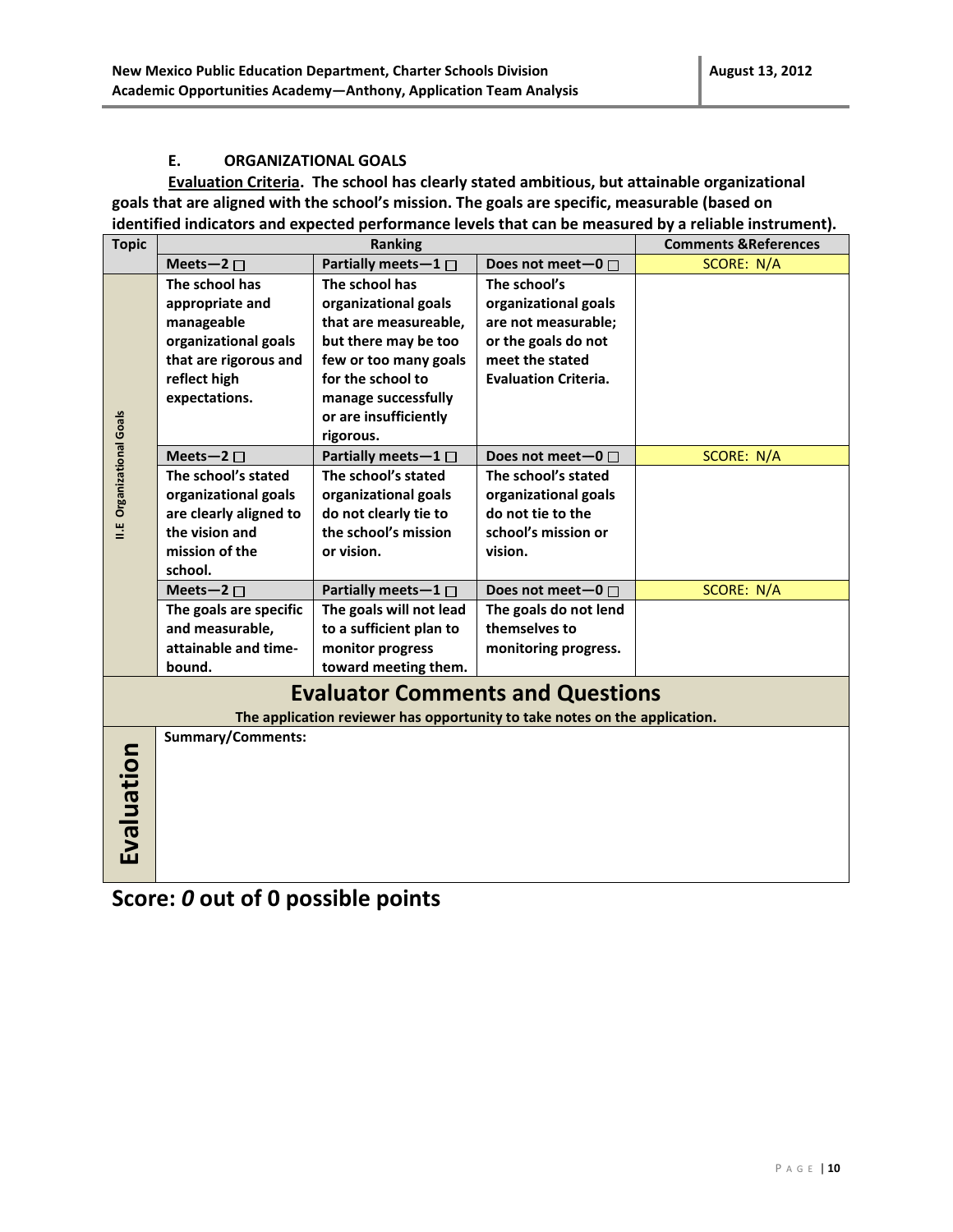#### **F. CURRICULUM**

#### **G. GRADUATION REQUIREMENTS (If Applicable)**

**Evaluation Criteria: The school uses a clearly defined, research-based curriculum with the potential to raise the achievement of the intended student population and that is aligned with NM State Standards.** 

| <b>Topic</b>                   |                           | <b>Ranking</b>           |                             | <b>Comments &amp; References</b>                                                                                                                                    |
|--------------------------------|---------------------------|--------------------------|-----------------------------|---------------------------------------------------------------------------------------------------------------------------------------------------------------------|
|                                | Meets-2 $\square$         | Partially meets-1 ⊠      | Does not meet-0 $\Box$      | <b>SCORE: 1</b>                                                                                                                                                     |
|                                | The philosophical         | The philosophical        | The philosophical           | The review team agreed that                                                                                                                                         |
|                                | approach and              | approach and             | approach and                | this philosophy is "unclear"                                                                                                                                        |
|                                | curriculum                | curriculum framework     | curriculum                  | because it is disjointed (pp. 16-                                                                                                                                   |
| II.F.(1) Philosophy            | framework are             | are partially defined    | framework are not           | 17). It is unclear how these                                                                                                                                        |
|                                | clearly presented         | and/or the alignment     | clearly presented and       | philosophies work together or                                                                                                                                       |
|                                | and clearly aligns        | with the school's        | do not align with the       | reflect the mission and vision?                                                                                                                                     |
|                                | with the school's         | stated mission and       | school's stated             |                                                                                                                                                                     |
|                                | stated mission and        | goals is unclear.        | mission and goals.          |                                                                                                                                                                     |
|                                | goals.                    |                          |                             |                                                                                                                                                                     |
|                                | Meets-2 $\square$         | Partially meets-1 ⊠      | Does not meet-0 □           | <b>SCORE: 1</b>                                                                                                                                                     |
|                                | <b>Research provided</b>  | Research provided on     | <b>Research on the</b>      | The review team agreed that                                                                                                                                         |
|                                | on the proposed           | the proposed             | proposed                    | research links are provided, but                                                                                                                                    |
|                                | instructional             | instructional practices  | instructional               | there is no narration that                                                                                                                                          |
|                                | practices supports        | is partially relevant,   | practices is not            | demonstrates how the                                                                                                                                                |
|                                | the use of this           | limited, unreliable or   | provided.                   | curricular philosophy helps                                                                                                                                         |
| II.F. (2) Research/Data        | philosophy or             | not valid.               |                             | promote high student                                                                                                                                                |
|                                | approach to achieve       |                          |                             | achievement (pp. $18 - 19$ ).                                                                                                                                       |
|                                | high student<br>outcomes. |                          |                             |                                                                                                                                                                     |
|                                | Meets-2 $\square$         | Partially meets-1 $\Box$ | Does not meet-0 $\boxtimes$ | <b>SCORE: 0</b>                                                                                                                                                     |
|                                | A description of the      | A description of the     | The description of          | The review team agreed that                                                                                                                                         |
|                                | curriculum is             | curriculum is            | the curriculum does         | this section does not provide a                                                                                                                                     |
|                                | provided and reflects     | provided, but only       | not align with the          | description of the proposed                                                                                                                                         |
|                                | an organized,             | partially aligns with    | school's mission and        | curriculum. Instead the                                                                                                                                             |
|                                | cohesive curriculum       | the school's mission     | educational                 | application states that the                                                                                                                                         |
|                                | for all grade levels,     | and educational          | philosophy; or a            | school "plans to follow the                                                                                                                                         |
|                                | and aligns with the       | philosophy.              | description of the          | state curriculum." Since New                                                                                                                                        |
|                                | school's mission and      |                          | curriculum is not           | Mexico does not have a state                                                                                                                                        |
|                                | educational               |                          | provided.                   | curriculum (only standards),                                                                                                                                        |
|                                | philosophy.               |                          |                             | the review team was unable to                                                                                                                                       |
|                                |                           |                          |                             | determine what the proposed                                                                                                                                         |
|                                |                           |                          |                             | school's curriculum will be.                                                                                                                                        |
|                                |                           |                          |                             |                                                                                                                                                                     |
|                                |                           |                          |                             | unable to locate the names                                                                                                                                          |
|                                |                           |                          |                             |                                                                                                                                                                     |
|                                |                           |                          |                             |                                                                                                                                                                     |
|                                |                           |                          |                             |                                                                                                                                                                     |
|                                |                           |                          |                             |                                                                                                                                                                     |
|                                |                           |                          |                             |                                                                                                                                                                     |
|                                |                           |                          |                             |                                                                                                                                                                     |
|                                |                           |                          |                             |                                                                                                                                                                     |
|                                |                           |                          |                             |                                                                                                                                                                     |
| 3) Curriculum Description<br>E |                           |                          |                             | Further, the review team was<br>and descriptions of the<br>elementary level content areas<br>or secondary level courses to<br>be offered by the proposed<br>school. |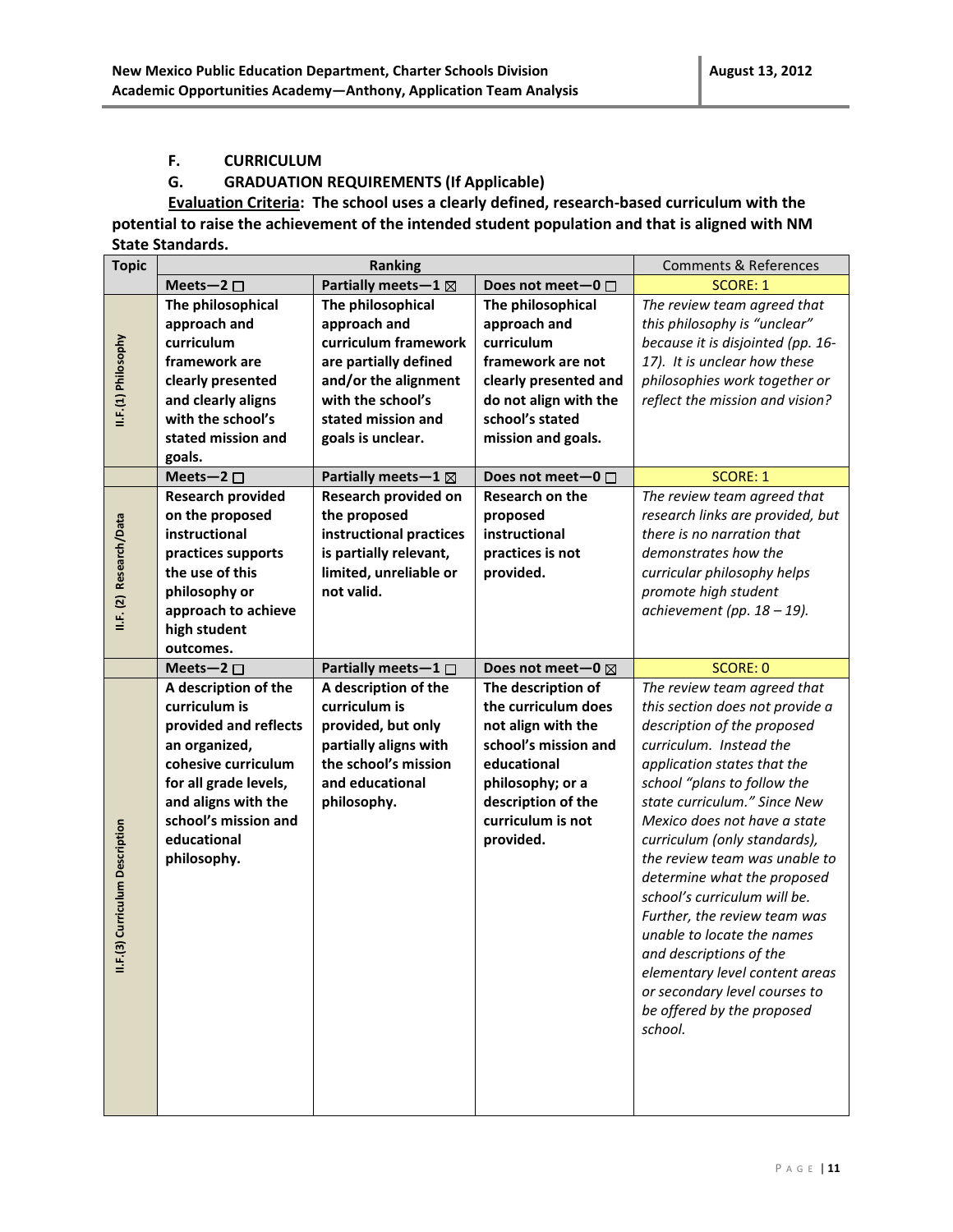|                                                             | Meets-2 $\square$                                                                                                                                                                 | Partially meets-1 $\boxtimes$                                                                                                                                                                                                                                                       | Does not meet-0 $\square$                                                                                                                                 | <b>SCORE: 1</b>                                                                                                                                                                                                                                                                                                                                                                                                                           |
|-------------------------------------------------------------|-----------------------------------------------------------------------------------------------------------------------------------------------------------------------------------|-------------------------------------------------------------------------------------------------------------------------------------------------------------------------------------------------------------------------------------------------------------------------------------|-----------------------------------------------------------------------------------------------------------------------------------------------------------|-------------------------------------------------------------------------------------------------------------------------------------------------------------------------------------------------------------------------------------------------------------------------------------------------------------------------------------------------------------------------------------------------------------------------------------------|
| II.F.(4) Curriculum Research                                | <b>Clear research-based</b><br>evidence of the<br>success of the chosen<br>curriculum when<br>used with the target<br>population is<br>included.                                  | <b>Research-based</b><br>evidence provided on<br>the chosen curriculum<br>is partially relevant,<br>limited, unreliable, or<br>not valid.                                                                                                                                           | <b>Research to support</b><br>the chosen<br>curriculum is not<br>provided.                                                                                | The review team determined<br>that some relationship exists<br>between the provided research<br>and the target population the<br>proposed school intends to<br>serve (e.g., bi-lingual<br>education, career academies,<br>and world languages, pp. 20 -<br>22). However, without a<br>curriculum description to<br>review, the team was unable to<br>determine how precisely the<br>research reflects the school<br>curricular offerings. |
|                                                             | Meets-2 $\square$                                                                                                                                                                 | Partially meets - $1 \boxtimes$                                                                                                                                                                                                                                                     | Does not meet-0 □                                                                                                                                         | <b>SCORE: 1</b>                                                                                                                                                                                                                                                                                                                                                                                                                           |
| II.F.(5) Curriculum Overview                                | A Scope and<br><b>Sequence and course</b><br>offerings are<br>provided. A timeline<br>detailing curriculum<br>development,<br>including who will do<br>that work, is<br>provided. | Course offerings or<br><b>Scope and Sequence</b><br>are provided but do<br>not sufficiently align<br>with the school's<br>mission and<br>educational<br>philosophy. A<br>timeline describing<br>curriculum<br>development is<br>provided but may<br>provide insufficient<br>detail. | The Scope and<br>Sequence or course<br>offerings are not<br>provided; and/or a<br>timeline outlining the<br>curriculum<br>development is not<br>provided. | The review team agreed that a<br>listing of standards does not<br>qualify as a scope and<br>sequence.                                                                                                                                                                                                                                                                                                                                     |
|                                                             | Meets-2 $\square$                                                                                                                                                                 | Partially meets - $1 \boxtimes$                                                                                                                                                                                                                                                     | Does not meet $-0$ $\Box$                                                                                                                                 | <b>SCORE: 1</b>                                                                                                                                                                                                                                                                                                                                                                                                                           |
| Program<br>II.F.(6)(7) Development Timeline / Instructional | A clear plan is in<br>place to develop the<br>school's instructional<br>program; responsible<br>staff and deadlines<br>are identified.                                            | A limited plan is in<br>place to develop the<br>school's instructional<br>program; responsible<br>staff may be<br>identified.                                                                                                                                                       | No plan is in place to<br>develop the school<br>instructional<br>program; no<br>responsible staff is<br>indentified.                                      | The review team discovered an<br>inconsistency in the plan,<br>which renders it a "limited<br>plan." In the school's first year<br>the application suggests all the<br>lessons and learning activities<br>for the first four months of the<br>school year will be developed<br>in a database (p. 23). This<br>does not comport with what is<br>suggested in the timeline found<br>on page 22, Sect. II.F(6).                              |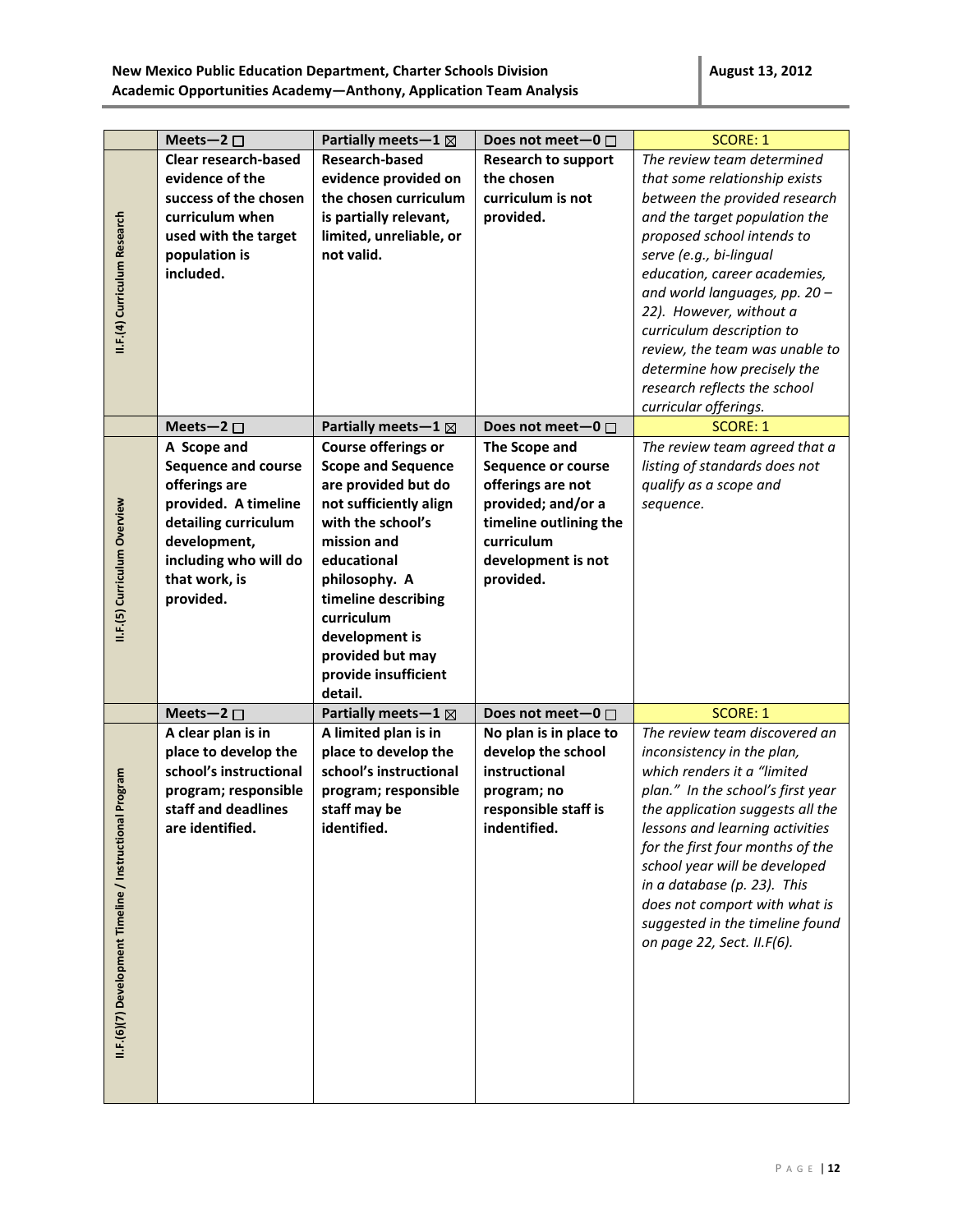|                                                                                                                                                                                                                                                                                                                                                                                                                                                                                                                                                                                                                               | Meets-2 $\square$                                                                                                                                                                                                                | Partially meets - $1 \boxtimes$                                                                                                                                                                            | Does not meet-0 $\square$                                                                                                                                                                          | <b>SCORE: 1</b>                                                                                                                                                                                                                                                                                                                                                                                                                                                         |
|-------------------------------------------------------------------------------------------------------------------------------------------------------------------------------------------------------------------------------------------------------------------------------------------------------------------------------------------------------------------------------------------------------------------------------------------------------------------------------------------------------------------------------------------------------------------------------------------------------------------------------|----------------------------------------------------------------------------------------------------------------------------------------------------------------------------------------------------------------------------------|------------------------------------------------------------------------------------------------------------------------------------------------------------------------------------------------------------|----------------------------------------------------------------------------------------------------------------------------------------------------------------------------------------------------|-------------------------------------------------------------------------------------------------------------------------------------------------------------------------------------------------------------------------------------------------------------------------------------------------------------------------------------------------------------------------------------------------------------------------------------------------------------------------|
| II.F.(8) Alignment Timeline                                                                                                                                                                                                                                                                                                                                                                                                                                                                                                                                                                                                   | There is sufficient<br>evidence that the<br>chosen curriculum is<br>aligned with NM<br><b>State Standards, or</b><br>an adequate timeline<br>for aligning the<br>curriculum is<br>provided.                                      |                                                                                                                                                                                                            | There is no evidence<br>that the chosen<br>curriculum is aligned<br>with NM State<br>Standards, nor is a<br>timeline for aligning<br>the curriculum with<br><b>NM State Standards</b><br>provided. | The review team determined<br>that the applicant school<br>identified the standards but<br>still does not have a concrete<br>curriculum or an alignment<br>timeline.                                                                                                                                                                                                                                                                                                    |
|                                                                                                                                                                                                                                                                                                                                                                                                                                                                                                                                                                                                                               | Meets-2 $\square$                                                                                                                                                                                                                | Partially meets - $1 \boxtimes$                                                                                                                                                                            | Does not meet-0 $\Box$                                                                                                                                                                             | <b>SCORE: 1</b>                                                                                                                                                                                                                                                                                                                                                                                                                                                         |
| II.G.(1) (2) Graduation Requirements /Graduation Waiver                                                                                                                                                                                                                                                                                                                                                                                                                                                                                                                                                                       | <b>High school</b><br>graduation<br>requirements, if<br>applicable, are<br>clearly articulated,<br>meet state<br>requirements,<br>support the mission<br>of the school, and<br>are rigorous and<br>reflect high<br>expectations. | <b>High school</b><br>graduation<br>requirements are<br>insufficiently<br>described, or do not<br>support the mission<br>of the school, or are<br>not rigorous and do<br>not reflect high<br>expectations. | <b>High school</b><br>graduation<br>requirements are not<br>provided; or they are<br>provided but do not<br>meet state<br>requirements.                                                            | The review team calculated<br>that students enrolled at the<br>proposed school will need 34<br>credits to graduate high<br>school. (The school's<br>requirements appear to<br>exclude New Mexico History,<br>which is mandatory). Following<br>this plan, without New Mexico<br>History, students would not be<br>able to graduate high school.<br>Finally, even with New Mexico<br>History added, students would<br>have a difficult time<br>graduating in four years. |
|                                                                                                                                                                                                                                                                                                                                                                                                                                                                                                                                                                                                                               | Meets-2 $\square$                                                                                                                                                                                                                | Partially meets-1 $\Box$                                                                                                                                                                                   | Does not meet-0 □                                                                                                                                                                                  | <b>SCORE: N/A</b>                                                                                                                                                                                                                                                                                                                                                                                                                                                       |
|                                                                                                                                                                                                                                                                                                                                                                                                                                                                                                                                                                                                                               | Waivers, if<br>applicable, state<br>what the waiver is<br>and why school is<br>seeking it.                                                                                                                                       |                                                                                                                                                                                                            | Waivers, if<br>applicable, are<br>included but without<br>explanation.                                                                                                                             | The review team would like to<br>note that the applicant school<br>would need a waiver if it did<br>not plan to offer New Mexico<br>History.                                                                                                                                                                                                                                                                                                                            |
| <b>Evaluator Comments and Questions</b>                                                                                                                                                                                                                                                                                                                                                                                                                                                                                                                                                                                       |                                                                                                                                                                                                                                  |                                                                                                                                                                                                            |                                                                                                                                                                                                    |                                                                                                                                                                                                                                                                                                                                                                                                                                                                         |
|                                                                                                                                                                                                                                                                                                                                                                                                                                                                                                                                                                                                                               |                                                                                                                                                                                                                                  | The application reviewer has opportunity to take notes on the application.                                                                                                                                 |                                                                                                                                                                                                    |                                                                                                                                                                                                                                                                                                                                                                                                                                                                         |
| <b>Summary/Comments:</b><br>Evaluation<br>The review team agreed that this section overall is very limited. Many integral components are not<br>mentioned. For example, this section fails to comprehensively address several important components of<br>the proposed school's curriculum: the elementary component of the proposed school; the transition to<br>the Common Core standards; the resources needed to support its graduation requirements; and an<br>explanation of how the school plans to execute this extremely ambitious plan for educating their<br>secondary students (34 credits at a 90% mastery rate). |                                                                                                                                                                                                                                  |                                                                                                                                                                                                            |                                                                                                                                                                                                    |                                                                                                                                                                                                                                                                                                                                                                                                                                                                         |

# **Score:** *7* **out of 16 possible points**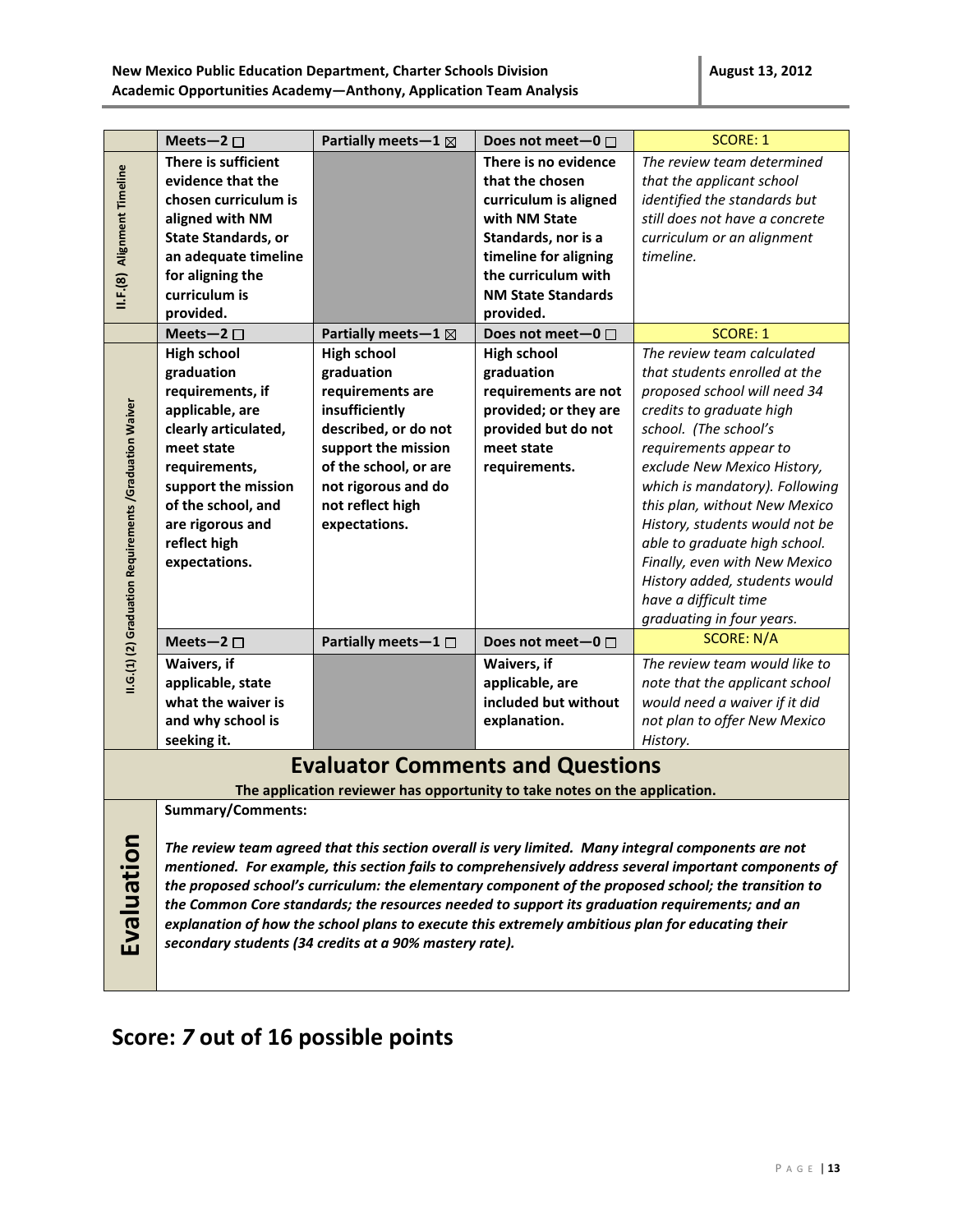#### **H. INSTRUCTION**

**Evaluation Criteria: The school identifies quality methods and strategies that have been demonstrated to be effective in meeting the needs of the targeted student population. For unique or innovative practices, the charter school applicant presents a compelling rationale for their effectiveness.**

| <b>Topic</b>                                | <b>Ranking</b>                                                                                                                            |                                                                            |                        | <b>Comments &amp; References</b> |  |
|---------------------------------------------|-------------------------------------------------------------------------------------------------------------------------------------------|----------------------------------------------------------------------------|------------------------|----------------------------------|--|
|                                             | Meets-2 $\square$                                                                                                                         | Partially meets-1 $\boxtimes$                                              | Does not meet-0 □      | <b>SCORE: 1</b>                  |  |
|                                             | The school's                                                                                                                              | The school's proposed                                                      | The connection         | The review team agreed that      |  |
|                                             | proposed                                                                                                                                  | instructional practices                                                    | between the school's   | some of what is provided could   |  |
|                                             | instructional                                                                                                                             | partially align with the                                                   | proposed               | be considered an instructional   |  |
|                                             | practices support                                                                                                                         | school's mission,                                                          | instructional          | strategy. However, some is       |  |
| II.H.(1) Instructional<br><b>Strategies</b> | and are aligned with                                                                                                                      | vision, and                                                                | practices and the      | not, such as "physical           |  |
|                                             | the school's mission,                                                                                                                     | educational                                                                | school's mission,      | education, curriculum mapping    |  |
|                                             | vision and                                                                                                                                | philosophy                                                                 | vision, and            | database" etc.(pp 26-27).        |  |
|                                             | educational                                                                                                                               |                                                                            | educational            |                                  |  |
|                                             | philosophy                                                                                                                                |                                                                            | philosophy has not     |                                  |  |
|                                             |                                                                                                                                           |                                                                            | been established.      |                                  |  |
|                                             | Meets-2 $\square$                                                                                                                         | Partially meets-1 $\boxtimes$                                              | Does not meet-0 $\Box$ | <b>SCORE: 1</b>                  |  |
|                                             | <b>Evidence of the</b>                                                                                                                    | <b>Evidence of the</b>                                                     | <b>Evidence of the</b> | The review team agreed that      |  |
|                                             | effectiveness of the                                                                                                                      | effectiveness of the                                                       | effectiveness of the   | there appears to be no           |  |
|                                             | proposed methods/                                                                                                                         | proposed methods/                                                          | proposed methods/      | narrative or description of how  |  |
| II.H.(2) Effectiveness                      | strategies with the                                                                                                                       | strategies with the                                                        | strategies with the    | the proposed school's            |  |
|                                             | target student                                                                                                                            | target student                                                             | target student         | elementary students will be      |  |
|                                             | population is                                                                                                                             | population is not                                                          | population is not      | taught (p. 28).                  |  |
|                                             | included.                                                                                                                                 | clearly stated.                                                            | provided.              |                                  |  |
|                                             | Meets-2 $\square$                                                                                                                         | Partially meets-1 $\boxtimes$                                              | Does not meet-0 □      | <b>SCORE: 1</b>                  |  |
|                                             | The school describes                                                                                                                      | The school describes                                                       | The school does not    | The review team agreed that      |  |
|                                             | how instruction will                                                                                                                      | how instruction will                                                       | sufficiently describe  | what is provided lacks           |  |
|                                             | be differentiated                                                                                                                         | be differentiated to                                                       | how instruction will   | specificity (p. 29).             |  |
| II.H.(3) Differentiated<br>nstruction       | based on identified                                                                                                                       | meet student needs,                                                        | be differentiated to   |                                  |  |
|                                             | student needs, and                                                                                                                        | but there are no                                                           | meet student needs,    |                                  |  |
|                                             | examples are                                                                                                                              | examples.                                                                  | and there are no       |                                  |  |
|                                             | provided.                                                                                                                                 |                                                                            | examples.              |                                  |  |
|                                             |                                                                                                                                           | <b>Evaluator Comments and Questions</b>                                    |                        |                                  |  |
|                                             |                                                                                                                                           | The application reviewer has opportunity to take notes on the application. |                        |                                  |  |
|                                             | <b>Summary/Comments:</b>                                                                                                                  |                                                                            |                        |                                  |  |
| Evaluation                                  | The review team determined that there is inadequate research provided to support the instructional<br>model proposed in this application. |                                                                            |                        |                                  |  |
|                                             |                                                                                                                                           |                                                                            |                        |                                  |  |

## **Score:** *3* **out of 6 possible points**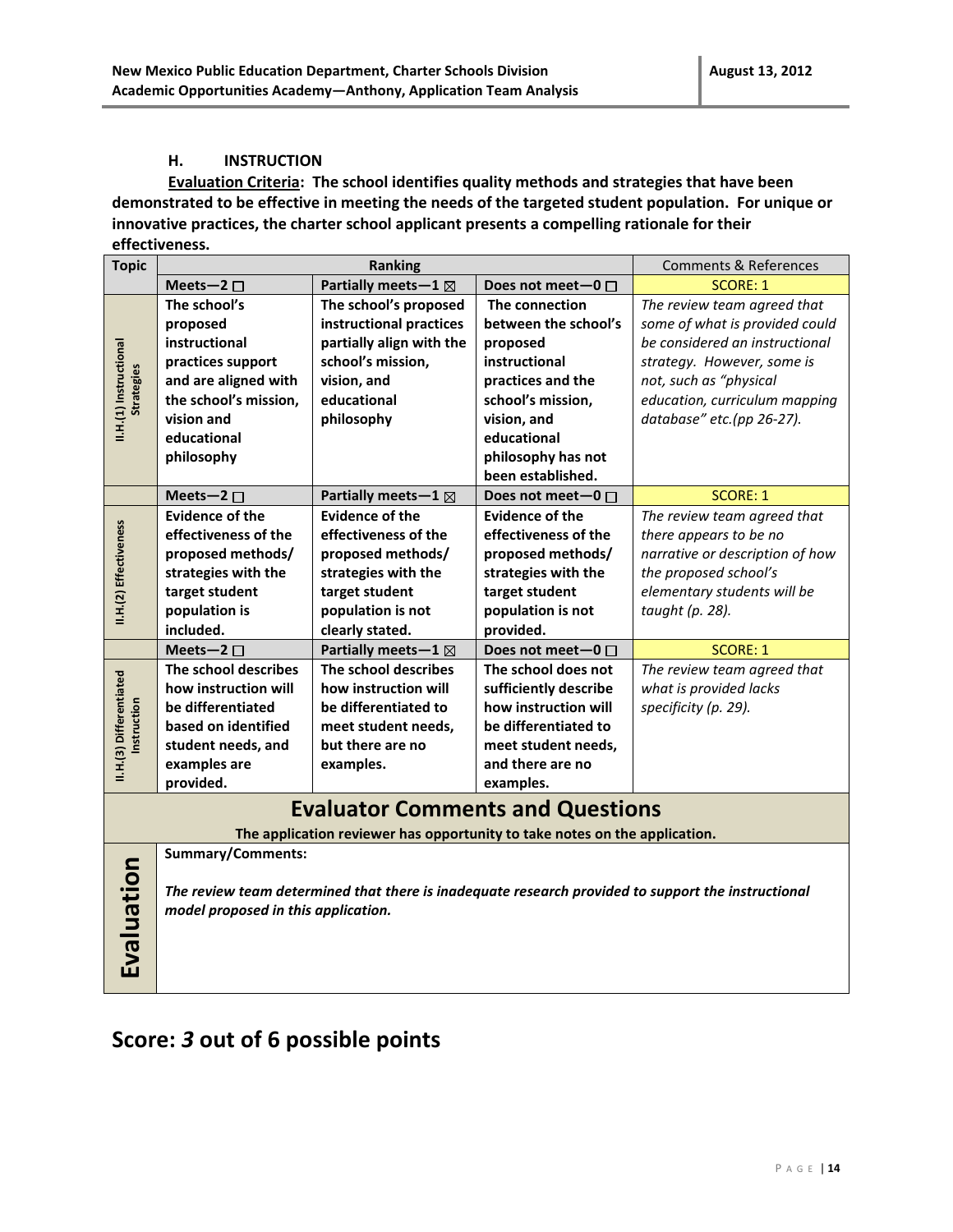#### **I. SPECIAL POPULATIONS**

**Evaluation Criteria: The school has plans in place to meet the legal requirements and individual needs of those determined to be special needs students (including gifted students), English Language Learners, at-risk students, or those students performing below grade level.**

| <b>Topic</b>                           | Ranking                  |                                 | <b>Comments &amp; References</b> |                                 |
|----------------------------------------|--------------------------|---------------------------------|----------------------------------|---------------------------------|
|                                        | Meets-2 $\square$        | Partially meets-1 $\boxtimes$   | Does not meet-0 $\square$        | <b>SCORE: 1</b>                 |
|                                        | The school               | The school                      | The response does                | The review team agreed that     |
|                                        | demonstrates a clear     | demonstrates a partial          | not demonstrate an               | the applicant did not explain   |
|                                        | understanding of and     | understanding of and            | understanding of and             | how they will use Universal     |
|                                        | capacity to meet all     | capacity to meet state          | capacity to meet                 | Design for Learning to serve    |
|                                        | legal requirements       | and federal                     | state and federal                | the proposed school's student   |
|                                        | regarding identifying,   | requirements                    | requirements                     | population (p. 29).             |
|                                        | providing an             | regarding students              | regarding students               |                                 |
|                                        | appropriate              | receiving special               | receiving special                |                                 |
|                                        | continuum of             | education services,             | education services,              |                                 |
|                                        | services, and            | including students              | including students               |                                 |
|                                        |                          |                                 | who are gifted.                  |                                 |
|                                        | monitoring students      | who are gifted.                 |                                  |                                 |
|                                        | that are receiving       |                                 |                                  |                                 |
|                                        | special education        |                                 |                                  |                                 |
|                                        | services, including      |                                 |                                  |                                 |
|                                        | students who are         |                                 |                                  |                                 |
|                                        | gifted.                  |                                 |                                  |                                 |
|                                        | Meets-2 $\square$        | Partially meets-1 $\boxtimes$   | Does not meet-0 $\square$        | <b>SCORE: 1</b>                 |
|                                        | The school has a plan    | The school has a                | The school has no                | The review team agreed that     |
|                                        | in place to meet all     | partial plan in place to        | stated process in                | while the applicants appear to  |
|                                        | legal requirements to    | meet the needs of               | place to monitor                 | know the law, they do not       |
|                                        | regularly evaluate       | students with IEPs;             | students with IEPs.              | describe how they will apply it |
| II.I.(1)(a) – (d)<br>Special Education | and monitor progress     | but details are not             |                                  | at the proposed school.         |
|                                        | of special education     | provided.                       |                                  |                                 |
|                                        | students to ensure       |                                 |                                  |                                 |
|                                        | attainment of IEP        |                                 |                                  |                                 |
|                                        | goals.                   |                                 |                                  |                                 |
|                                        | Meets-2 $\square$        | Partially meets - $1 \boxtimes$ | Does not meet-0 $\Box$           | <b>SCORE: 1</b>                 |
|                                        | The school provides      | There is an incomplete          | The plan for                     | The review team agreed that     |
|                                        | a complete plan for      | plan for graduating             | graduating students              | this section lacked sufficient  |
|                                        | graduating students      | students with special           | with special                     | detail.                         |
|                                        | with special             | education needs (if             | education needs (if              |                                 |
|                                        | education needs (if      | applicable).                    | applicable) is not               |                                 |
|                                        | applicable) that is in   |                                 | provided; or the plan            |                                 |
|                                        | compliance with          |                                 | provided is not in               |                                 |
|                                        | <b>Federal and State</b> |                                 | compliance with                  |                                 |
|                                        | regulations.             |                                 | <b>Federal and State</b>         |                                 |
|                                        |                          |                                 | regulations.                     |                                 |
|                                        | Meets-2 $\square$        | Partially meets-1 ⊠             | Does not meet-0 □                | <b>SCORE: 1</b>                 |
|                                        | The school has           | The school has                  | The school has not               | The review team agreed that     |
|                                        | identified the           | identified some of the          | identified                       | this plan is not adequately     |
|                                        | appropriate staff and    | staff needed to meet            | appropriate staffing             | developed and has not           |
|                                        | ancillary services to    | the needs of special            | to adequately                    | demonstrated the personnel      |
|                                        | adequately meet the      | education and ELL               | address the needs of             | capacity to meet the needs of   |
|                                        | needs of special         | students. An                    | special populations;             | these two student populations.  |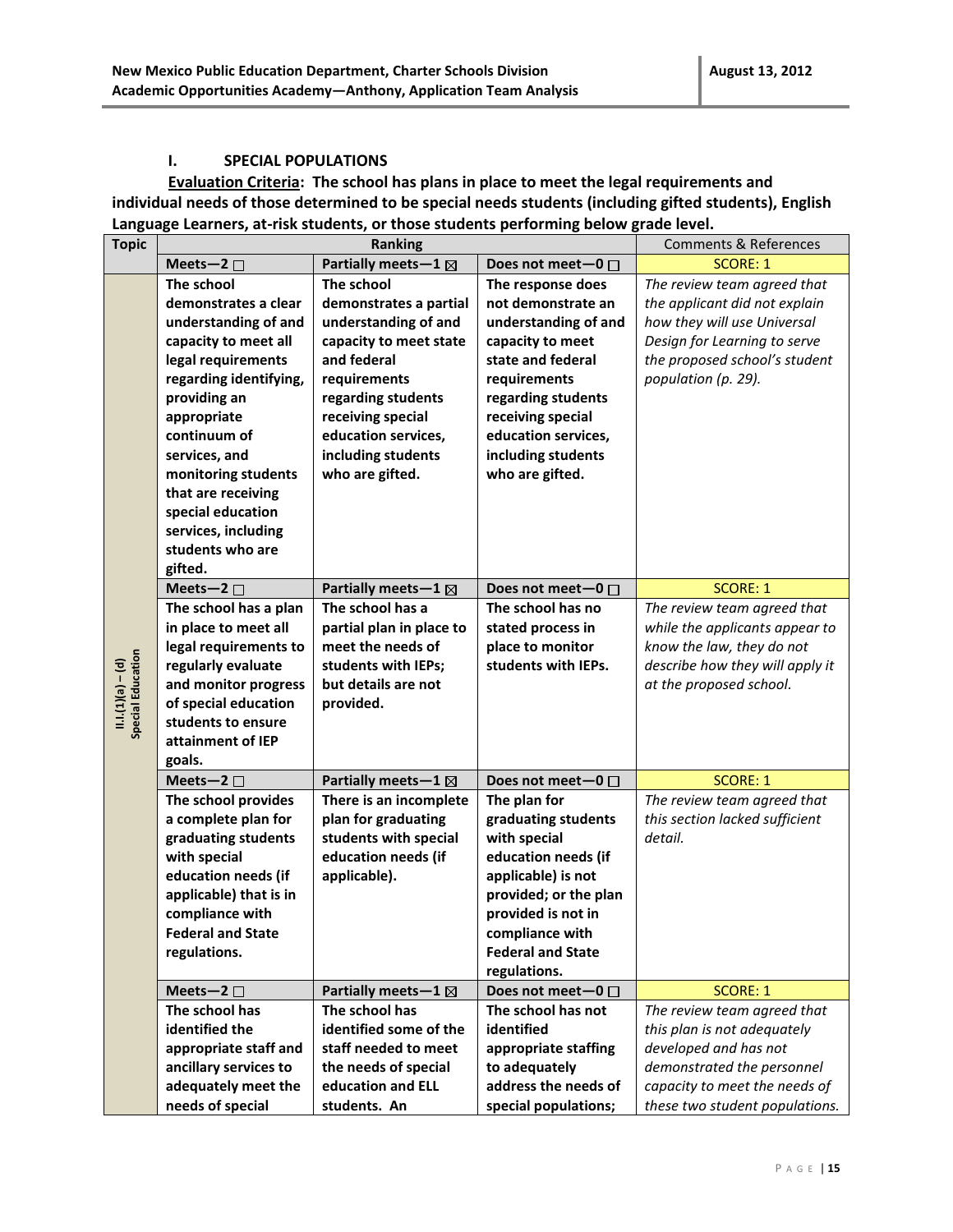|                                    | education and ELL<br>students, and<br>provides an<br>explanation for how<br>they will be<br>adequately<br>budgeted.                                                 | explanation is<br>provided indicating<br>how they will be<br>adequately budgeted.                                                                                         | or the plan for how<br>they will be budgeted<br>is not provided; or<br>the budget does not<br>appear adequate.                                            | The budget for this section<br>appears insufficient (Appendix<br>K, pp. 1-2). There is provision<br>for only one special education<br>teacher for 400 students.                                                                                                                                                       |
|------------------------------------|---------------------------------------------------------------------------------------------------------------------------------------------------------------------|---------------------------------------------------------------------------------------------------------------------------------------------------------------------------|-----------------------------------------------------------------------------------------------------------------------------------------------------------|-----------------------------------------------------------------------------------------------------------------------------------------------------------------------------------------------------------------------------------------------------------------------------------------------------------------------|
|                                    | Meets-2 $\square$                                                                                                                                                   | Partially meets-1 □                                                                                                                                                       | Does not meet-0 ⊠                                                                                                                                         | <b>SCORE: 0</b>                                                                                                                                                                                                                                                                                                       |
| with 504 Plans<br>II.I(2) Students | The school<br>demonstrates<br>understanding and<br>capacity to meet all<br>legal requirements<br>regarding students<br>with Section 504<br>Plans.                   |                                                                                                                                                                           | The school does not<br>demonstrate<br>understanding and<br>capacity to meet all<br>legal requirements<br>regarding students<br>with Section 504<br>Plans. | The review team agreed that<br>while the application<br>addresses the curricular needs<br>of students with 504 plans<br>through the curriculum<br>mapping database, it fails to<br>address the medical needs of<br>students with 504 plans, which<br>also fall within the Americans<br>with Disabilities Act (p. 30). |
|                                    | Meets-2 $\square$                                                                                                                                                   | Partially meets - $1 \boxtimes$                                                                                                                                           | Does not meet-0 □                                                                                                                                         | <b>SCORE: 1</b>                                                                                                                                                                                                                                                                                                       |
|                                    | The school has a plan<br>in place to identify<br>and meet the needs<br>of English Language<br>Learners.<br><b>Intervention</b><br>strategies are fully<br>described | The school has a<br>partial plan in place to<br>identify and meet the<br>needs of English<br>Language Learners.<br>Intervention<br>strategies are partially<br>described. | The school has no<br>plan in place to<br>identify or meet the<br>needs of English<br>Language Learners.                                                   | The review team agreed that a<br>limited plan was provided for<br>identifying ELL students.<br>However, intervention<br>strategies are not fully<br>described (p. 30).                                                                                                                                                |
|                                    | Meets-2 $\square$                                                                                                                                                   | Partially meets - $1 \boxtimes$                                                                                                                                           | Does not meet-0 $\Box$                                                                                                                                    | <b>SCORE: 1</b>                                                                                                                                                                                                                                                                                                       |
| uage Learners (ELL)<br>$(a)-(s)$   | The school describes<br>how instruction will<br>be differentiated<br>based on identified<br>student needs and<br>examples are<br>provided.                          | The school describes<br>how instruction will<br>be differentiated to<br>meet student needs,<br>but there are no<br>examples.                                              | The school does not<br>sufficiently describe<br>how instruction will<br>be differentiated to<br>meet student needs,<br>and there are no<br>examples.      | The review team observed that<br>the proposed school's plan<br>appears to address the needs<br>of ELL students through<br>differentiation by hiring<br>Spanish-speaking staff, who<br>may not necessarily be<br>certified (p. 30).                                                                                    |
|                                    | Meets-2 $\square$                                                                                                                                                   | Partially meets - $1 \boxtimes$                                                                                                                                           | Does not meet-0 $\Box$                                                                                                                                    | <b>SCORE: 1</b>                                                                                                                                                                                                                                                                                                       |
|                                    | The school has a plan<br>in place to meet all<br>legal requirements to<br>regularly evaluate<br>and monitor the<br>progress of English<br>Language Learners.        | The school has a<br>partial plan in place to<br>meet the needs of<br><b>English Language</b><br>Learners; but details<br>are not provided.                                | The school has no<br>process in place to<br>monitor the progress<br>of English Language<br>Learners.                                                      | The review team agreed that<br>enrollment in a 50/50 dual<br>language program does not<br>ensure that the learning needs<br>of all ELL students will be<br>addressed.                                                                                                                                                 |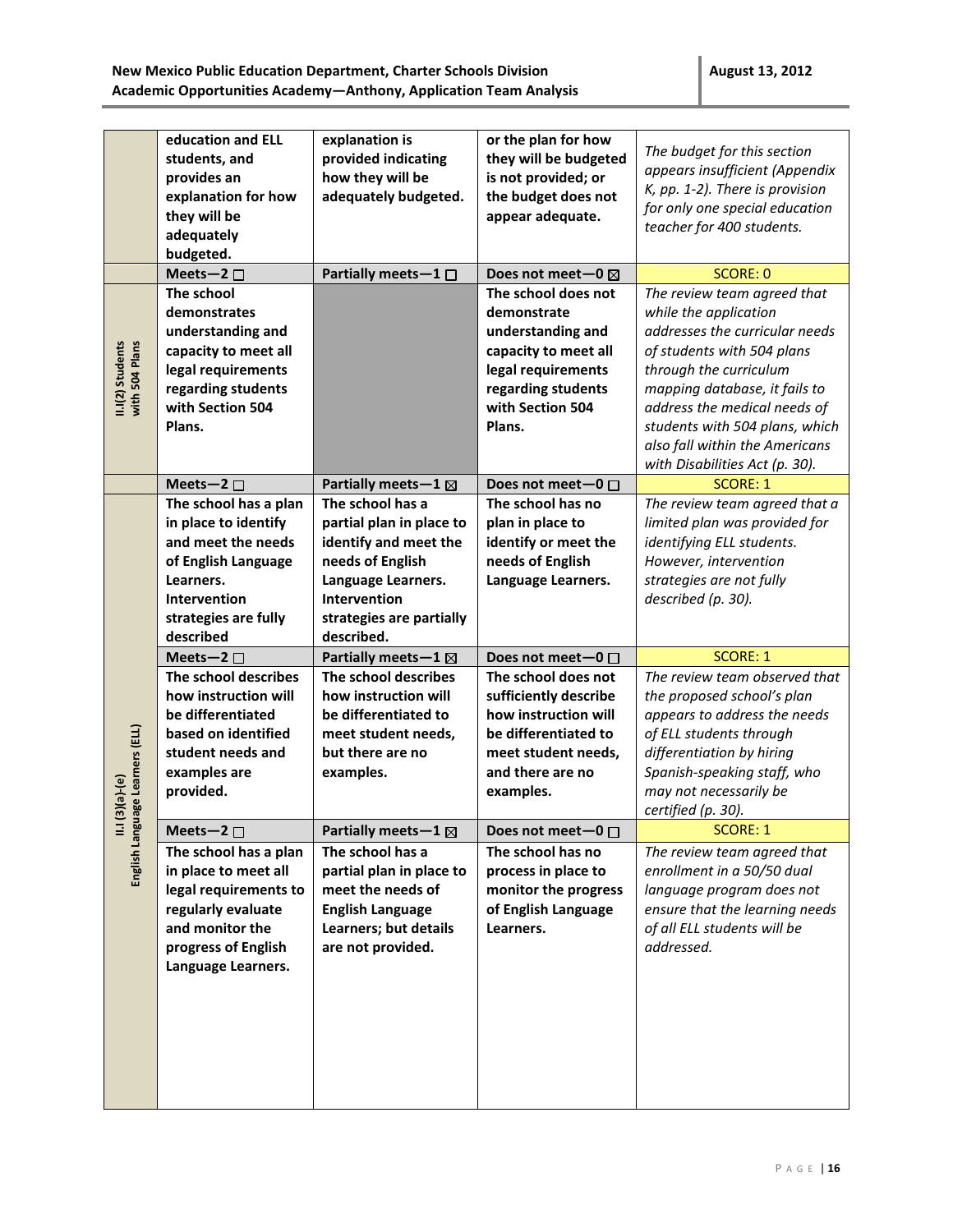|            | Meets-2 $\square$                                                                                                     | Partially meets $-1$ $\Box$ | Does not meet-0 $\boxtimes$ | SCORE: 0                                                                                                |  |  |  |
|------------|-----------------------------------------------------------------------------------------------------------------------|-----------------------------|-----------------------------|---------------------------------------------------------------------------------------------------------|--|--|--|
|            | The budget reflects                                                                                                   | The budget reflects         | The budget does not         | The review team agreed that                                                                             |  |  |  |
|            | allocation(s) for                                                                                                     | some of the costs           | reflect costs involved      | the budget appears                                                                                      |  |  |  |
|            | resources, staffing,                                                                                                  | involved in addressing      | in addressing the           | inadequate for the following                                                                            |  |  |  |
|            | and training to serve                                                                                                 | <b>ELL students;</b>        | needs of ELL                | services:                                                                                               |  |  |  |
|            | the needs of ELL                                                                                                      | however, sufficient         | students.                   | • Bilingual or TESOL endorsed                                                                           |  |  |  |
|            | students.                                                                                                             | detail is not provided.     |                             | teachers;                                                                                               |  |  |  |
|            |                                                                                                                       |                             |                             | Testing;<br>٠                                                                                           |  |  |  |
|            |                                                                                                                       |                             |                             | $\bullet$ ELL supplies;                                                                                 |  |  |  |
|            |                                                                                                                       |                             |                             | • Curriculum (p. 31).                                                                                   |  |  |  |
|            | <b>Evaluator Comments and Questions</b><br>The application reviewer has opportunity to take notes on the application. |                             |                             |                                                                                                         |  |  |  |
|            | <b>Summary/Comments:</b>                                                                                              |                             |                             |                                                                                                         |  |  |  |
| Evaluation | appears insufficiently resourced.                                                                                     |                             |                             | The review team agreed that the proposed school plans in this section were insufficiently developed and |  |  |  |

## **Score:** *7* **out of 18 possible points**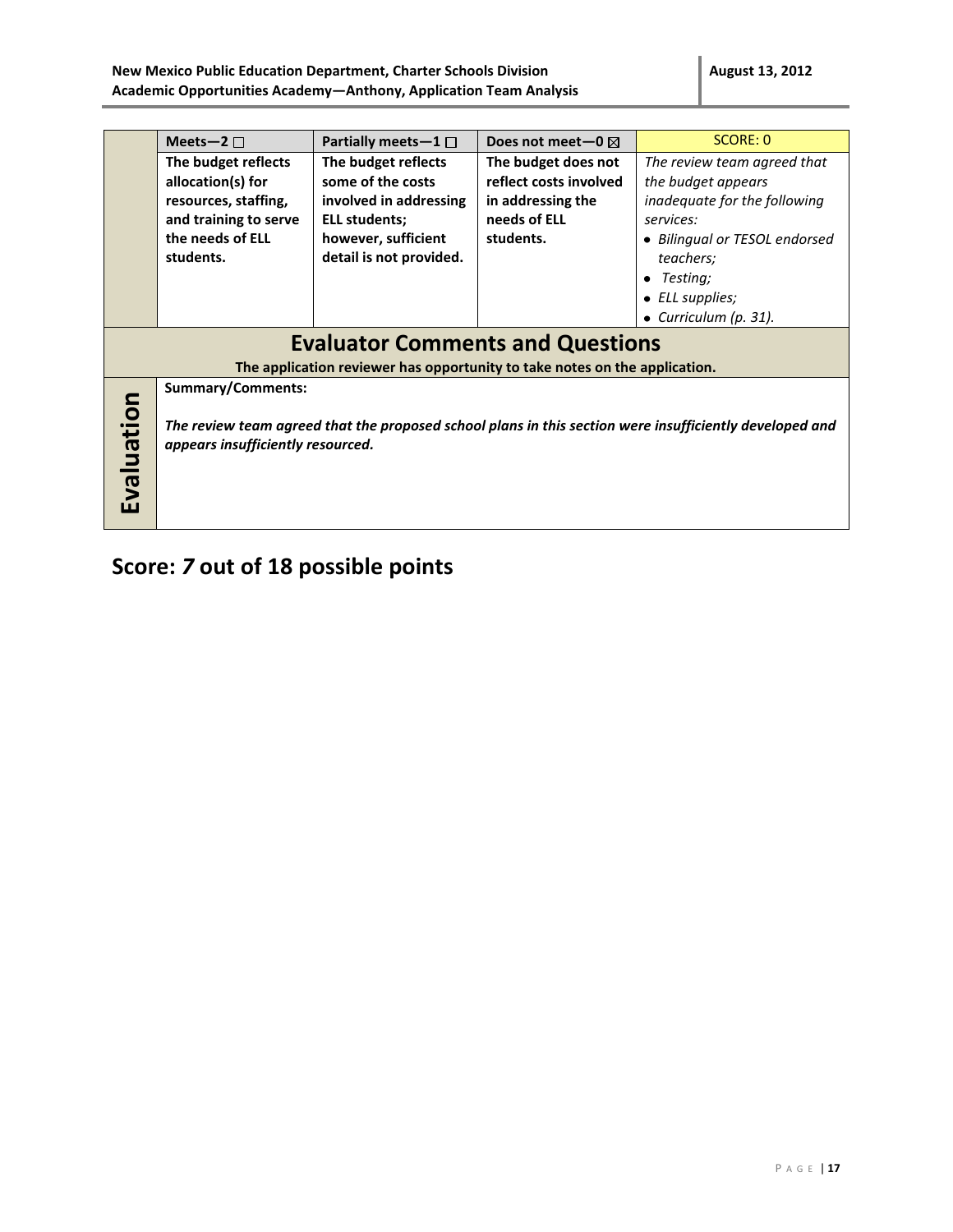#### **J. ASSESSMENT AND ACCOUNTABILITY**

**Evaluation Criteria: The school has appropriate assessments in place to evaluate student needs, the effectiveness of the educational program, and progress toward school goals. The school will use the assessment data to affect teaching and learning to improve student achievement, or meet other goals of the school.** 

| Partially meets-1<br><b>SCORE: N/A</b><br>Meets-2 $\square$<br>Does not meet-0 $\Box$<br>A comprehensive list<br>A partial list of<br>A list of assessment<br><b>Organizational Goals (If</b><br>of assessments that<br>assessment tools to<br>tools to measure<br>II.J.(1) Measuring<br>will specifically<br>organizational goals is<br>measure<br>applicable)<br>organizational goals is<br>not provided; or the<br>measure<br>assessment tools do<br>organizational goals<br>provided. The<br>that align with the<br>assessment tools only<br>not align with the<br>mission of the school<br>partially align with the<br>mission of the school.<br>mission of the school.<br>is provided.<br><b>SCORE: 1</b><br>Partially meets - $1 \boxtimes$<br>Meets-2 $\square$<br>Does not meet-0 $\Box$<br>A comprehensive list<br>A list of assessments is<br>A list of assessments<br>The review team noted that<br>of assessment tools<br>provided; however,<br>is not provided, or the<br>this section lacked necessary<br>II.J.(2)Assessments to Measure<br>list of assessments do<br>that measure<br>the list only partially<br>information about the grade |
|-------------------------------------------------------------------------------------------------------------------------------------------------------------------------------------------------------------------------------------------------------------------------------------------------------------------------------------------------------------------------------------------------------------------------------------------------------------------------------------------------------------------------------------------------------------------------------------------------------------------------------------------------------------------------------------------------------------------------------------------------------------------------------------------------------------------------------------------------------------------------------------------------------------------------------------------------------------------------------------------------------------------------------------------------------------------------------------------------------------------------------------------------------------|
|                                                                                                                                                                                                                                                                                                                                                                                                                                                                                                                                                                                                                                                                                                                                                                                                                                                                                                                                                                                                                                                                                                                                                             |
|                                                                                                                                                                                                                                                                                                                                                                                                                                                                                                                                                                                                                                                                                                                                                                                                                                                                                                                                                                                                                                                                                                                                                             |
|                                                                                                                                                                                                                                                                                                                                                                                                                                                                                                                                                                                                                                                                                                                                                                                                                                                                                                                                                                                                                                                                                                                                                             |
|                                                                                                                                                                                                                                                                                                                                                                                                                                                                                                                                                                                                                                                                                                                                                                                                                                                                                                                                                                                                                                                                                                                                                             |
|                                                                                                                                                                                                                                                                                                                                                                                                                                                                                                                                                                                                                                                                                                                                                                                                                                                                                                                                                                                                                                                                                                                                                             |
|                                                                                                                                                                                                                                                                                                                                                                                                                                                                                                                                                                                                                                                                                                                                                                                                                                                                                                                                                                                                                                                                                                                                                             |
|                                                                                                                                                                                                                                                                                                                                                                                                                                                                                                                                                                                                                                                                                                                                                                                                                                                                                                                                                                                                                                                                                                                                                             |
|                                                                                                                                                                                                                                                                                                                                                                                                                                                                                                                                                                                                                                                                                                                                                                                                                                                                                                                                                                                                                                                                                                                                                             |
|                                                                                                                                                                                                                                                                                                                                                                                                                                                                                                                                                                                                                                                                                                                                                                                                                                                                                                                                                                                                                                                                                                                                                             |
|                                                                                                                                                                                                                                                                                                                                                                                                                                                                                                                                                                                                                                                                                                                                                                                                                                                                                                                                                                                                                                                                                                                                                             |
|                                                                                                                                                                                                                                                                                                                                                                                                                                                                                                                                                                                                                                                                                                                                                                                                                                                                                                                                                                                                                                                                                                                                                             |
|                                                                                                                                                                                                                                                                                                                                                                                                                                                                                                                                                                                                                                                                                                                                                                                                                                                                                                                                                                                                                                                                                                                                                             |
|                                                                                                                                                                                                                                                                                                                                                                                                                                                                                                                                                                                                                                                                                                                                                                                                                                                                                                                                                                                                                                                                                                                                                             |
| academic goals is<br>aligns with the mission<br>not align with the<br>levels to be assessed, and                                                                                                                                                                                                                                                                                                                                                                                                                                                                                                                                                                                                                                                                                                                                                                                                                                                                                                                                                                                                                                                            |
| Academic Goals<br>of the school. The<br>mission of the school;<br>the anticipated schedule or<br>provided and align                                                                                                                                                                                                                                                                                                                                                                                                                                                                                                                                                                                                                                                                                                                                                                                                                                                                                                                                                                                                                                         |
| with the mission of<br>grade levels to be<br>or the grade levels to<br>frequency for assessing (p.                                                                                                                                                                                                                                                                                                                                                                                                                                                                                                                                                                                                                                                                                                                                                                                                                                                                                                                                                                                                                                                          |
| the school. Grade<br>assessed and<br>be assessed,<br>31.                                                                                                                                                                                                                                                                                                                                                                                                                                                                                                                                                                                                                                                                                                                                                                                                                                                                                                                                                                                                                                                                                                    |
| anticipated schedule<br>levels to be assessed<br>anticipated schedule                                                                                                                                                                                                                                                                                                                                                                                                                                                                                                                                                                                                                                                                                                                                                                                                                                                                                                                                                                                                                                                                                       |
| and anticipated<br>or frequency of<br>or frequency of<br>Also, it is unclear why the                                                                                                                                                                                                                                                                                                                                                                                                                                                                                                                                                                                                                                                                                                                                                                                                                                                                                                                                                                                                                                                                        |
| assessing is not<br>schedule or frequency<br>assessing is not<br>application references                                                                                                                                                                                                                                                                                                                                                                                                                                                                                                                                                                                                                                                                                                                                                                                                                                                                                                                                                                                                                                                                     |
| addressed.<br>Indiana State Standards.<br>of assessing is<br>sufficiently addressed.                                                                                                                                                                                                                                                                                                                                                                                                                                                                                                                                                                                                                                                                                                                                                                                                                                                                                                                                                                                                                                                                        |
| provided.                                                                                                                                                                                                                                                                                                                                                                                                                                                                                                                                                                                                                                                                                                                                                                                                                                                                                                                                                                                                                                                                                                                                                   |
| Partially meets-1 □<br>Meets-2 $\square$<br>Does not meet-0 $\boxtimes$<br><b>SCORE: 0</b>                                                                                                                                                                                                                                                                                                                                                                                                                                                                                                                                                                                                                                                                                                                                                                                                                                                                                                                                                                                                                                                                  |
| There is no evidence<br><b>Strategies to monitor</b><br>A plan for taking<br>The review team agreed that                                                                                                                                                                                                                                                                                                                                                                                                                                                                                                                                                                                                                                                                                                                                                                                                                                                                                                                                                                                                                                                    |
| corrective action is<br>all students and to<br>of a plan for<br>no corrective action plan is                                                                                                                                                                                                                                                                                                                                                                                                                                                                                                                                                                                                                                                                                                                                                                                                                                                                                                                                                                                                                                                                |
| take appropriate<br>only generally<br>corrective action, or<br>described (p. 32).                                                                                                                                                                                                                                                                                                                                                                                                                                                                                                                                                                                                                                                                                                                                                                                                                                                                                                                                                                                                                                                                           |
| corrective actions are<br>described.<br>II.1.(1)(3)(4) Use of Assessments / Self-Monitoring<br>the plan does not                                                                                                                                                                                                                                                                                                                                                                                                                                                                                                                                                                                                                                                                                                                                                                                                                                                                                                                                                                                                                                            |
| address what<br>clearly defined,                                                                                                                                                                                                                                                                                                                                                                                                                                                                                                                                                                                                                                                                                                                                                                                                                                                                                                                                                                                                                                                                                                                            |
| including<br>adjustments the                                                                                                                                                                                                                                                                                                                                                                                                                                                                                                                                                                                                                                                                                                                                                                                                                                                                                                                                                                                                                                                                                                                                |
| interventions and a<br>school will make                                                                                                                                                                                                                                                                                                                                                                                                                                                                                                                                                                                                                                                                                                                                                                                                                                                                                                                                                                                                                                                                                                                     |
| plan to close the<br>based upon grade-                                                                                                                                                                                                                                                                                                                                                                                                                                                                                                                                                                                                                                                                                                                                                                                                                                                                                                                                                                                                                                                                                                                      |
| level or school-wide<br>achievement gap                                                                                                                                                                                                                                                                                                                                                                                                                                                                                                                                                                                                                                                                                                                                                                                                                                                                                                                                                                                                                                                                                                                     |
| between student<br>data.                                                                                                                                                                                                                                                                                                                                                                                                                                                                                                                                                                                                                                                                                                                                                                                                                                                                                                                                                                                                                                                                                                                                    |
| subgroups.                                                                                                                                                                                                                                                                                                                                                                                                                                                                                                                                                                                                                                                                                                                                                                                                                                                                                                                                                                                                                                                                                                                                                  |
|                                                                                                                                                                                                                                                                                                                                                                                                                                                                                                                                                                                                                                                                                                                                                                                                                                                                                                                                                                                                                                                                                                                                                             |
|                                                                                                                                                                                                                                                                                                                                                                                                                                                                                                                                                                                                                                                                                                                                                                                                                                                                                                                                                                                                                                                                                                                                                             |
|                                                                                                                                                                                                                                                                                                                                                                                                                                                                                                                                                                                                                                                                                                                                                                                                                                                                                                                                                                                                                                                                                                                                                             |
|                                                                                                                                                                                                                                                                                                                                                                                                                                                                                                                                                                                                                                                                                                                                                                                                                                                                                                                                                                                                                                                                                                                                                             |
|                                                                                                                                                                                                                                                                                                                                                                                                                                                                                                                                                                                                                                                                                                                                                                                                                                                                                                                                                                                                                                                                                                                                                             |
|                                                                                                                                                                                                                                                                                                                                                                                                                                                                                                                                                                                                                                                                                                                                                                                                                                                                                                                                                                                                                                                                                                                                                             |
|                                                                                                                                                                                                                                                                                                                                                                                                                                                                                                                                                                                                                                                                                                                                                                                                                                                                                                                                                                                                                                                                                                                                                             |
|                                                                                                                                                                                                                                                                                                                                                                                                                                                                                                                                                                                                                                                                                                                                                                                                                                                                                                                                                                                                                                                                                                                                                             |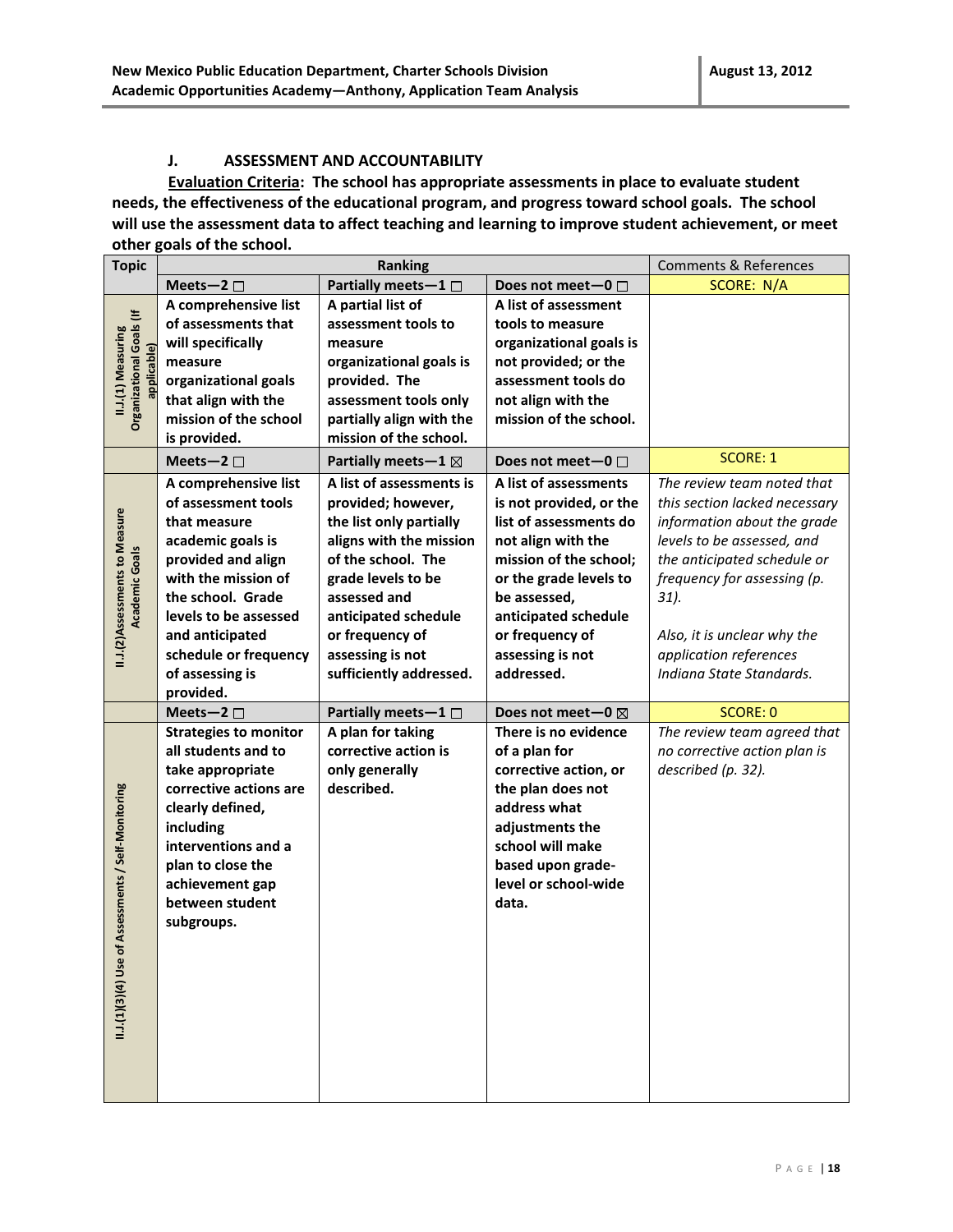|                                | Meets-2 $\square$                              | Partially meets $-1$ $\Box$                                 | Does not meet-0 $\boxtimes$                | <b>SCORE: 0</b>                                          |
|--------------------------------|------------------------------------------------|-------------------------------------------------------------|--------------------------------------------|----------------------------------------------------------|
|                                | <b>Remediation/At-Risk</b>                     | <b>Remediation/At-Risk</b>                                  | <b>Remediation/At-Risk</b>                 | The review team agreed that                              |
|                                | <b>Students</b>                                | <b>Students</b>                                             | <b>Students</b>                            | no remediation plan is                                   |
|                                | The school                                     | The school has a                                            | The school does not                        | Provided (p. 31-32).                                     |
|                                | demonstrates                                   | partial plan in place                                       | provide a plan that                        |                                                          |
|                                | understanding and                              | that complies with                                          | complies with legal                        |                                                          |
|                                |                                                | legal requirements to                                       |                                            |                                                          |
|                                | capacity to meet all                           |                                                             | requirements; or the                       |                                                          |
|                                | legal requirements                             | identify and meet the<br>needs of students who              | plan does not<br>demonstrate the           |                                                          |
|                                | regarding identifying,                         |                                                             |                                            |                                                          |
|                                | providing an                                   | are struggling and to                                       | capacity to meet the                       |                                                          |
|                                | appropriate range of                           | identify students with                                      | needs of remedial or<br>at-risk students.  |                                                          |
|                                | services, and                                  | special needs. Student                                      |                                            |                                                          |
|                                | monitoring students                            | <b>Assistance Teams and</b><br><b>RTI are mentioned but</b> |                                            |                                                          |
|                                | who are struggling.                            |                                                             |                                            |                                                          |
|                                | <b>Student Assistance</b>                      | details are not                                             |                                            |                                                          |
|                                | <b>Teams and Response</b>                      | provided.                                                   |                                            |                                                          |
|                                | to Intervention                                |                                                             |                                            |                                                          |
|                                | strategies for the 3                           |                                                             |                                            |                                                          |
|                                | tiers are fully                                |                                                             |                                            |                                                          |
|                                | described.                                     |                                                             |                                            |                                                          |
|                                | Meets-2 $\boxtimes$                            | Partially meets-1 $\Box$                                    | Does not meet-0 $\boxtimes$                | <b>SCORE: 0</b>                                          |
|                                | <b>School-Wide Practices</b><br>The school has | <b>School-Wide Practices</b>                                | <b>School-Wide Practices</b>               | The review team agreed that                              |
|                                |                                                | The school has                                              | The school does not                        | no school-wide practices are                             |
|                                | provided a                                     | described a plan to                                         | provide a plan.                            | provided (P. 31-32).                                     |
|                                | comprehensive plan                             | analyze data and                                            |                                            |                                                          |
|                                | to analyze data,                               | identify school-wide                                        |                                            |                                                          |
|                                | indentify school-wide                          | practices in need of                                        |                                            |                                                          |
|                                | practices that need to                         | change; however, the                                        |                                            |                                                          |
|                                | be changed, and                                | plan does not include<br>effective structures or            |                                            |                                                          |
|                                | implement the                                  |                                                             |                                            |                                                          |
|                                | necessary                                      | processes for                                               |                                            |                                                          |
|                                | adjustments in order<br>to improve student     | implementation.                                             |                                            |                                                          |
|                                |                                                |                                                             |                                            |                                                          |
|                                | outcomes.                                      |                                                             |                                            | <b>SCORE: 0</b>                                          |
|                                | Meets-2 $\square$<br>The school provides a     | Partially meets-1 $\boxtimes$                               | Does not meet-0 $\Box$                     |                                                          |
|                                |                                                | The school provides a                                       | There is no plan                           | The application appears to                               |
|                                | plan that explains<br>how student              | plan, but it does not<br>include                            | provided to<br>communicate                 | not provide a plan to ensure<br>that communication about |
|                                |                                                |                                                             |                                            | student assessment and                                   |
|                                | assessment and<br>progress will be             | communication of<br>student assessment                      | assessment results or<br>student progress. | progress would occur with                                |
|                                | appropriately                                  | and progress to all                                         |                                            | all stakeholders (p. 32).                                |
|                                | communicated to                                | identified parties.                                         |                                            |                                                          |
|                                | parents, the school's                          |                                                             |                                            |                                                          |
|                                | <b>Governing Council,</b>                      |                                                             |                                            |                                                          |
|                                | the school's                                   |                                                             |                                            |                                                          |
|                                | authorizer, and the                            |                                                             |                                            |                                                          |
| II.J.(5) Reporting on Progress | broader community.                             |                                                             |                                            |                                                          |
|                                |                                                |                                                             |                                            |                                                          |
|                                |                                                |                                                             |                                            |                                                          |
|                                |                                                |                                                             |                                            |                                                          |
|                                |                                                |                                                             |                                            |                                                          |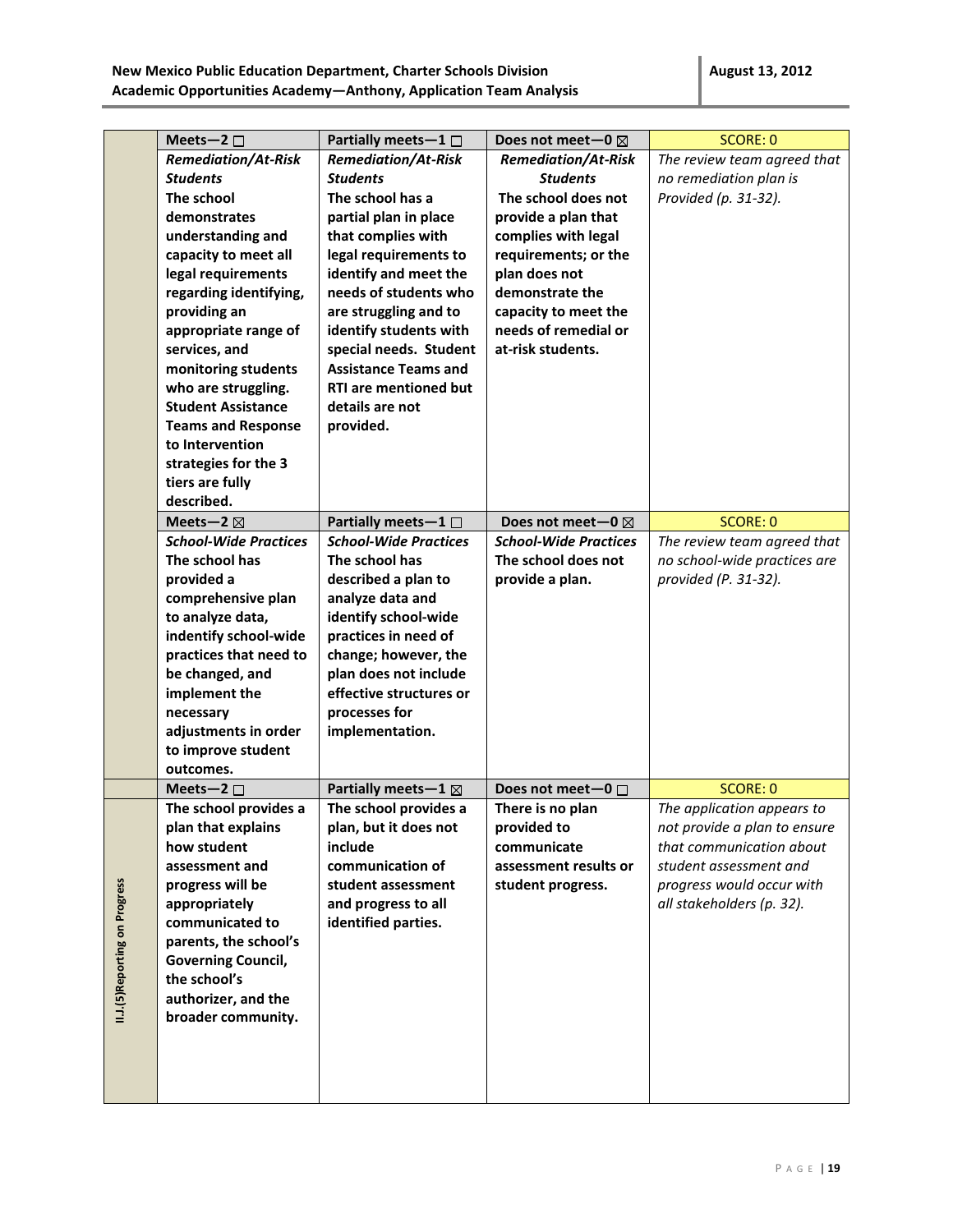| <b>Evaluator Comments and Questions</b> |                                                                            |  |  |  |  |  |
|-----------------------------------------|----------------------------------------------------------------------------|--|--|--|--|--|
|                                         | The application reviewer has opportunity to take notes on the application. |  |  |  |  |  |
|                                         | Summary/Comments:                                                          |  |  |  |  |  |
| Evaluation                              | The review team agreed that this section lacked sufficient plans.          |  |  |  |  |  |

# **Score:** *2* **out of 10 possible points**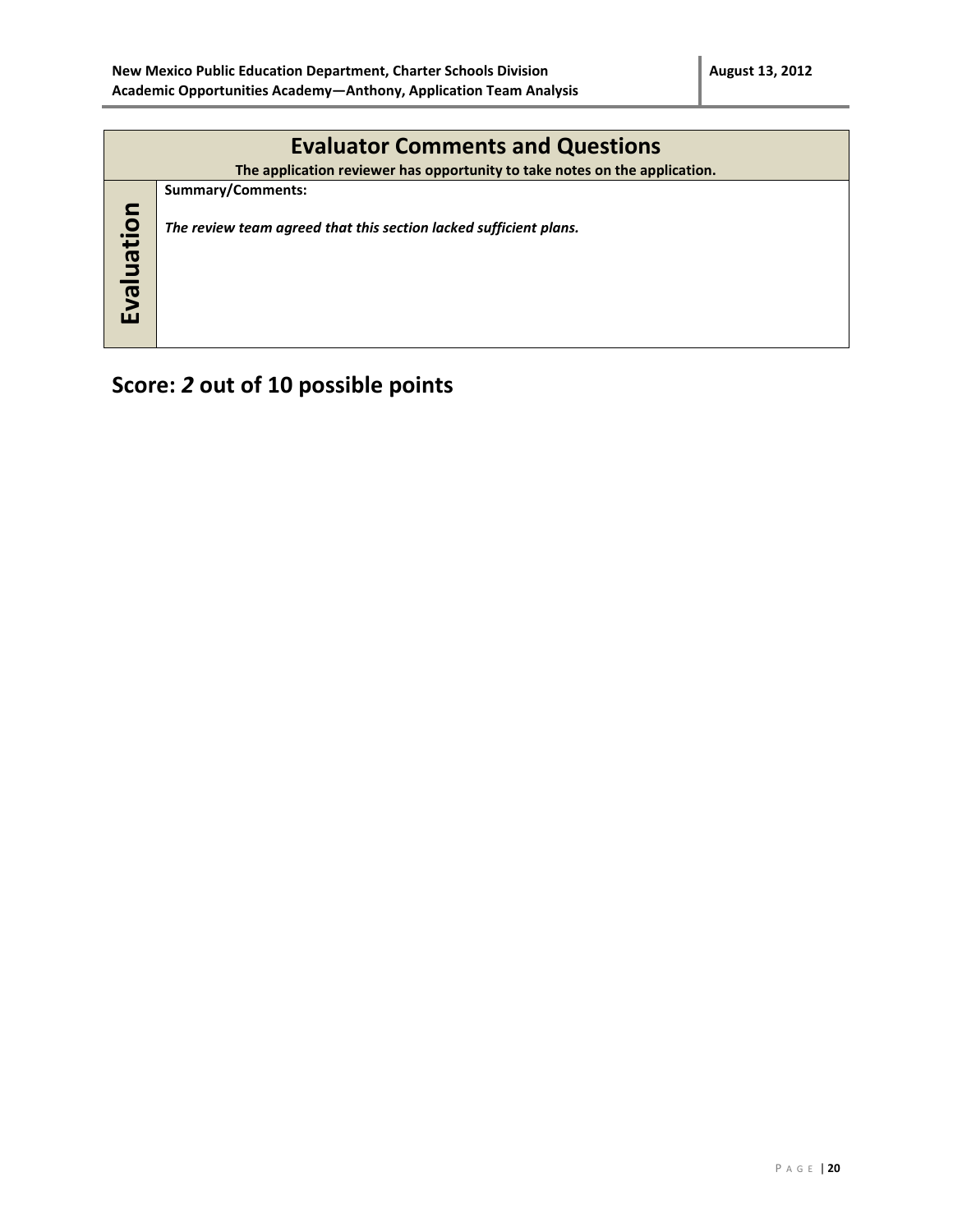### **III. ORGANIZATIONAL PLAN AND GOVERNANCE**

#### **A. GOVERNING BODY CREATION/CAPACITY**

**Evaluation Criteria: The composition of the Governing Body ("GB") reflects a wide range of expertise, knowledge and experience, and demonstrates the capacity to oversee a successful school (i.e., assure student success, develop, implement, oversee the management of public funds, and oversee the school's compliance with legal obligations)**

| <b>Topic</b>                    |                                                                                                                                                                                                                                                                                                | Ranking                                                                                                                                                                                                                                                                                        |                                                                                                                                                                     | <b>Comments &amp; References</b>                                                                                                                                                          |
|---------------------------------|------------------------------------------------------------------------------------------------------------------------------------------------------------------------------------------------------------------------------------------------------------------------------------------------|------------------------------------------------------------------------------------------------------------------------------------------------------------------------------------------------------------------------------------------------------------------------------------------------|---------------------------------------------------------------------------------------------------------------------------------------------------------------------|-------------------------------------------------------------------------------------------------------------------------------------------------------------------------------------------|
|                                 | Meets-2 $\square$                                                                                                                                                                                                                                                                              | Partially meets-1 $\boxtimes$                                                                                                                                                                                                                                                                  | Does not meet-0 $\Box$                                                                                                                                              | <b>SCORE: 1</b>                                                                                                                                                                           |
| II.A.(1) Governance Description | The roles and<br>responsibilities of<br>the GB members<br>are specifically<br>outlined, and<br>there is a clear<br>description of the<br>separation<br>between the roles<br>and<br>responsibilities of<br>the GB and the<br>roles and<br>responsibilities of<br>the school's<br>administrator. | There is a partial<br>description of the<br>roles and<br>responsibilities of<br>the GB and the roles<br>and responsibilities<br>of the school's<br>administrator; or the<br>description is either<br>inappropriate or<br>does not sufficiently<br>address the<br>distinction between<br>roles. | There is no<br>description provided<br>of the roles and<br>responsibilities of<br>the GB and the roles<br>and responsibilities<br>of the school's<br>administrator. | The review team agreed that the<br>description provided frequently<br>blurs the lines of responsibility<br>between management, governance,<br>and stakeholder involvement (32-<br>$35$ ). |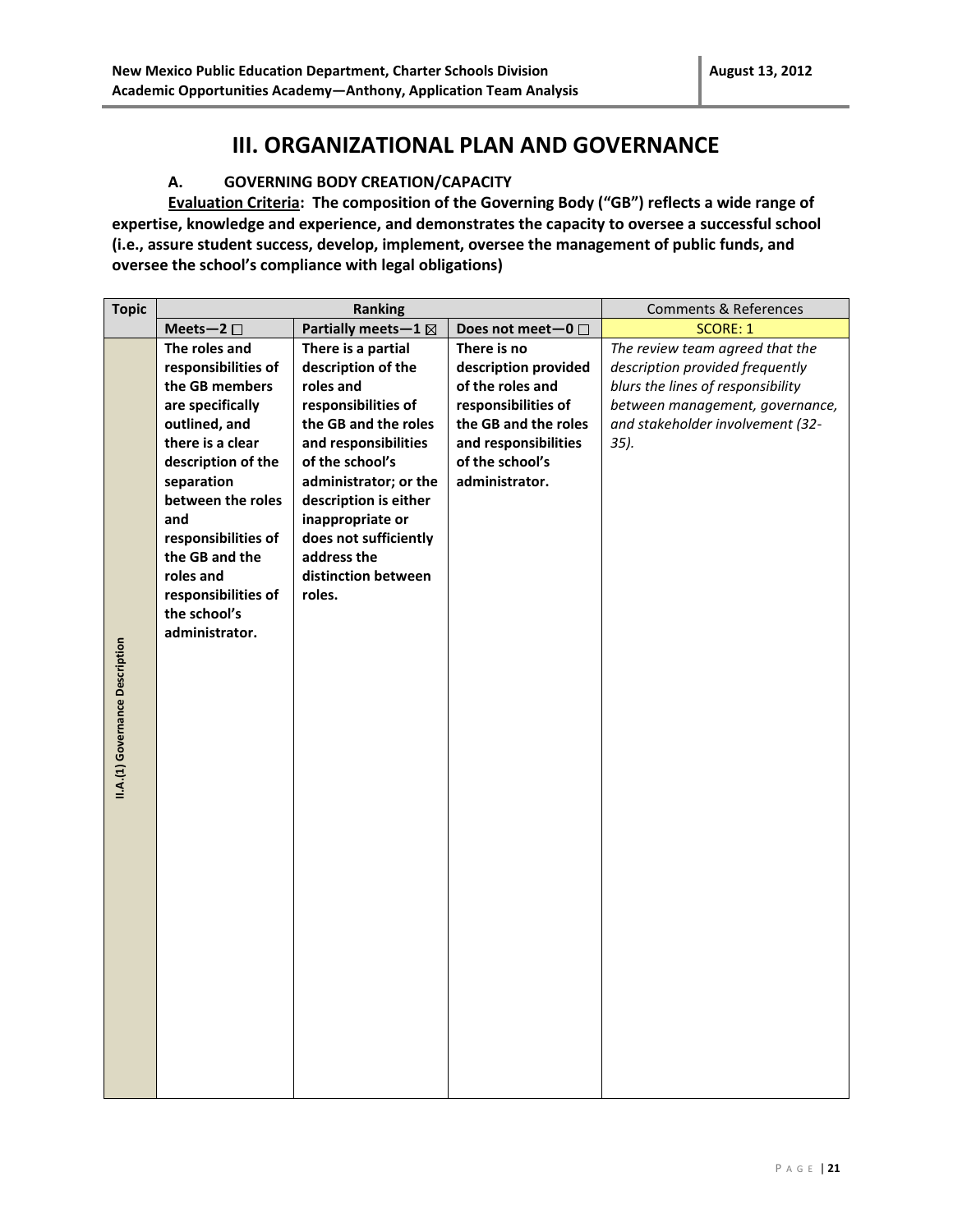|                                              | Meets-2 $\square$  | Partially meets - $1 \boxtimes$ | Does not meet-0 $\Box$ | <b>SCORE: 1</b>                                                 |
|----------------------------------------------|--------------------|---------------------------------|------------------------|-----------------------------------------------------------------|
|                                              | The applicant's    | The applicant has               | The applicant does     | The review team researched                                      |
|                                              | expertise          | some relevant                   | not have experience    | Academic Opportunities Academy in                               |
|                                              | demonstrates       | experience in                   | in operating a public  | order to determine if the proposed                              |
|                                              | relevant           | operating a public              | school or private      | model described in this application                             |
|                                              | qualifications and | school or business,             | business and has not   | has met with success elsewhere.                                 |
|                                              | experience in      | but does not                    | otherwise              | There is one similarly named private                            |
|                                              | areas that are     | demonstrate how                 | demonstrated that      | school in EL Paso, Texas, serving                               |
|                                              | important to       | that experience is              | the applicant has the  | between $9 - 14$ students that is                               |
|                                              | implementing the   | relevant to                     | capacity to            | administered by the developers of                               |
|                                              | proposed plan.     | implementing the                | implement the          | this application. (This information is                          |
|                                              |                    | plan for a charter              | planned charter        | missing from the founders'                                      |
|                                              |                    | school.                         | school.                | experience section); however, the                               |
|                                              |                    |                                 |                        | team located this information in the                            |
|                                              |                    |                                 |                        | resumes elsewhere in the                                        |
|                                              |                    |                                 |                        | application.                                                    |
|                                              |                    |                                 |                        | The review team also reviewed the                               |
|                                              |                    |                                 |                        | resumes of the proposed schools'                                |
|                                              |                    |                                 |                        | two identified founders. The team                               |
|                                              |                    |                                 |                        | is concerned that the scope of                                  |
|                                              |                    |                                 |                        | opening five holistic and complex                               |
|                                              |                    |                                 |                        | dual-language schools offering                                  |
|                                              |                    |                                 |                        | $grades 1 - 12$ , each with enrollment                          |
|                                              |                    |                                 |                        | caps of 400, demands founders/                                  |
|                                              |                    |                                 |                        | implementers with documented                                    |
|                                              |                    |                                 |                        | expertise and successful experiences                            |
|                                              |                    |                                 |                        | in opening and managing such                                    |
|                                              |                    |                                 |                        | schools.                                                        |
| III.A.(2) Description of Founders' Expertise |                    |                                 |                        |                                                                 |
|                                              |                    |                                 |                        | While the team agreed that the<br>founders resumes reveal broad |
|                                              |                    |                                 |                        | professional experiences, including                             |
|                                              |                    |                                 |                        | military, general contracting,                                  |
|                                              |                    |                                 |                        | pastoral work, education,                                       |
|                                              |                    |                                 |                        | scholarship, teaching, and school                               |
|                                              |                    |                                 |                        | administration, no evidence was                                 |
|                                              |                    |                                 |                        | provided that these founders have                               |
|                                              |                    |                                 |                        | successfully undertaken such a                                  |
|                                              |                    |                                 |                        | large-scale project as contemplated                             |
|                                              |                    |                                 |                        | in the Academic Opportunities                                   |
|                                              |                    |                                 |                        | Academies applications.                                         |
|                                              |                    |                                 |                        |                                                                 |
|                                              |                    |                                 |                        |                                                                 |
|                                              |                    |                                 |                        |                                                                 |
|                                              |                    |                                 |                        |                                                                 |
|                                              |                    |                                 |                        |                                                                 |
|                                              |                    |                                 |                        |                                                                 |
|                                              |                    |                                 |                        |                                                                 |
|                                              |                    |                                 |                        |                                                                 |
|                                              |                    |                                 |                        |                                                                 |
|                                              |                    |                                 |                        |                                                                 |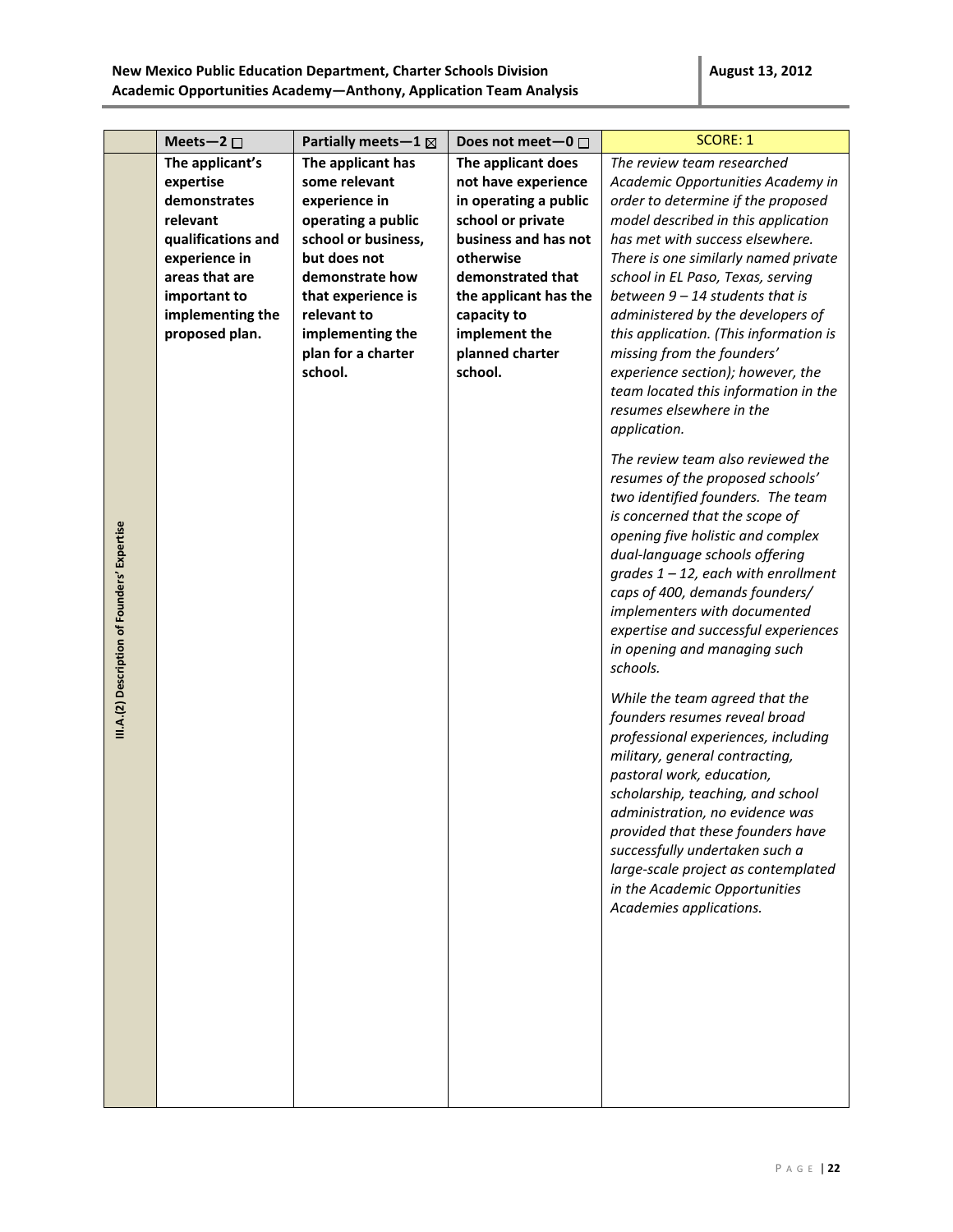|                                                             | Meets-2 $\square$                                                                                                                                                                                                                                                                                                                                                                                                                                                                                                                                                                                                                                                                                                                                                                                                                                                                                                                                                                                                                                                                                                                                                                                                                                                                                                                                                                                    | Partially meets-1 $\square$                                                                                                                                              | Does not meet - 0 $\boxtimes$                                                                                                                               | <b>SCORE: 0</b>                                                                                                                                                                                                                                                                                                                                                                                                               |  |
|-------------------------------------------------------------|------------------------------------------------------------------------------------------------------------------------------------------------------------------------------------------------------------------------------------------------------------------------------------------------------------------------------------------------------------------------------------------------------------------------------------------------------------------------------------------------------------------------------------------------------------------------------------------------------------------------------------------------------------------------------------------------------------------------------------------------------------------------------------------------------------------------------------------------------------------------------------------------------------------------------------------------------------------------------------------------------------------------------------------------------------------------------------------------------------------------------------------------------------------------------------------------------------------------------------------------------------------------------------------------------------------------------------------------------------------------------------------------------|--------------------------------------------------------------------------------------------------------------------------------------------------------------------------|-------------------------------------------------------------------------------------------------------------------------------------------------------------|-------------------------------------------------------------------------------------------------------------------------------------------------------------------------------------------------------------------------------------------------------------------------------------------------------------------------------------------------------------------------------------------------------------------------------|--|
| II.J.(3) Description of Prospective<br>Governance Expertise | <b>GB members are</b><br>listed with<br>qualifications.<br>Membership<br>reflects (or will<br>reflect) diverse<br>experiences and<br>skills necessary to<br>oversee all<br>aspects of the<br>school.                                                                                                                                                                                                                                                                                                                                                                                                                                                                                                                                                                                                                                                                                                                                                                                                                                                                                                                                                                                                                                                                                                                                                                                                 | <b>GB</b> membership<br>reflects (or will<br>reflect) some<br>diversity of<br>experience and<br>skills.                                                                  | <b>GB</b> membership<br>reflects a lack of<br>diverse experiences<br>and skills, or no list is<br>provided.                                                 | The Review Team noted that no<br>prospective members of the schools'<br>governing bodies were identified.<br>Rather, the application suggests<br>that these will be identified at a<br>later date. (p. 39).                                                                                                                                                                                                                   |  |
|                                                             | Meets-2 $\square$                                                                                                                                                                                                                                                                                                                                                                                                                                                                                                                                                                                                                                                                                                                                                                                                                                                                                                                                                                                                                                                                                                                                                                                                                                                                                                                                                                                    | Partially meets-1 $\boxtimes$                                                                                                                                            | Does not meet-0 $\Box$                                                                                                                                      | <b>SCORE: 1</b>                                                                                                                                                                                                                                                                                                                                                                                                               |  |
| III.A.(4) GB Selection of Members                           | The process<br>described for<br>selecting new GB<br>members is<br>focused on<br>selecting leaders<br>who have the<br>skills necessary to<br>govern the<br>proposed school.                                                                                                                                                                                                                                                                                                                                                                                                                                                                                                                                                                                                                                                                                                                                                                                                                                                                                                                                                                                                                                                                                                                                                                                                                           | The process<br>described for<br>selecting GB<br>members attends to<br>the method of<br>selection, but only<br>vaguely addresses<br>the qualifications for<br>membership. | A plan to recruit GB<br>with identified skill<br>sets is not provided;<br>or no specific needs<br>or qualifications for<br><b>GB</b> members are<br>listed. | The review team agreed that the<br>applicant school generally<br>addresses governing body<br>membership qualifications (p. 39).<br>However, no mention is made of the<br>diverse needs of a charter school's<br>governing body, such as finance,<br>previous successful experience as a<br>charter school administrator or with<br>charter school governance, law,<br>human resources, public relations or<br>marketing, etc. |  |
|                                                             |                                                                                                                                                                                                                                                                                                                                                                                                                                                                                                                                                                                                                                                                                                                                                                                                                                                                                                                                                                                                                                                                                                                                                                                                                                                                                                                                                                                                      | <b>Evaluator Comments and Questions</b>                                                                                                                                  |                                                                                                                                                             |                                                                                                                                                                                                                                                                                                                                                                                                                               |  |
| 5<br>0<br>Evaluati                                          | The application reviewer has opportunity to take notes on the application.<br><b>Summary/Comments:</b><br>The review team recognizes the value of the founders' professional experiences, especially in education.<br>The team is concerned, however, that these general experiences may not be sufficient to support the<br>scale of opening and administering five relatively large and complex schools. The team is not clear if the<br>application contemplates five individual governing bodies, or one governing body overseeing all five<br>schools (referenced in the application as "the New Mexico Board"). The application does not clearly<br>describe how the two founders will successfully transition onto the governing body or bodies of the five<br>schools.<br>The founders have laid plans for a close, working relationship between the school's governing body and<br>the community. However, the plan does not draw clear lines between governance, advisory, and<br>administration. Nor has the plan adequately balanced the community voice (in the body of the<br>Community Advisory Group) in decision-making without creating potential conflicts. The Community<br>Advisory Group's role may also serve to confuse reporting lines for the school administration.<br>The application reveals little understanding of New Mexico charter school governance requirements. |                                                                                                                                                                          |                                                                                                                                                             |                                                                                                                                                                                                                                                                                                                                                                                                                               |  |

# **Score:** *3* **out of 8 possible points**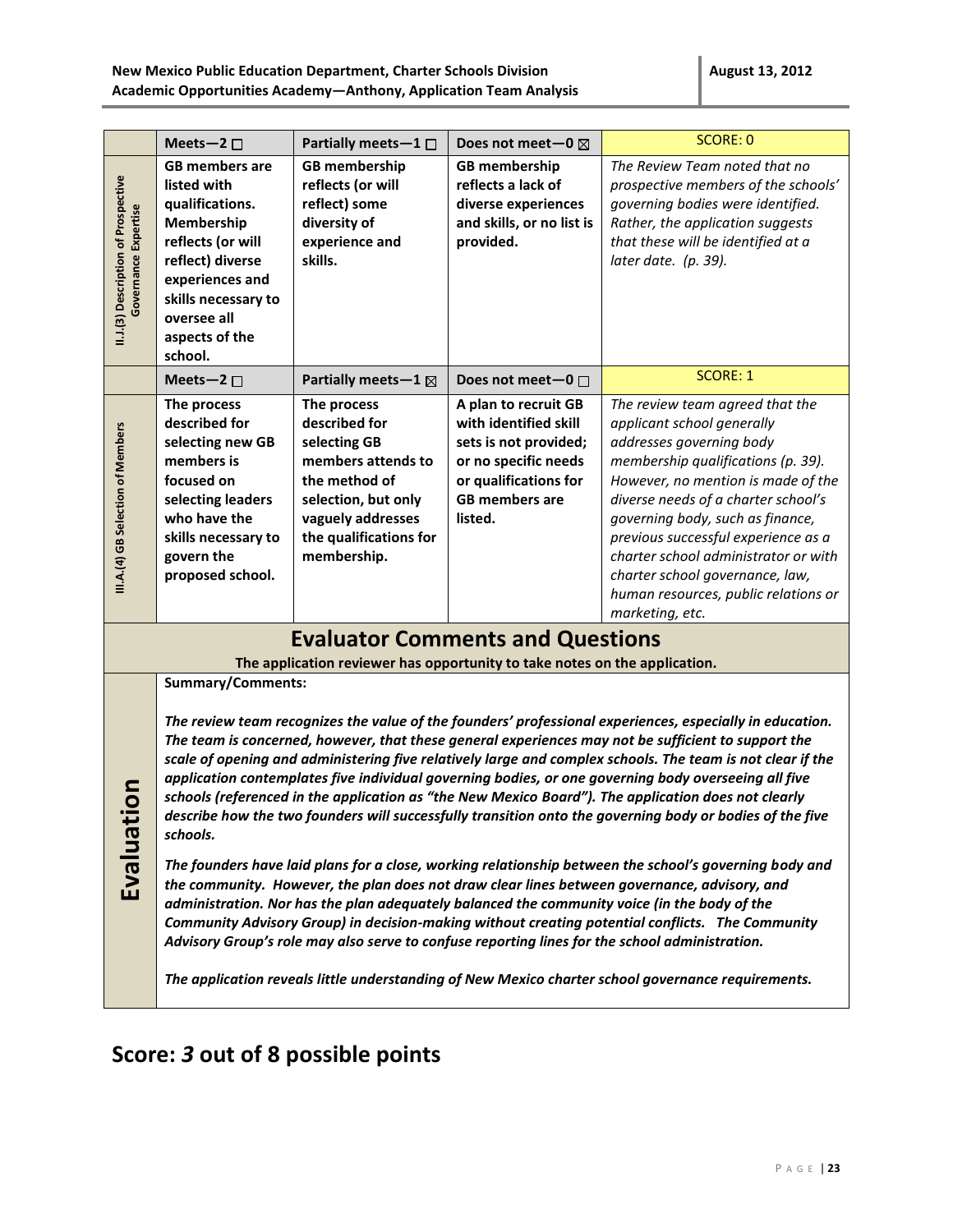#### **B. GOVERNING BODY TRAINING AND EVALUATION**

#### **Evaluation Criteria: There is an ongoing and comprehensive plan for Governing Body trainings, evaluations, and continuous improvement and complies with state requirements.**

| <b>Topic</b>                            |                                                                                                                                                                                                                                                                                                                                                                                   | <b>Ranking</b>                                                                                                                                   |                                                                                         | <b>Comments &amp; References</b>                                                                                                                             |  |
|-----------------------------------------|-----------------------------------------------------------------------------------------------------------------------------------------------------------------------------------------------------------------------------------------------------------------------------------------------------------------------------------------------------------------------------------|--------------------------------------------------------------------------------------------------------------------------------------------------|-----------------------------------------------------------------------------------------|--------------------------------------------------------------------------------------------------------------------------------------------------------------|--|
|                                         | Meets-2 $\boxtimes$                                                                                                                                                                                                                                                                                                                                                               | Partially meets-1 □                                                                                                                              | Does not meet-0 □                                                                       | <b>SCORE: 2</b>                                                                                                                                              |  |
|                                         | There is a plan for GB<br>training that                                                                                                                                                                                                                                                                                                                                           |                                                                                                                                                  | There is no plan for<br>GB training, or the                                             | Adequate information<br>provided.                                                                                                                            |  |
| III.B.(1) Governance<br><b>Training</b> | complies with state<br>requirements and is<br>supported by the<br>budget.                                                                                                                                                                                                                                                                                                         |                                                                                                                                                  | training does not<br>comply with state<br>requirements, or the<br>plan is not supported |                                                                                                                                                              |  |
|                                         | Meets-2 $\square$                                                                                                                                                                                                                                                                                                                                                                 | Partially meets-1 $\boxtimes$                                                                                                                    | by the budget.<br>Does not meet-0 $\Box$                                                | <b>SCORE: 1</b>                                                                                                                                              |  |
| III.B.(2) Governance<br>Evaluation      | There is a plan for an<br>annual self-<br>evaluation of the GB<br>that reflects that<br>body's effectiveness<br>and focuses on<br>continuous<br>improvement.                                                                                                                                                                                                                      | There is an<br>incomplete or partial<br>plan for an annual<br>self-evaluation of the<br>GB; or the plan as<br>described appears<br>insufficient. | There is no plan for<br>evaluating the GB.                                              | The team had concerns that a<br>plan of self-evaluation may not<br>adequately provide for an<br>evaluation of the governing<br>body's overall effectiveness. |  |
|                                         |                                                                                                                                                                                                                                                                                                                                                                                   |                                                                                                                                                  | <b>Evaluator Comments and Questions</b>                                                 |                                                                                                                                                              |  |
| Evaluation                              | The application reviewer has opportunity to take notes on the application.<br><b>Summary/Comments:</b><br>The review team agreed that the application's governance body's training plan does comply with state<br>requirements; however, the self- evaluation proposal is inadequate because there is no plan to evaluate<br>the governance body's overall effectiveness (p. 44). |                                                                                                                                                  |                                                                                         |                                                                                                                                                              |  |

## **Score:** *3* **out of 4 possible points**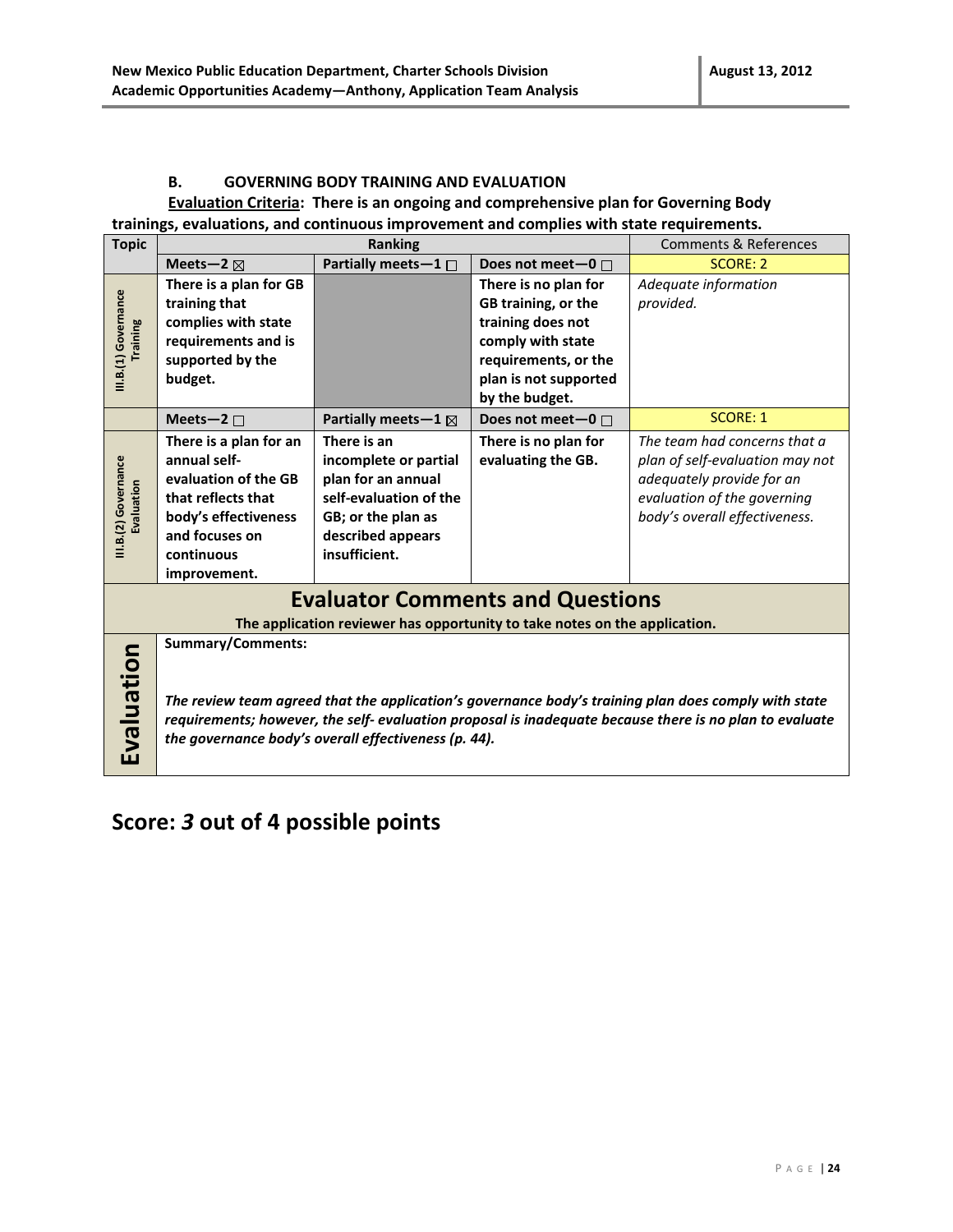#### **C. LEADERSHIP AND MANAGEMENT**

**Evaluation Criteria: There is clear description about the roles and responsibilities of the Governing Body vs. those of the school's administrator; administrator employment process; and structure of the board to provide rigorous oversight and support.**

| <b>Topic</b>                                                                                                 | <b>Ranking</b>           |                                                                                              |                          | <b>Comments &amp; References</b> |  |
|--------------------------------------------------------------------------------------------------------------|--------------------------|----------------------------------------------------------------------------------------------|--------------------------|----------------------------------|--|
|                                                                                                              | Meets-2 $\boxtimes$      | Partially meets-1 $\square$                                                                  | Does not meet-0 $\Box$   | <b>SCORE: 2</b>                  |  |
|                                                                                                              | The provided plans       |                                                                                              | The provided plans       | Adequate response provided.      |  |
|                                                                                                              | describing the           |                                                                                              | describing the           |                                  |  |
|                                                                                                              | <b>Governing Body</b>    |                                                                                              | <b>Governing Body do</b> |                                  |  |
|                                                                                                              | demonstrate its          |                                                                                              | not demonstrate its      |                                  |  |
|                                                                                                              | capacity to monitor      |                                                                                              | capacity to monitor      |                                  |  |
|                                                                                                              | the operational,         |                                                                                              | the operational,         |                                  |  |
| III.C.(1) Monitoring                                                                                         | financial and            |                                                                                              | financial and            |                                  |  |
|                                                                                                              | academic success of      |                                                                                              | academic success of      |                                  |  |
|                                                                                                              | the school, to ensure    |                                                                                              | the school, to ensure    |                                  |  |
|                                                                                                              | the school is meeting    |                                                                                              | the school is meeting    |                                  |  |
|                                                                                                              | its mission and to       |                                                                                              | its mission and to       |                                  |  |
|                                                                                                              | sustain a quality        |                                                                                              | sustain a quality        |                                  |  |
|                                                                                                              | school.                  |                                                                                              | school.                  |                                  |  |
|                                                                                                              | Meets-2 $\square$        | Partially meets-1 $\boxtimes$                                                                | Does not meet-0 $\Box$   | <b>SCORE: 1</b>                  |  |
|                                                                                                              | The administrator's      | The administrator's                                                                          | The administrator's      | The review team determined       |  |
|                                                                                                              | qualifications are       | qualifications are                                                                           | qualifications are not   | that there was not process in    |  |
|                                                                                                              | clearly described.       | described; however,                                                                          | described, and there     | place for hiring and             |  |
| Administrator Selection/<br>III.C.(2)(3) Head<br>Evaluation                                                  | Evidence of a plan to    | there is no description                                                                      | is no description of a   | evaluating the administrator.    |  |
|                                                                                                              | hire and evaluate a      | of a process for hiring                                                                      | process for hiring and   |                                  |  |
|                                                                                                              | highly qualified         | and evaluating the                                                                           | evaluating the           |                                  |  |
|                                                                                                              | administrator is         | administrator.                                                                               | administrator.           |                                  |  |
|                                                                                                              | provided.                |                                                                                              |                          |                                  |  |
|                                                                                                              |                          | <b>Evaluator Comments and Questions</b>                                                      |                          |                                  |  |
|                                                                                                              |                          | The application reviewer has opportunity to take notes on the application.                   |                          |                                  |  |
|                                                                                                              | <b>Summary/Comments:</b> |                                                                                              |                          |                                  |  |
| Evaluation<br>The review team agreed that this section on Leadership and Management causes concern, as these |                          |                                                                                              |                          |                                  |  |
|                                                                                                              |                          | founders plan to open five distinct schools in five different cities in southern New Mexico. |                          |                                  |  |
|                                                                                                              |                          |                                                                                              |                          |                                  |  |
|                                                                                                              |                          |                                                                                              |                          |                                  |  |
|                                                                                                              |                          |                                                                                              |                          |                                  |  |
|                                                                                                              |                          |                                                                                              |                          |                                  |  |

### **Score:** *3* **out of 4 possible points**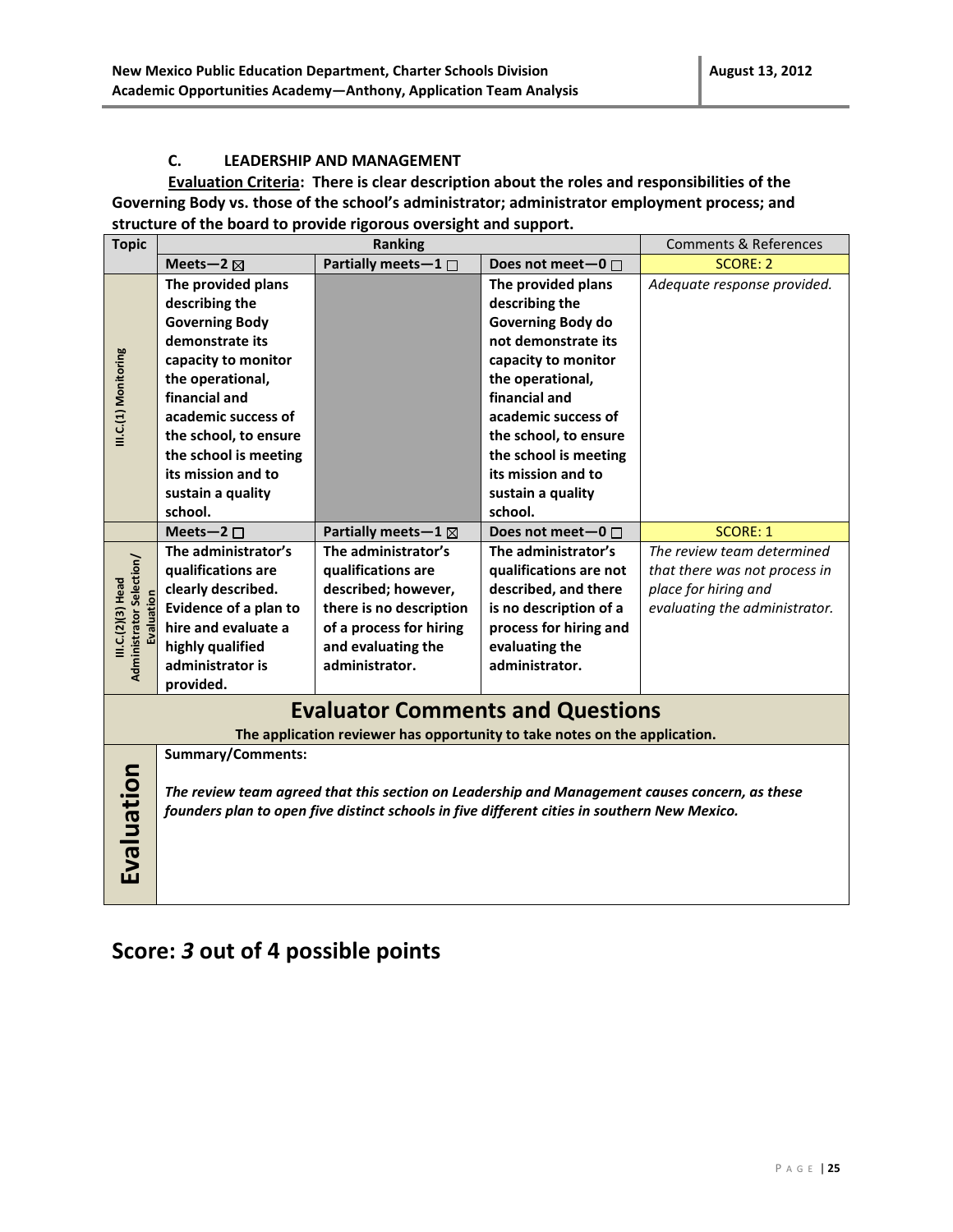#### **D. ORGANIZATIONAL STRUCTURE OF THE SCHOOL**

**Evaluation Criteria: The school's organizational chart and accompanying descriptions clearly delineate and justifies the roles and responsibilities and lines of authority and reporting within the school.** 

| <b>Topic</b>                      |                                           | <b>Ranking</b>                  |                        |                                         |
|-----------------------------------|-------------------------------------------|---------------------------------|------------------------|-----------------------------------------|
|                                   | Meets-2 $\square$                         | Partially meets-1 $\boxtimes$   | Does not meet-0 □      | <b>SCORE: 1</b>                         |
|                                   | The school's                              | The organizational chart        | The organizational     | The review team agreed                  |
|                                   | organizational chart and                  | and narrative                   | chart is not provided; | that the relationship                   |
|                                   | narrative description                     | description identifies          | or the chart or        | between the Community                   |
|                                   | clearly reflect the                       | staff, but the                  | narrative does not     | Advisory Group, the                     |
|                                   | relationship between                      | relationships are not           | demonstrate an         | Governing Body, and the                 |
|                                   | administrative,                           | clear.                          | understanding of       | Administration is unclear,              |
|                                   | teaching, and support                     |                                 | appropriate            | and two volunteer groups                |
|                                   | staff.                                    |                                 | relationships          | to oversee the school is                |
| III.D.(1)Organizational Structure |                                           |                                 | between staff.         | complicated and difficult               |
|                                   |                                           |                                 |                        | to manage (c.f., Appendix               |
|                                   |                                           |                                 |                        | E).                                     |
|                                   | Meets-2 $\square$                         | Partially meets - $1 \boxtimes$ | Does not meet-0 $\Box$ | <b>SCORE: 1</b>                         |
|                                   | Job descriptions are                      | Job descriptions are            | Job descriptions are   | The review team agreed                  |
|                                   | provided for all key                      | provided for most key           | not provided.          | that not all job                        |
|                                   | staff.                                    | staff.                          |                        | descriptions are provided,              |
| III.D.(2) Job Descriptions        |                                           |                                 |                        | the listing of licensure                |
|                                   |                                           |                                 |                        | requirements is not                     |
|                                   |                                           |                                 |                        | consistent, and the job                 |
|                                   |                                           |                                 |                        | descriptions are general                |
|                                   |                                           |                                 |                        | and limited, especially                 |
|                                   |                                           |                                 |                        | considering the specific                |
|                                   |                                           |                                 |                        | needs called for by the                 |
|                                   |                                           |                                 |                        | school's complex                        |
|                                   |                                           |                                 |                        | program (Appendix D).                   |
|                                   |                                           |                                 |                        |                                         |
|                                   |                                           |                                 |                        |                                         |
|                                   | Meets-2 $\boxtimes$                       | Partially meets-1 □             | Does not meet-0 □      | <b>SCORE: 2</b>                         |
|                                   | A clear process is                        | The process is provided         | No clear process is    | Adequate information                    |
|                                   | provided for evaluating                   | for evaluating teachers;        | provided for           | provided.                               |
|                                   | teacher effectiveness                     | however, it is unclear          | evaluating teacher     |                                         |
|                                   | that is tied to student                   | how the teacher                 | performance.           |                                         |
|                                   | performance and the                       | evaluation process is           |                        |                                         |
|                                   | school's mission and                      | tied to student                 |                        |                                         |
|                                   | goals.                                    | performance or the              |                        |                                         |
| III.D.(3) Staff Evaluation        |                                           | school's mission and            |                        |                                         |
|                                   |                                           | goals.                          |                        |                                         |
|                                   | Meets-2 $\square$                         | Partially meets $-1$ $\Box$     | Does not meet-0 ⊠      | <b>SCORE: 0</b><br>The staffing plan as |
|                                   | The staffing plan<br>demonstrates a sound | The staffing plan is            | The staffing plan is   |                                         |
|                                   |                                           | provided but does not           | not adequate to        | provided is inadequate to               |
|                                   | understanding of                          | demonstrate enough              | support effective      | support effective                       |
|                                   | staffing needs and                        | support to effectively          | implementation of      | implementation of the                   |
|                                   | appears viable and                        | implement the                   | the educational        | educational program/                    |
|                                   | adequate for effectively                  | educational                     | program/               | curriculum.                             |
| III.D.(4) Staffing Plan           | implementing the<br>educational           | program/curriculum.             | curriculum.            |                                         |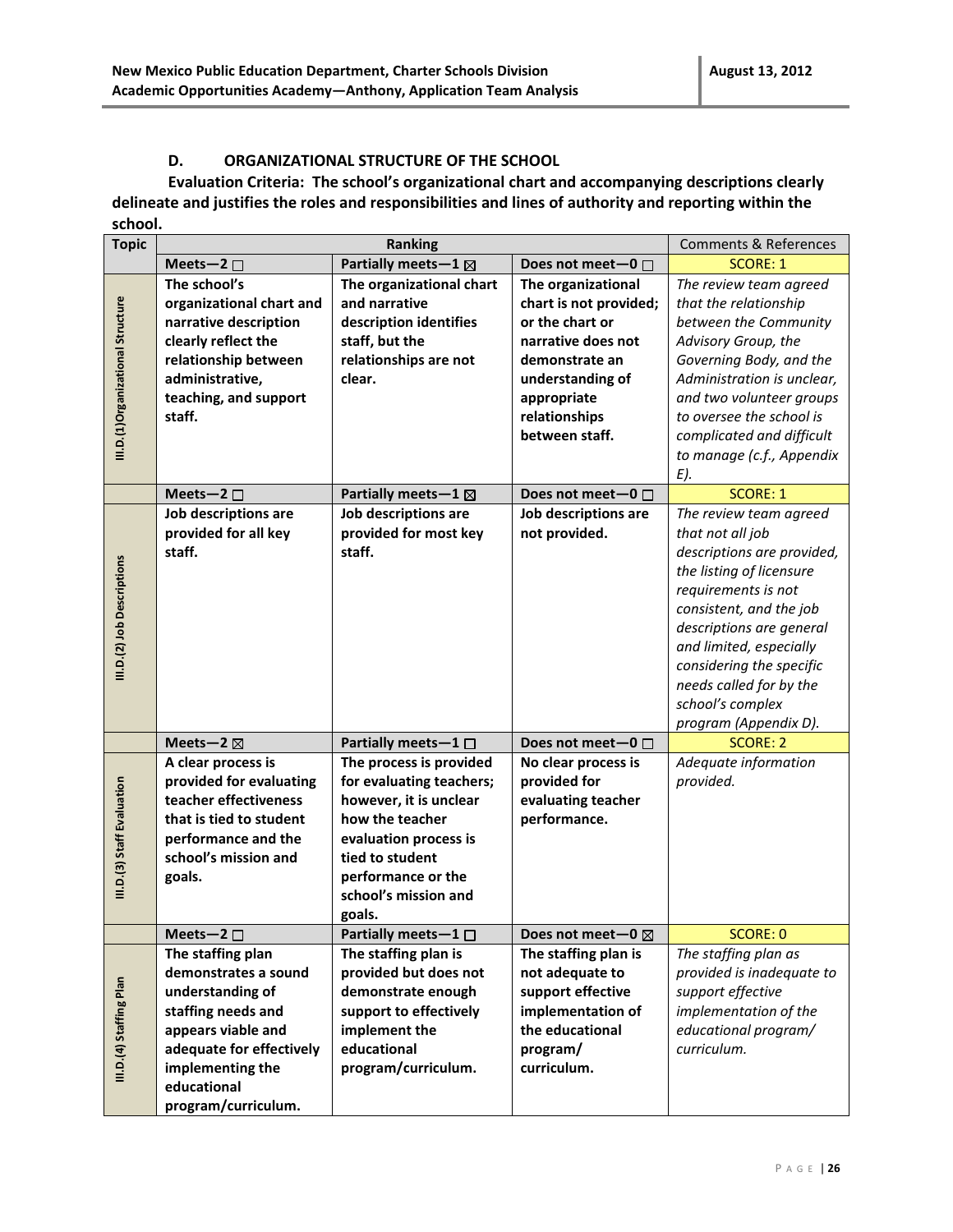|                                            | Meets-2 $\square$         | Partially meets $-1$ $\Box$                                                                          | Does not meet-0 $\boxtimes$ | <b>SCORE: 0</b>             |
|--------------------------------------------|---------------------------|------------------------------------------------------------------------------------------------------|-----------------------------|-----------------------------|
|                                            | The staffing plan is      | The staffing plan                                                                                    | The staffing plan           | The staffing plan does not  |
|                                            | aligned with the budget   | partially aligns with the                                                                            | does not align with         | appear to align with the    |
|                                            | and projected             | budget and projected                                                                                 | the budget and              | budget, as the              |
|                                            | enrollment.               | enrollment.                                                                                          | projected                   | application proposes a      |
|                                            |                           |                                                                                                      | enrollment.                 | student: teacher ratio of   |
|                                            |                           |                                                                                                      |                             | 30:1.                       |
|                                            |                           |                                                                                                      |                             |                             |
|                                            |                           |                                                                                                      |                             | The application also        |
|                                            |                           |                                                                                                      |                             | proposes to pay teachers    |
|                                            |                           |                                                                                                      |                             | at state minimum salaries   |
|                                            |                           |                                                                                                      |                             | (180-day assumption) for    |
|                                            |                           |                                                                                                      |                             | a 227-day contract for      |
|                                            |                           |                                                                                                      |                             | teachers working nine-      |
|                                            |                           |                                                                                                      |                             | hour days, and providing    |
|                                            |                           |                                                                                                      |                             | only four personal days     |
|                                            |                           |                                                                                                      |                             | $(43)$ .                    |
|                                            | Meets-2 $\boxtimes$       | Partially meets $-1$ $\Box$                                                                          | Does not meet-0 $\Box$      | <b>SCORE: 2</b>             |
|                                            | The school calendar and   | The school calendar and                                                                              | The school calendar         | Adequate information        |
|                                            | schedule demonstrates     | schedule do not comply                                                                               | and schedule are not        | provided.                   |
|                                            | compliance with state     | with state requirements,                                                                             | provided.                   |                             |
|                                            | requirements and are      | or are not sufficient to                                                                             |                             |                             |
|                                            | sufficient to ensure      | ensure successful                                                                                    |                             |                             |
|                                            | successful                | implementation of the                                                                                |                             |                             |
| III.D.(5) School Day/Year                  | implementation of the     | educational program/                                                                                 |                             |                             |
|                                            | educational program/      | curriculum.                                                                                          |                             |                             |
|                                            | curriculum.               |                                                                                                      |                             |                             |
|                                            | Meets-2 $\square$         | Partially meets-1 ⊠                                                                                  | Does not meet-0 $\Box$      | <b>SCORE: 1</b>             |
|                                            | A plan for Professional   | A partial plan for                                                                                   | <b>No Professional</b>      | The review team noted       |
|                                            | <b>Development is</b>     | Professional                                                                                         | <b>Development Plan is</b>  | that there is no training   |
|                                            | provided that supports    | Development is provided                                                                              | provided.                   | discussed for the           |
| III.D.(6) Professional<br>Development Plan | the implementation of     | that partially supports                                                                              |                             | curriculum mapping          |
|                                            | the school's educational  | the implementation of                                                                                |                             | database software, which    |
|                                            | plan, mission, and goals, | the school's educational                                                                             |                             | is by the applicant's own   |
|                                            | and meets state           | plan, mission, and goals;                                                                            |                             | assessment, is critical to  |
|                                            | requirements.             | or the development plan                                                                              |                             | managing the proposed       |
|                                            |                           | does not meet state                                                                                  |                             | school's goals, students'   |
|                                            |                           | requirements.                                                                                        |                             | 504 Plans, etc. (p. 44-46). |
|                                            |                           | <b>Evaluator Comments and Questions</b>                                                              |                             |                             |
|                                            |                           | The application reviewer has opportunity to take notes on the application.                           |                             |                             |
|                                            | <b>Summary/Comments:</b>  |                                                                                                      |                             |                             |
|                                            |                           | The review team agreed that the applicant school's organizational chart and delineation of roles is  |                             |                             |
|                                            |                           | inadequate considering the complexity of the educational proposal presented. In addition, it appears |                             |                             |
|                                            |                           | that the staffing plan suggested to execute this plan is insufficient.                               |                             |                             |
|                                            |                           |                                                                                                      |                             |                             |
| Evaluatio                                  |                           |                                                                                                      |                             |                             |
|                                            |                           |                                                                                                      |                             |                             |
|                                            |                           |                                                                                                      |                             |                             |

# **Score:** *6* **out of 14 possible points**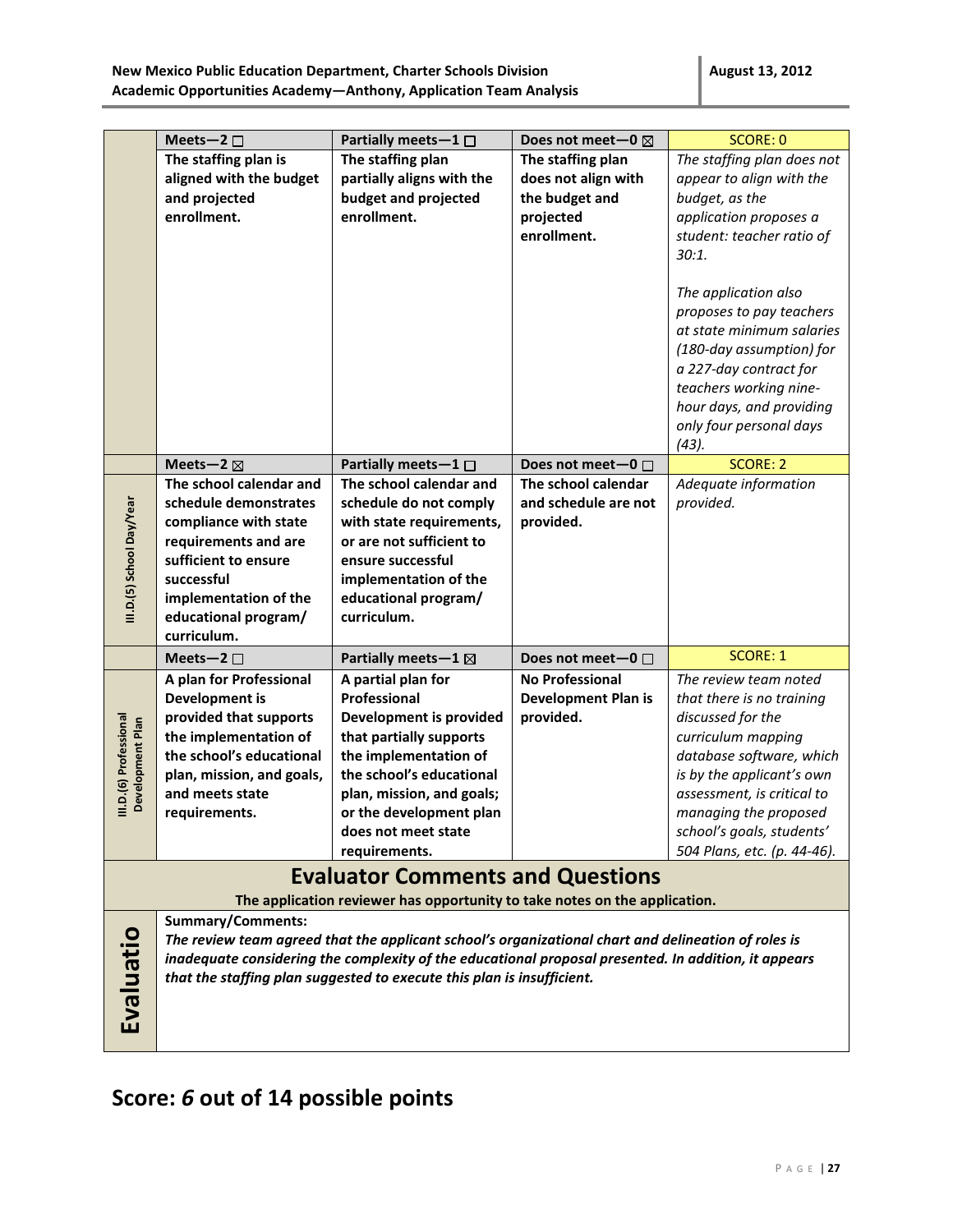#### **E. EMPLOYEES**

**Evaluation Criteria: The school provides an explanation of the relationship between the school and the employees, establishes policies; including an employee discipline and grievance processes.**

| <b>Topic</b>                             | <b>Ranking</b>                                                                                                                                                                                                                                                                                     |                                 | <b>Comments &amp; References</b>                                                                                                                                                                                                                                  |                                                                                                                                                                                                                                                                                                                                                                                                             |
|------------------------------------------|----------------------------------------------------------------------------------------------------------------------------------------------------------------------------------------------------------------------------------------------------------------------------------------------------|---------------------------------|-------------------------------------------------------------------------------------------------------------------------------------------------------------------------------------------------------------------------------------------------------------------|-------------------------------------------------------------------------------------------------------------------------------------------------------------------------------------------------------------------------------------------------------------------------------------------------------------------------------------------------------------------------------------------------------------|
|                                          | Meets-2 $\square$                                                                                                                                                                                                                                                                                  | Partially meets - $1 \boxtimes$ | Does not meet-0 □                                                                                                                                                                                                                                                 | <b>SCORE: 1</b>                                                                                                                                                                                                                                                                                                                                                                                             |
| III.E.(1) Employer/Employee Relationship | The school provides a<br>clear description of the<br>terms of employment<br>for all classes of<br>employees and how<br>the school will address<br>employees' recognized<br>representatives.                                                                                                        |                                 | The school does not<br>provide a clear<br>description of the<br>terms of employment<br>for all classes of<br>employees and how<br>the school will address<br>employees' recognized<br>representatives.                                                            | The review team does not<br>understand what is meant<br>by the application asserting<br>that employees would be<br>represented by the<br><b>Community Advisory Group</b><br>$(p. 46)$ .<br>In addition, the application<br>states that the school will be<br>a "non-union shop." It is not<br>the leadership's decision<br>whether teachers unionize<br>or not. It is the teachers'<br>collective decision. |
|                                          | Meets-2 $\square$                                                                                                                                                                                                                                                                                  | Partially meets - $1 \boxtimes$ | Does not meet-0 $\Box$                                                                                                                                                                                                                                            | <b>SCORE: 1</b>                                                                                                                                                                                                                                                                                                                                                                                             |
| III.E.(2)Personnel Policies              | <b>Personnel policies and</b><br>procedures are<br>provided and there is a<br>plan to ensure that the<br>policies align with the<br>mission of the school<br>and comply with all<br>applicable federal and<br>state regulations; or<br>there is a defined plan<br>for developing these<br>polices. |                                 | <b>Personnel policies and</b><br>procedures are not<br>provided and there is<br>no plan for ensuring<br>policies will be<br>developed and that<br>they will align with the<br>school's mission and<br>comply with applicable<br>federal and state<br>regulations. | The review team agreed<br>that these policies are<br>insufficient and focus on<br>issues that are not essential<br>(e.g., assault).                                                                                                                                                                                                                                                                         |
|                                          | Meets-2 $\square$                                                                                                                                                                                                                                                                                  | Partially meets-1 $\boxtimes$   | Does not meet-0 $\square$                                                                                                                                                                                                                                         | <b>SCORE: 1</b>                                                                                                                                                                                                                                                                                                                                                                                             |
| cipline Process<br>III.E.(3) Staff<br>ä  | A staff discipline<br>process is provided<br>that is clear and<br>follows an appropriate<br>route for due process.                                                                                                                                                                                 |                                 | There is no staff<br>discipline process<br>provided that is clear<br>and follows an<br>appropriate route for<br>due process.                                                                                                                                      | The review team agreed<br>that the staff discipline<br>policy is not consistent with<br>New Mexico's due process<br>$(p. 46$ and appendix $E$ ).                                                                                                                                                                                                                                                            |
|                                          | Meets-2 $\square$                                                                                                                                                                                                                                                                                  | Partially meets-1 $\boxtimes$   | Does not meet-0 □                                                                                                                                                                                                                                                 | <b>SCORE: 1</b>                                                                                                                                                                                                                                                                                                                                                                                             |
| III.E.(4) Grievance<br>Process           | An employee<br>grievance process is<br>provided that is clear<br>and follows<br>appropriate legal<br>guidelines.                                                                                                                                                                                   |                                 | An employee grievance<br>process is not<br>provided.                                                                                                                                                                                                              | The review team agreed<br>that the grievance process is<br>not consistent with New<br>Mexico's due process (p. 47<br>and appendix E).                                                                                                                                                                                                                                                                       |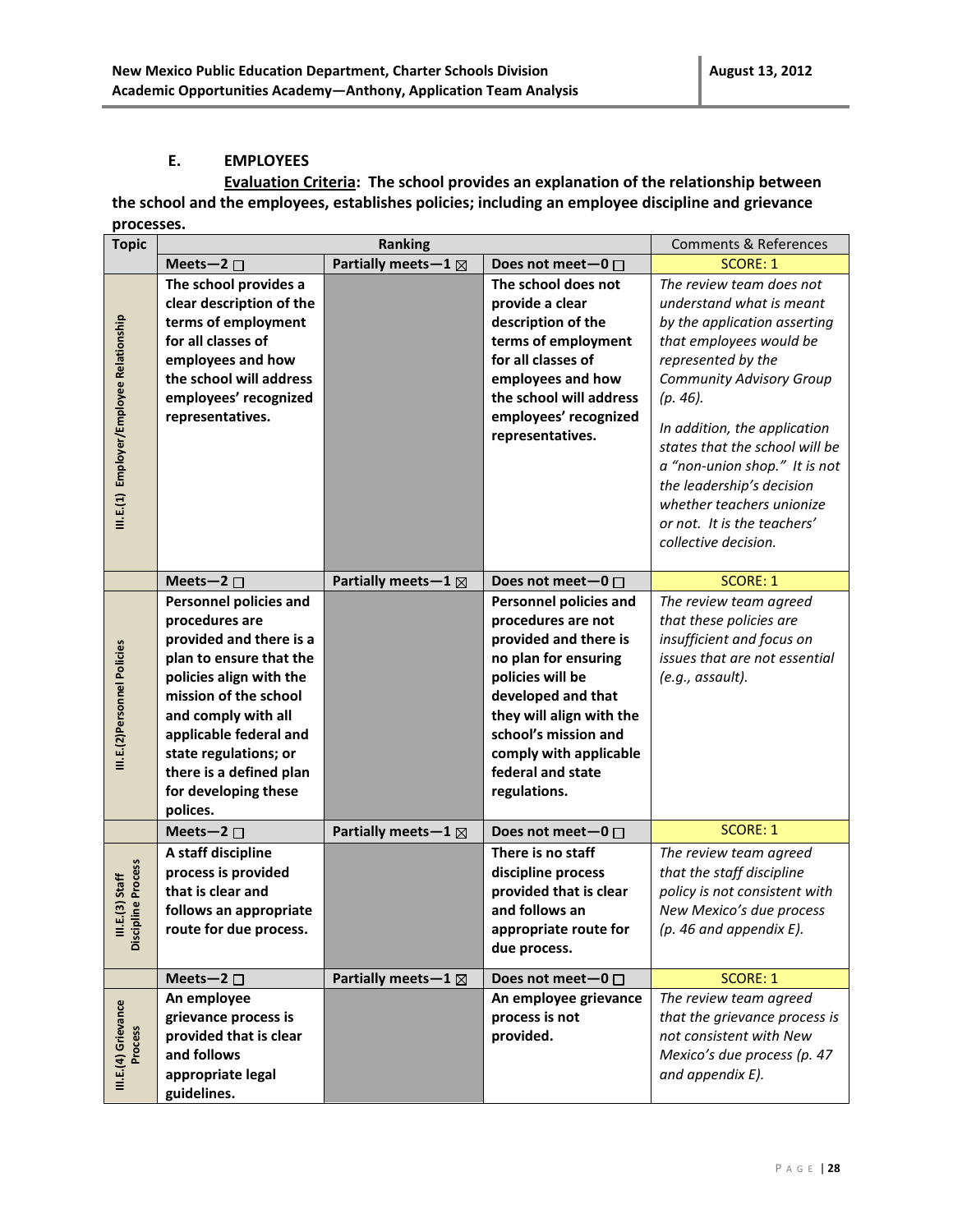|           | <b>Evaluator Comments and Questions</b><br>The application reviewer has opportunity to take notes on the application.                                        |
|-----------|--------------------------------------------------------------------------------------------------------------------------------------------------------------|
| Evaluatio | Summary/Comments:<br>The review team agreed that the employee section was insufficient to be in accordance with New<br><b>Mexico State and Federal Laws.</b> |

## **Score:** *4* **out of 8 possible points**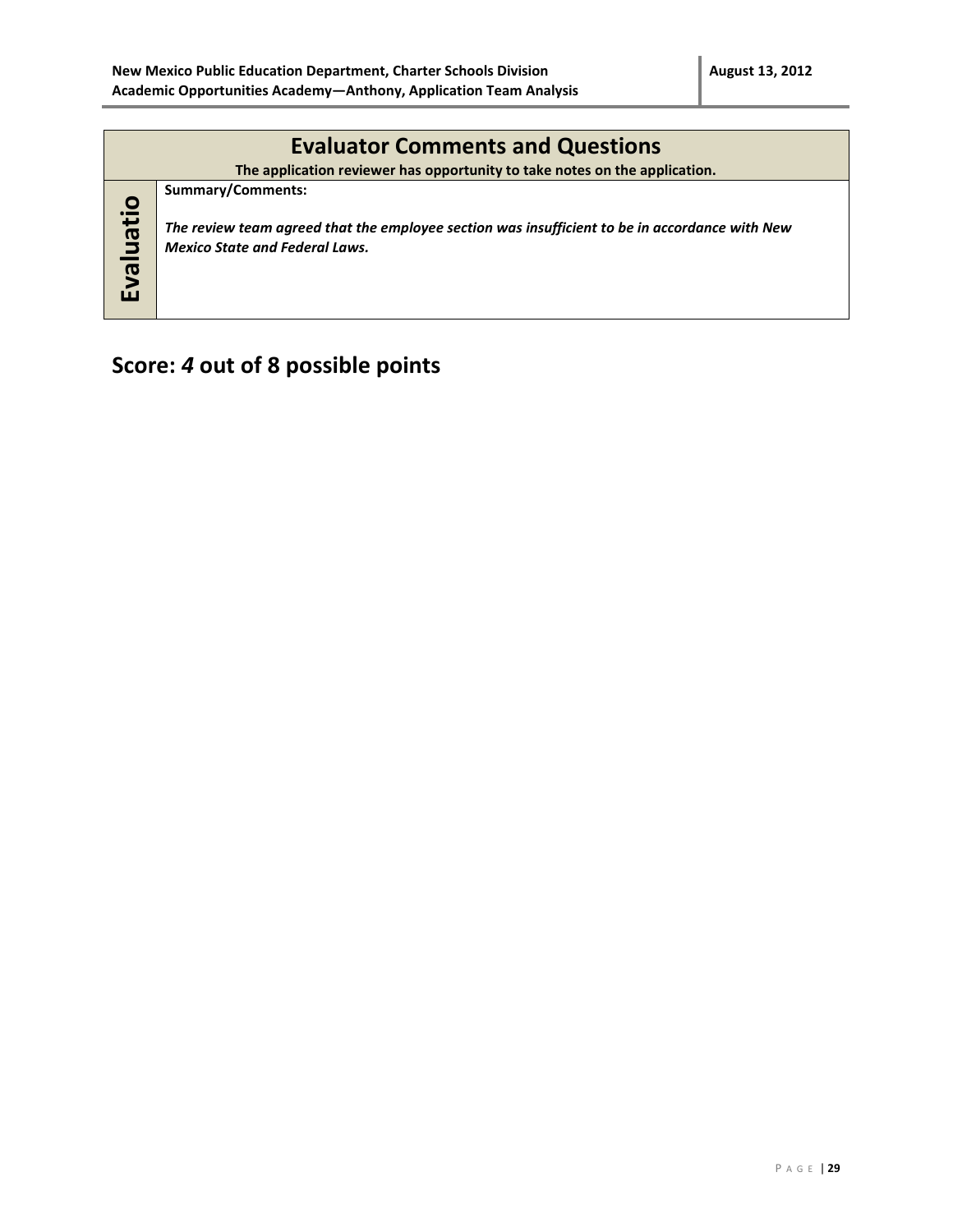#### **F. COMMUNITY/PARENT/EMPLOYEE INVOLVEMENT IN GOVERNANCE.**

**Evaluation Criteria: The applicant provides a clear process for including the community, parents and employees in the governance of the school and a stated process for receiving and responding to concerns.** 

| <b>Topic</b>                                                                                                          |                                                                                                                                                                                                                                                                                         | <b>Ranking</b>                                                                                                                                                                 |                                                                                                                                                                 | <b>Comments &amp; References</b>                                                                                                                                                                                                                                                                                                                                                                                                                                                                            |  |
|-----------------------------------------------------------------------------------------------------------------------|-----------------------------------------------------------------------------------------------------------------------------------------------------------------------------------------------------------------------------------------------------------------------------------------|--------------------------------------------------------------------------------------------------------------------------------------------------------------------------------|-----------------------------------------------------------------------------------------------------------------------------------------------------------------|-------------------------------------------------------------------------------------------------------------------------------------------------------------------------------------------------------------------------------------------------------------------------------------------------------------------------------------------------------------------------------------------------------------------------------------------------------------------------------------------------------------|--|
|                                                                                                                       | Meets-2 $\square$                                                                                                                                                                                                                                                                       | Partially meets-1 $\boxtimes$                                                                                                                                                  | Does not meet-0 $\Box$                                                                                                                                          | <b>SCORE: 1</b>                                                                                                                                                                                                                                                                                                                                                                                                                                                                                             |  |
| III.F.(1) Community involvement.                                                                                      | The plan clearly<br>describes<br>meaningful<br>parental,<br>professional<br>educator, and<br>community<br>involvement in<br>the governance<br>and operation of<br>the school and<br>includes how their<br>involvement will<br>help to advance<br>the school's<br>mission and<br>vision. | There is a partial plan<br>to involve parental,<br>professional<br>educator, and<br>community in the<br>governance and<br>operation of the<br>school.                          | There is no<br>description of<br>parental,<br>professional<br>educator, and<br>community<br>involvement in the<br>governance and<br>operation of the<br>school. | The review team agreed that there<br>is insufficient clarity about the<br>structure and role of the<br>Community Advisory Group (CAG)<br>in the application. For example,<br>"employees will be represented by<br>the CAG" (p. 46); it is also the body<br>that develops policies, including<br>the student discipline policies<br>(p.48). Yet, it is also described in<br>the application as an advisory body<br>(p. 1 of Appendix E). Thus, the<br>there is a "partial plan" to involve<br>the community. |  |
|                                                                                                                       | Meets-2 $\square$                                                                                                                                                                                                                                                                       | Partially meets-1 $\boxtimes$                                                                                                                                                  | Does not meet-0 $\Box$                                                                                                                                          | <b>SCORE: 1</b>                                                                                                                                                                                                                                                                                                                                                                                                                                                                                             |  |
| III.F(.2) Complaint Resolution                                                                                        | The applicant<br>provides a plan to<br>receive and<br>process concerns<br>and complaints<br>from the<br>community and<br>parents that<br>assures a timely<br>and meaningful<br>response from the<br>school<br>administration<br>and/or the GB.                                          | A plan to receive and<br>process concerns is<br>provided, but it does<br>not address how the<br>concerns will be<br>resolved by the<br>school administration<br>and/or the GB. | No plan to address<br>community and/or<br>parent complaints is<br>provided.                                                                                     | The review team agreed that this<br>section presents a confused plan<br>that will compromise the head<br>administrator's ability to ensure<br>that complaints are handled<br>confidentially, and that complaints<br>will be resolved in a timely way,<br>consistent with school policies (pp.<br>47-48).                                                                                                                                                                                                    |  |
| <b>Evaluator Comments and Questions</b><br>The application reviewer has opportunity to take notes on the application. |                                                                                                                                                                                                                                                                                         |                                                                                                                                                                                |                                                                                                                                                                 |                                                                                                                                                                                                                                                                                                                                                                                                                                                                                                             |  |
| Evaluation                                                                                                            | Summary/Comments:                                                                                                                                                                                                                                                                       | were not sufficiently developed or explained.                                                                                                                                  |                                                                                                                                                                 | The review team agreed that the plans in place regarding community/parent/employee involvement                                                                                                                                                                                                                                                                                                                                                                                                              |  |

### **Score:** *2* **out of 4 possible points**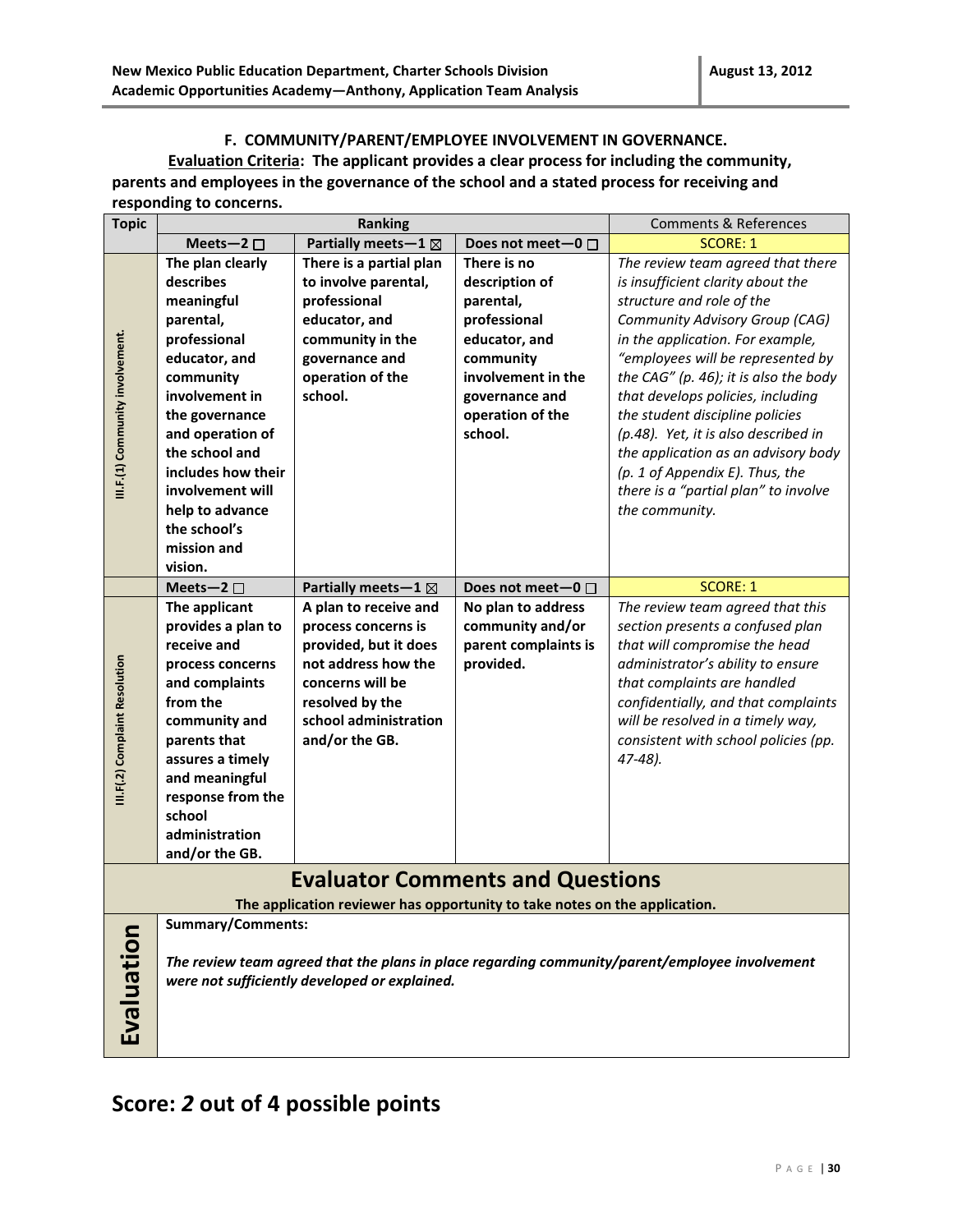#### **G. STUDENT POLICIES**

**Evaluation Criteria: The applicant understands the legal requirements for student discipline which is demonstrated by providing a student discipline policy that is in accordance with the Student Rights and Responsibilities rule of the NMPED.** 

| <b>Topic</b>                        | Ranking                                                                                                                                                                                                                                                                                                                                                                      |                                                                                                                                                                                                                                                                                                                                                                                        |                                                                                                                                                                                              | <b>Comments &amp; References</b>                                                                                                                                                                                                                                      |  |
|-------------------------------------|------------------------------------------------------------------------------------------------------------------------------------------------------------------------------------------------------------------------------------------------------------------------------------------------------------------------------------------------------------------------------|----------------------------------------------------------------------------------------------------------------------------------------------------------------------------------------------------------------------------------------------------------------------------------------------------------------------------------------------------------------------------------------|----------------------------------------------------------------------------------------------------------------------------------------------------------------------------------------------|-----------------------------------------------------------------------------------------------------------------------------------------------------------------------------------------------------------------------------------------------------------------------|--|
|                                     | Meets-2 $\boxtimes$                                                                                                                                                                                                                                                                                                                                                          | Partially meets-1 □                                                                                                                                                                                                                                                                                                                                                                    | Does not meet-0 □                                                                                                                                                                            | <b>SCORE: 2</b>                                                                                                                                                                                                                                                       |  |
| III.G.(1) Student Discipline Policy | There is a description<br>of the Student<br><b>Discipline Policies that</b><br>complies with the<br><b>Student Rights and</b><br><b>Responsibilities set</b><br>forth in the Public<br><b>Education Department</b><br>rules and regulations.<br>An explanation is<br>provided of how the<br>school will take into<br>account the rights of<br>students with<br>disabilities. | There is a partial<br>description of Student<br><b>Discipline Polices that</b><br>complies with the<br><b>Student Rights and</b><br><b>Responsibilities set</b><br>forth in the Public<br><b>Education Department</b><br>rules and regulations.<br>A partial explanation<br>is provided of how the<br>school will take into<br>account the rights of<br>students with<br>disabilities. | There is no<br>description of the<br><b>Student Policies or</b><br>the policies provided;<br>or the description<br>does not comply with<br>the Public Education<br>rules and<br>regulations. | Adequate information<br>provided.                                                                                                                                                                                                                                     |  |
| III.G.(2)Alternative Placements     | Meets-2 $\square$<br>The application and/or<br>student discipline<br>policy describes how<br>the school will address<br>alternative<br>educational settings<br>for eligible students<br>who are long term<br>suspended or expelled<br>that is consistent with<br>the Students' Rights<br>and Responsibilities.                                                               | Partially meets-1 $\Box$<br>The application and/or<br>student discipline<br>policy describes how<br>the school will address<br>alternative<br>educational settings<br>for eligible students,<br>but fails to<br>demonstrate an<br>understanding of the<br>school's legal<br>obligations.                                                                                               | Does not meet-0 □<br>The application does<br>not address<br>alternative<br>educational settings<br>for eligible students.                                                                    | <b>SCORE: 1.5</b><br>The review team noted that<br>the alternative placement<br>provision is not in the student<br>policies.<br>The review team noted that<br>no alternative placements or<br>provisions for off-campus<br>suspensions or exclusions is<br>made (48). |  |
|                                     | <b>Evaluator Comments and Questions</b><br>The application reviewer has opportunity to take notes on the application.                                                                                                                                                                                                                                                        |                                                                                                                                                                                                                                                                                                                                                                                        |                                                                                                                                                                                              |                                                                                                                                                                                                                                                                       |  |
| Evaluation                          | <b>Summary/Comments:</b><br>See above comments.                                                                                                                                                                                                                                                                                                                              |                                                                                                                                                                                                                                                                                                                                                                                        |                                                                                                                                                                                              |                                                                                                                                                                                                                                                                       |  |

# **Score:** *3* **out of 4 possible points**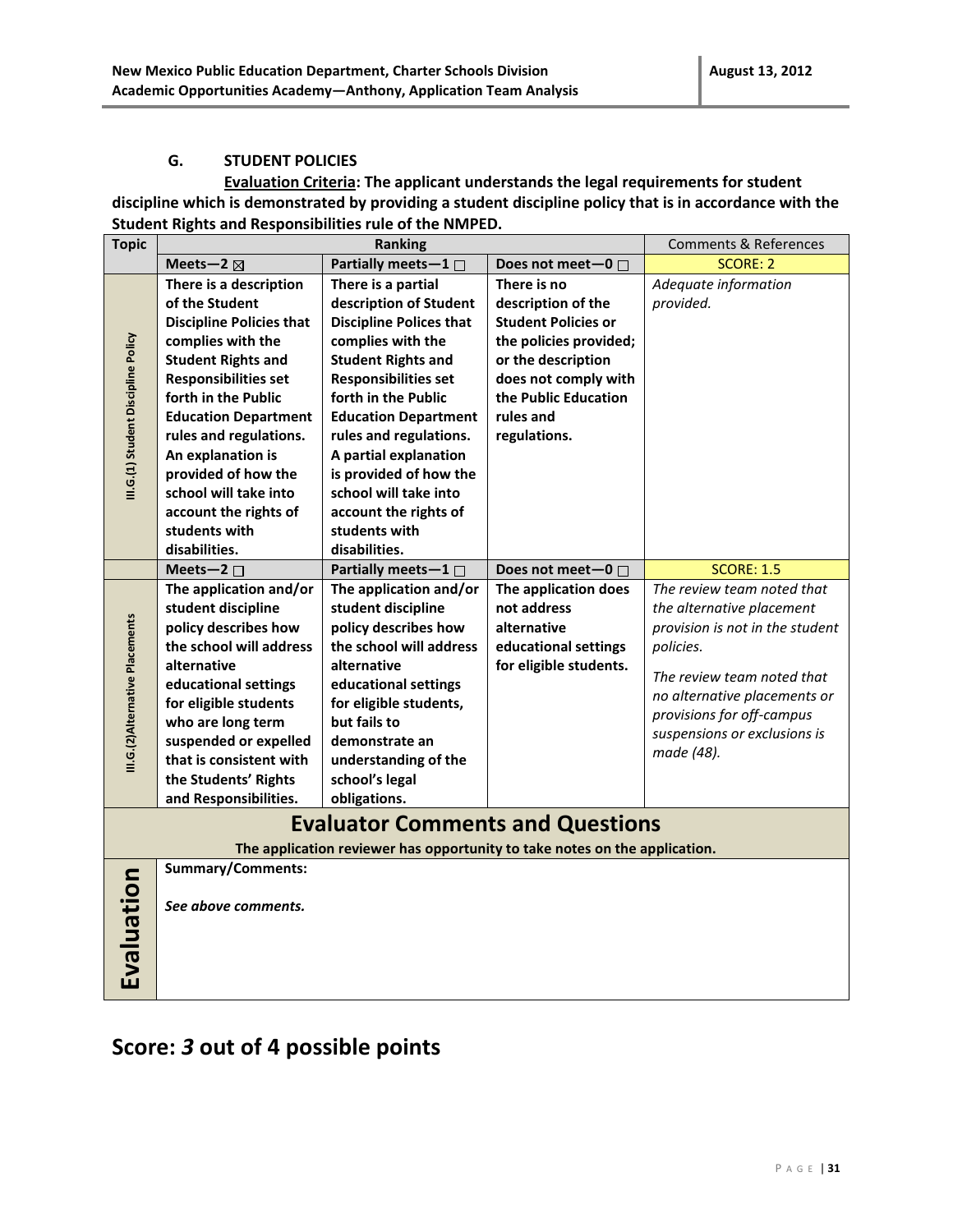#### **H. STUDENT RECRUITMENT AND ENROLLMENT**

**Evaluation Criteria: Outreach activities to increase awareness of the school to families are in place. Lottery and Enrollment policies reflect compliance with state statutes, and are fair and equitable.**

| <b>Topic</b>                  | <b>Ranking</b>                                                                                                                                                                                                    |                                                                                                                                                                                                             | <b>Comments &amp; References</b>                                                                                                                                           |                                                                                                                                                                               |
|-------------------------------|-------------------------------------------------------------------------------------------------------------------------------------------------------------------------------------------------------------------|-------------------------------------------------------------------------------------------------------------------------------------------------------------------------------------------------------------|----------------------------------------------------------------------------------------------------------------------------------------------------------------------------|-------------------------------------------------------------------------------------------------------------------------------------------------------------------------------|
|                               | Meets-2 $\boxtimes$                                                                                                                                                                                               | Partially meets- $1 \Box$                                                                                                                                                                                   | Does not meet-0 $\Box$                                                                                                                                                     | <b>SCORE: 2</b>                                                                                                                                                               |
|                               | The school has a<br>comprehensive<br>outreach and                                                                                                                                                                 | The school has an<br>outreach and<br>recruitment plan, but it                                                                                                                                               | The school does not<br>provide an outreach<br>and recruitment plan                                                                                                         | Adequate information<br>provided.                                                                                                                                             |
| III.H.(1) Student Recruitment | recruitment plan that<br>is likely to be<br>effective in attracting<br>students from the<br>targeted population.<br>The recruitment<br>/enrollment timelines<br>presented are<br>reasonable.<br>Meets-2 $\square$ | may not be effective in<br>attracting students from<br>the targeted population;<br>or the timelines for<br>recruiting/enrolling<br>students do not appear<br>reasonable.<br>Partially meets - $1 \boxtimes$ | designed specifically<br>for the targeted<br>population.<br>Does not meet-0 $\Box$                                                                                         | <b>SCORE: 1</b>                                                                                                                                                               |
| III.H.(2) Lottery<br>Process  | The lottery<br>procedures are<br>clearly explained and<br>comply with state<br>statutes. Tentative<br>dates are provided.                                                                                         | The lottery procedures<br>are partially explained.<br>Tentative dates may or<br>may not be provided.                                                                                                        | The lottery<br>procedures are not<br>explained or do not<br>comply with state<br>statutes. Tentative<br>dates are not<br>provided.                                         | The review team noted that<br>home language survey<br>questions may not be asked<br>prior to enrollment, as it<br>might be viewed as a form of<br>screening students (p. 50). |
|                               | Meets-2 $\boxtimes$                                                                                                                                                                                               | Partially meets $-1$ $\Box$                                                                                                                                                                                 | Does not meet-0                                                                                                                                                            | <b>SCORE: 2</b>                                                                                                                                                               |
|                               | The school has a clear<br>description of the<br>enrollment process<br>that is in full<br>compliance with<br>state statutes.                                                                                       | The school has an<br>enrollment process that<br>is in partial compliance<br>with statutes.                                                                                                                  | No description of the<br>enrollment process<br>is provided; or the<br>enrollment process<br>is not in compliance<br>with statutes.                                         | Adequate information<br>provided.                                                                                                                                             |
| III.H.(3) Enrollment Process  | Meets-2 $\boxtimes$<br>The school has<br>described conditions<br>for dis-enrollment of<br>students that comply<br>with legal and state<br>requirements.                                                           | Partially meets-1 □                                                                                                                                                                                         | Does not meet-0 $\Box$<br><b>Conditions identified</b><br>for dis-enrollment of<br>students are not<br>stated or do not<br>comply with legal<br>and state<br>requirements. | <b>SCORE: 2</b><br>Adequate information<br>provided.                                                                                                                          |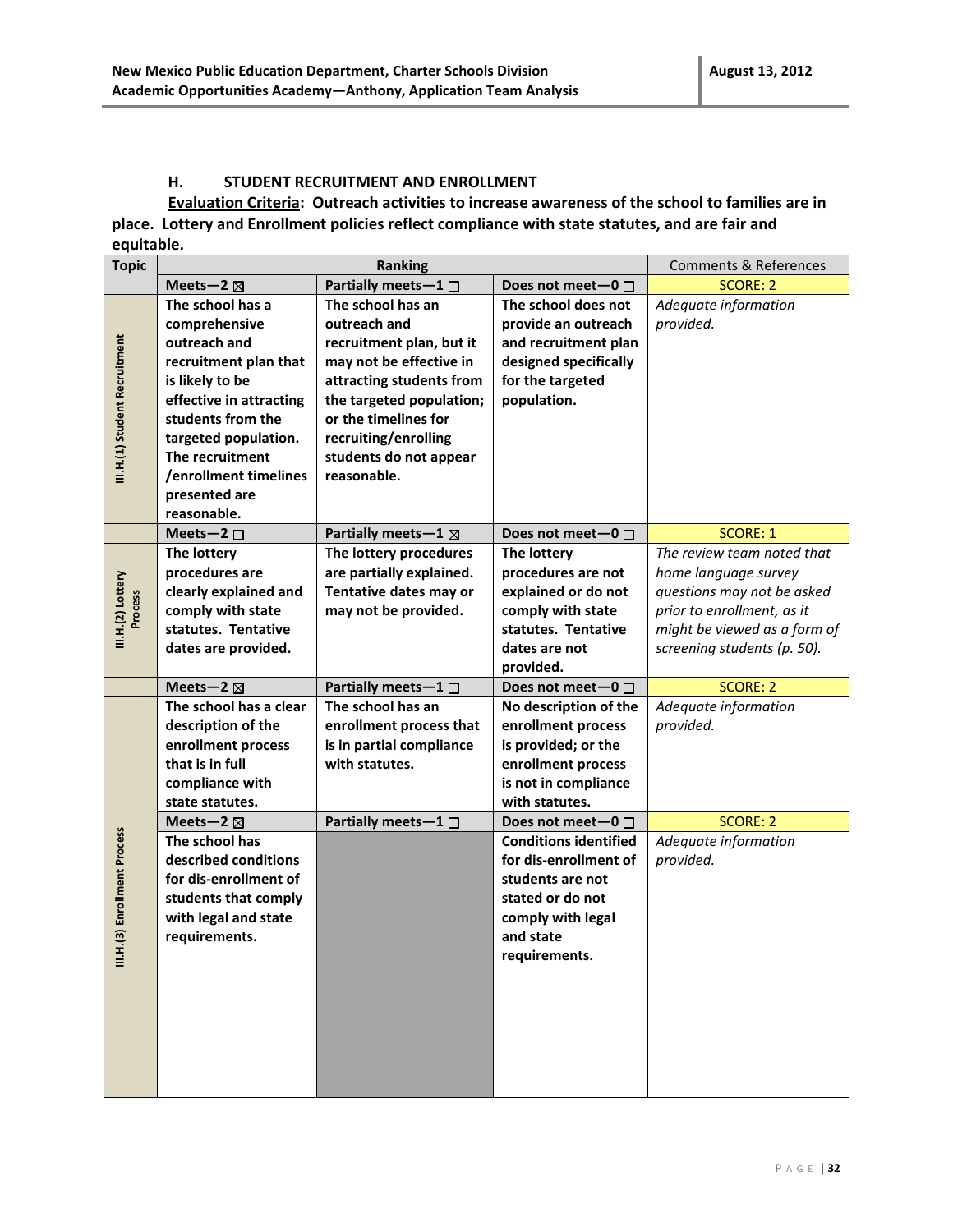|           | <b>Evaluator Comments and Questions</b>                                                                                                       |
|-----------|-----------------------------------------------------------------------------------------------------------------------------------------------|
|           | The application reviewer has opportunity to take notes on the application.                                                                    |
| Evaluatio | Summary/Comments:<br>In general, the review team agreed that this section represented a sound plan for student enrollment<br>and recruitment. |

# **Score:** *7* **out of 8 possible points**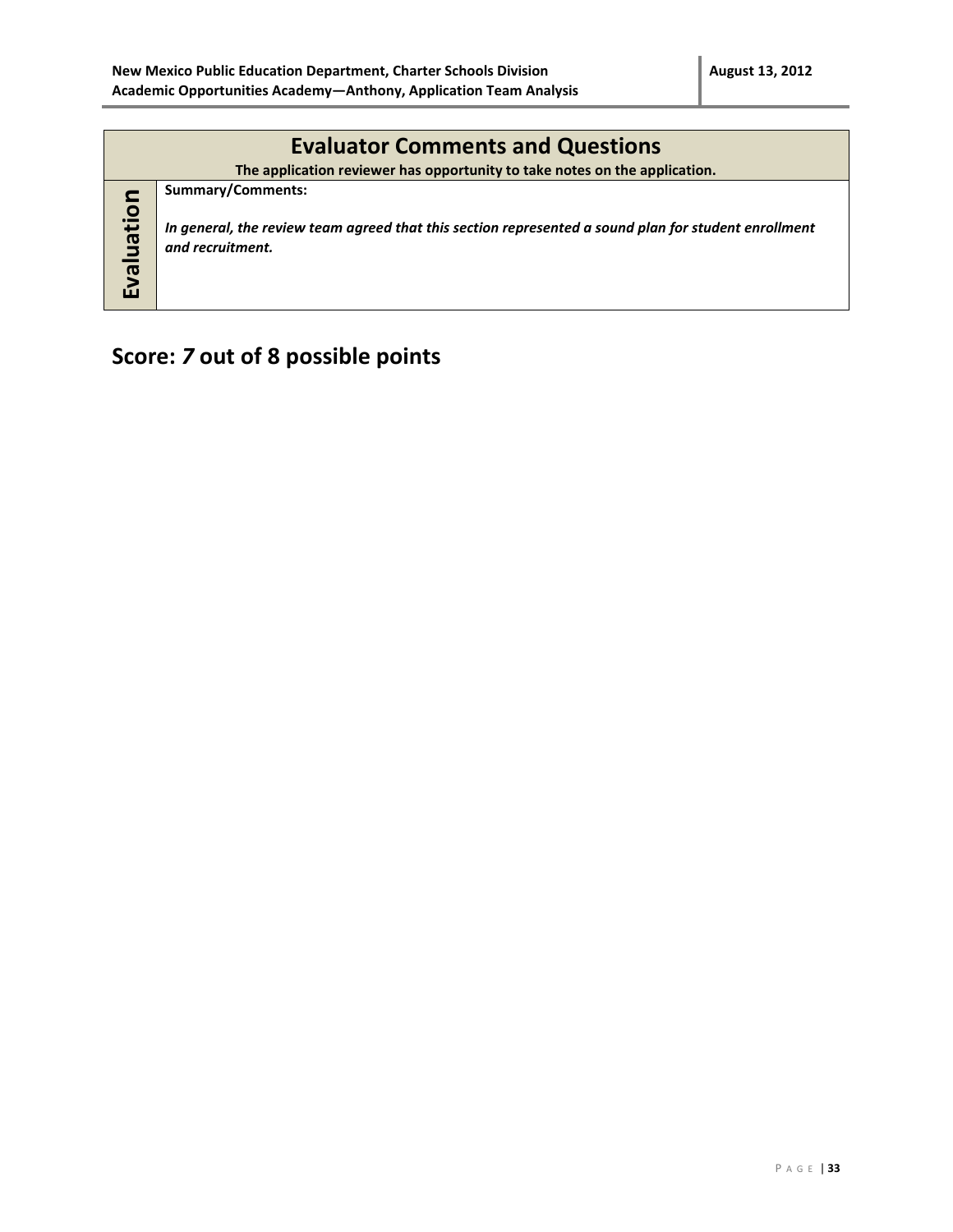#### **I. LEGAL COMPLIANCE.**

#### **Evaluation Criteria. Legal compliance with the Open Meetings Act and Inspection of Public Records Act and conflicts of interest law are explained.**

| <b>Topic</b>                  | <b>Ranking</b>             |                                 |                                                                            | <b>Comments &amp; References</b>      |
|-------------------------------|----------------------------|---------------------------------|----------------------------------------------------------------------------|---------------------------------------|
|                               | Meets-2 $\boxtimes$        | Partially meets $-1$ $\Box$     | Does not meet-0 $\Box$                                                     | <b>SCORE: 2</b>                       |
|                               | <b>The Conflict of</b>     |                                 | The Conflict of                                                            | While the conflict of interest policy |
|                               | <b>Interest Policy is</b>  |                                 | <b>Interest Policy is not</b>                                              | provided in this section meets        |
|                               | provided and               |                                 | provided or does not                                                       | requirements, the potential for a     |
|                               | demonstrates an            |                                 | comply with                                                                | conflict of interest remains          |
|                               | understanding of           |                                 | requirements.                                                              | between the proposed school's         |
|                               | the issue and              |                                 |                                                                            | Community Advisory Group and          |
|                               | requirements of            |                                 |                                                                            | the school's governing body.          |
| III.I(1) Conflict of Interest | the law.                   |                                 |                                                                            | Additionally, the state's expanded    |
|                               |                            |                                 |                                                                            | definition of family needs to be      |
|                               |                            |                                 |                                                                            | included in the definitions section   |
|                               |                            |                                 |                                                                            | of the policy. Finally, the proposed  |
|                               |                            |                                 |                                                                            | school identifies itself as a tax     |
|                               |                            |                                 |                                                                            | exempt organization, rather than a    |
|                               |                            |                                 |                                                                            | state agency.                         |
|                               | Meets-2 $\square$          | Partially meets - $1 \boxtimes$ | Does not meet-0 □                                                          | <b>SCORE: 1</b>                       |
|                               | There is an                | There is a partial              | There is no                                                                | The review team noted that the        |
|                               | explanation of             | explanation of how              | explanation of how                                                         | application provides a partial        |
|                               | how the school             | the school plans to             | the school plans to                                                        | explanation of the Open Meetings      |
|                               | will comply with           | comply with the                 | comply with the Open                                                       | Act-"appropriately advertised"        |
|                               | the Open                   | <b>Open Meetings Act</b>        | <b>Meetings Act and</b>                                                    | but does not state that they will     |
|                               | <b>Meetings Act</b>        | and Inspection of               | <b>Inspection of Public</b>                                                | comply with the Open Meetings         |
|                               | (agendas posted            | <b>Public Records Act.</b>      | <b>Records Act.</b>                                                        | Act or the Inspection of Public       |
|                               | 24 hours in                |                                 |                                                                            | Records Act (p. 52).                  |
|                               | advance,                   |                                 |                                                                            |                                       |
|                               | quorums,                   |                                 |                                                                            |                                       |
| III.I(2) Transparency         | executive or               |                                 |                                                                            |                                       |
|                               | closed session             |                                 |                                                                            |                                       |
|                               | procedures, etc.)          |                                 |                                                                            |                                       |
|                               | and Inspection of          |                                 |                                                                            |                                       |
|                               | <b>Public Records Act</b>  |                                 |                                                                            |                                       |
|                               | (meeting minutes,          |                                 |                                                                            |                                       |
|                               | accessibility to           |                                 |                                                                            |                                       |
|                               | public records,            |                                 |                                                                            |                                       |
|                               | etc.)                      |                                 |                                                                            |                                       |
|                               |                            |                                 | <b>Evaluator Comments and Questions</b>                                    |                                       |
|                               |                            |                                 | The application reviewer has opportunity to take notes on the application. |                                       |
|                               | <b>Summary/Comments:</b>   |                                 |                                                                            |                                       |
| Evaluation                    |                            |                                 |                                                                            |                                       |
|                               | Please see above comments. |                                 |                                                                            |                                       |
|                               |                            |                                 |                                                                            |                                       |
|                               |                            |                                 |                                                                            |                                       |
|                               |                            |                                 |                                                                            |                                       |

### **Score:** *3* **out of 4 possible points**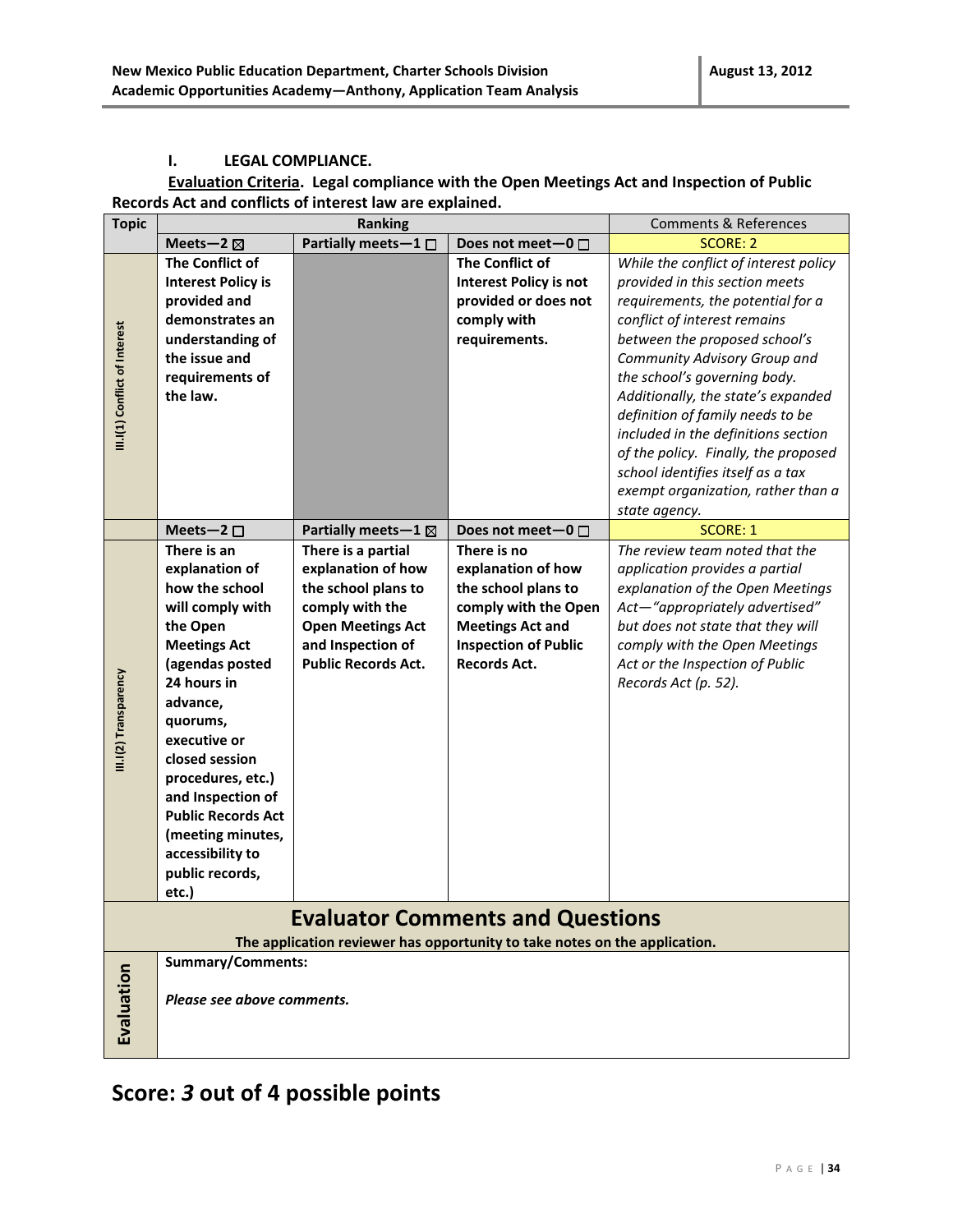#### **J. EVIDENCE OF PARTNERSHIP/CONTRACTOR RELATIONSHIP (If Applicable).**

**Evaluation Criteria. The application describes any third party relationships that will have a legal impact on the school if entered after approval. A copy of any and all proposed agreements is attached.** 

| <b>Topic</b>                         | <b>Ranking</b>           |                             | <b>Comments &amp; References</b>                                           |                   |
|--------------------------------------|--------------------------|-----------------------------|----------------------------------------------------------------------------|-------------------|
|                                      | Meets-2 $\square$        | Partially meets $-1$ $\Box$ | Does not meet-0 $\Box$                                                     | <b>SCORE: N/A</b> |
|                                      | The application          | The application             | The application                                                            |                   |
|                                      | describes in sufficient  | partially describes         | mentions important                                                         |                   |
|                                      | detail all third-party   | third-party                 | third-party                                                                |                   |
|                                      | relationships that are   | relationships, but          | relationships but                                                          |                   |
|                                      | considered integral to   | does not tie the            | does not describe                                                          |                   |
|                                      | accomplishing the        | relationship to the         | how the relationship                                                       |                   |
| III.J.(1). Third Party Relationships | mission and vision of    | school's mission and        | is tied to the mission                                                     |                   |
|                                      | the school and           | vision. The applicant       | and vision of the                                                          |                   |
|                                      | demonstrates an          | does not does not           | school or provide an                                                       |                   |
|                                      | understanding of the     | sufficiently                | explanation of the                                                         |                   |
|                                      | legal implication of     | demonstrate the             | legal relationship of                                                      |                   |
|                                      | the relationship to the  | legal implications of       | that third-party to                                                        |                   |
|                                      | school.                  | the proposed                | the school.                                                                |                   |
|                                      |                          | relationship.               |                                                                            |                   |
|                                      | Meets-2 $\square$        | Partially meets-1 $\square$ | Does not meet-0 $\Box$                                                     | <b>SCORE: N/A</b> |
|                                      | A proposed formal        |                             | No proposed                                                                |                   |
|                                      | agreement or             |                             | agreement or                                                               |                   |
| III.J.(2) Proposed                   | memorandum of            |                             | memorandum of                                                              |                   |
| Agreement                            | understanding            |                             | understanding                                                              |                   |
|                                      | between the school       |                             | between the school                                                         |                   |
|                                      | and the prospective      |                             | and the prospective                                                        |                   |
|                                      | third-party is           |                             | third-party is                                                             |                   |
|                                      | provided.                |                             | provided.                                                                  |                   |
|                                      |                          |                             | <b>Evaluator Comments and Questions</b>                                    |                   |
|                                      |                          |                             | The application reviewer has opportunity to take notes on the application. |                   |
|                                      | <b>Summary/Comments:</b> |                             |                                                                            |                   |
|                                      |                          |                             |                                                                            |                   |
|                                      |                          |                             |                                                                            |                   |
|                                      |                          |                             |                                                                            |                   |
|                                      |                          |                             |                                                                            |                   |
| Evaluatio                            |                          |                             |                                                                            |                   |
|                                      |                          |                             |                                                                            |                   |
|                                      |                          |                             |                                                                            |                   |

## **Score:** *0* **out of 0 possible points**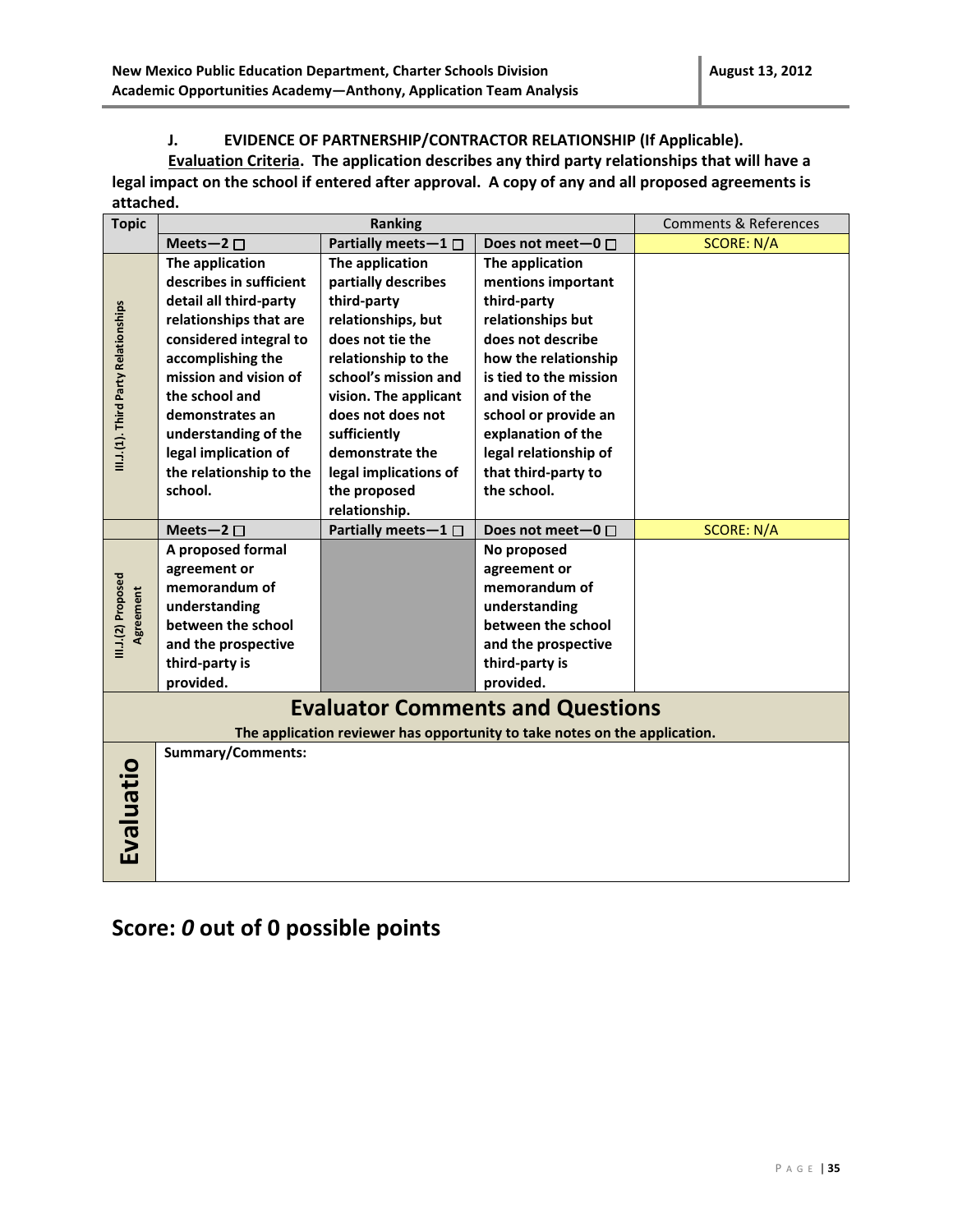#### **K. WAIVERS.**

#### **Evaluation Criteria. Waiver requests are presented clearly and demonstrate alignment with the school's mission and educational plan.**

| <b>Topic</b>             |                                | <b>Ranking</b>              |                                                                            | <b>Comments &amp; References</b> |
|--------------------------|--------------------------------|-----------------------------|----------------------------------------------------------------------------|----------------------------------|
|                          | Meets-2 $\boxtimes$            | Partially meets-1 □         | Does not meet-0 $\Box$                                                     | <b>SCORE: 2</b>                  |
|                          | The school has                 |                             | The school has                                                             | Adequate information             |
|                          | provided a list of             |                             | provided a list of state                                                   | provided.                        |
|                          | state laws or                  |                             | laws or rules for which                                                    |                                  |
|                          | policies for which a           |                             | a waiver is requested;                                                     |                                  |
|                          | waiver is                      |                             | however, the rationale                                                     |                                  |
|                          | requested,                     |                             | for the waiver is not                                                      |                                  |
|                          | including a                    |                             | included.                                                                  |                                  |
|                          | rationale for why              |                             |                                                                            |                                  |
|                          | the wavier is being            |                             |                                                                            |                                  |
|                          | requested.                     |                             |                                                                            |                                  |
|                          | Meets-2 $\square$              | Partially meets $-1$ $\Box$ | Does not meet-0 $\Box$                                                     | <b>SCORE: N/A</b>                |
|                          | (This is to be                 |                             | (This is to be                                                             |                                  |
|                          | completed only by              |                             | completed only by                                                          |                                  |
|                          | schools seeking                |                             | schools seeking local                                                      |                                  |
|                          | local district                 |                             | district authorization.)                                                   |                                  |
|                          | authorization.)                |                             | The school has                                                             |                                  |
| III.K.(1)(2) (3) Waivers | The school has                 |                             | provided a list of                                                         |                                  |
|                          | provided a list of             |                             | authorizer policies for                                                    |                                  |
|                          | authorizer policies            |                             | which a waiver is                                                          |                                  |
|                          | for which a waiver             |                             | requested; however,                                                        |                                  |
|                          | is requested                   |                             | the rationale for the                                                      |                                  |
|                          | including a                    |                             | waiver not included.                                                       |                                  |
|                          | rationale for why              |                             |                                                                            |                                  |
|                          | the wavier is being            |                             |                                                                            |                                  |
|                          | requested.                     |                             |                                                                            |                                  |
|                          | Meets-2 $\boxtimes$            | Partially meets $-1$ $\Box$ | Does not meet $-0$ $\Box$                                                  | <b>SCORE: 2</b>                  |
|                          | The requested                  | The waivers align with      | The requested waivers                                                      |                                  |
|                          | waivers align with             | the school's proposed       | do not align with the                                                      |                                  |
|                          | the school's                   | autonomy, but no            | school's mission.                                                          |                                  |
|                          | proposed                       | clear alignment of the      |                                                                            |                                  |
|                          | autonomy and its               | requested waivers           |                                                                            |                                  |
|                          | mission, and that              | with the school's           |                                                                            |                                  |
|                          | alignment is                   | mission is described.       |                                                                            |                                  |
|                          | clearly described.             |                             |                                                                            |                                  |
|                          |                                |                             | <b>Evaluator Comments and Questions</b>                                    |                                  |
|                          |                                |                             | The application reviewer has opportunity to take notes on the application. |                                  |
|                          | <b>Summary/Comments:</b>       |                             |                                                                            |                                  |
| Evaluation               | Adequate information provided. |                             |                                                                            |                                  |
|                          |                                |                             |                                                                            |                                  |
|                          |                                |                             |                                                                            |                                  |
|                          |                                |                             |                                                                            |                                  |

## **Score:** *4* **out of 4 possible points**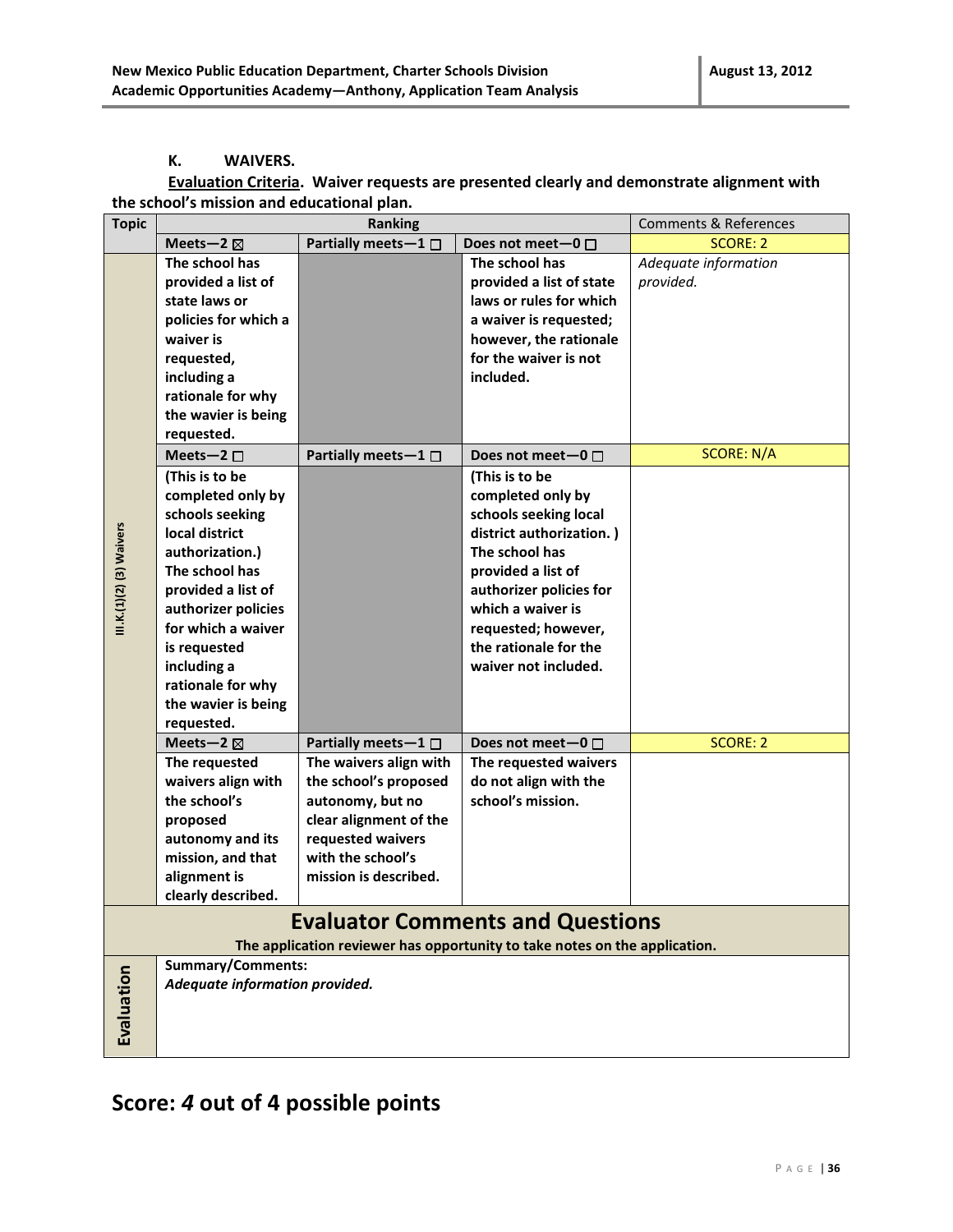#### **L. TRANSPORTATION AND FOOD**

#### **Evaluation Criteria: The school considers the transportation and food services for the students and develops adequate plans to address those needs.**

| <b>Topic</b>                                                                                                          |                                                                                                                                                                                                                                               | Ranking                                                                                                                                                                                                                                                      |                                                                                                                                                                                                                                                                          | <b>Comments &amp; References</b>  |
|-----------------------------------------------------------------------------------------------------------------------|-----------------------------------------------------------------------------------------------------------------------------------------------------------------------------------------------------------------------------------------------|--------------------------------------------------------------------------------------------------------------------------------------------------------------------------------------------------------------------------------------------------------------|--------------------------------------------------------------------------------------------------------------------------------------------------------------------------------------------------------------------------------------------------------------------------|-----------------------------------|
|                                                                                                                       | Meets-2 $\boxtimes$                                                                                                                                                                                                                           | Partially meets-1 $\Box$                                                                                                                                                                                                                                     | Does not meet-0 $\Box$                                                                                                                                                                                                                                                   | SCORE: 2                          |
|                                                                                                                       | The school states<br>whether or not it<br>plans to offer<br>transportation to its<br>students.                                                                                                                                                | The school has stated<br>whether or not it<br>plans to offer<br>transportation to its<br>students.                                                                                                                                                           | The school has not<br>stated whether or<br>not it plans to offer<br>transportation to its<br>students.                                                                                                                                                                   | Adequate information<br>provided. |
| III.L.(1)Transportation                                                                                               | If yes, the school has<br>provided a clear<br>description of how<br>transportation will be<br>provided that is<br>supported by the<br>proposed budget.                                                                                        | If yes, the school has<br>provided only a<br>partial description of<br>how student<br>transportation will be<br>provided. The plan is<br>supported by the<br>budget.                                                                                         | Or, if stated, the<br>school does not<br>provide a description<br>of how student<br>transportation needs<br>will be met; or the<br>plan is not supported<br>by the budget.                                                                                               |                                   |
|                                                                                                                       | Meets-2 $\boxtimes$                                                                                                                                                                                                                           | Partially meets-1 $\Box$                                                                                                                                                                                                                                     | Does not meet-0 □                                                                                                                                                                                                                                                        | <b>SCORE: 2</b>                   |
| III.L.(2)Food Services                                                                                                | The school states<br>whether or not it<br>plans to offer food<br>services to its<br>students.<br>If yes, the school has<br>provided a clear<br>description of how<br>food services will be<br>provided that is<br>supported by the<br>budget. | The school states<br>whether or not it<br>plans to offer food<br>services to its<br>students.<br>If yes, The school has<br>provided a partial<br>description of how<br>student food services<br>will be provided. The<br>plan is supported by<br>the budget. | The school has not<br>stated whether or<br>not it plans to offer<br>food services to its<br>students.<br>Or, if stated, the<br>school does not<br>provide a description<br>of how the food<br>services will be met;<br>or the plan is not<br>supported by the<br>budget. | Adequate information<br>provided. |
| <b>Evaluator Comments and Questions</b><br>The application reviewer has opportunity to take notes on the application. |                                                                                                                                                                                                                                               |                                                                                                                                                                                                                                                              |                                                                                                                                                                                                                                                                          |                                   |
|                                                                                                                       | <b>Summary/Comments:</b>                                                                                                                                                                                                                      |                                                                                                                                                                                                                                                              |                                                                                                                                                                                                                                                                          |                                   |
| Evaluation                                                                                                            | Adequate information provided.                                                                                                                                                                                                                |                                                                                                                                                                                                                                                              |                                                                                                                                                                                                                                                                          |                                   |

## **Score:** *4* **out of 4 possible points**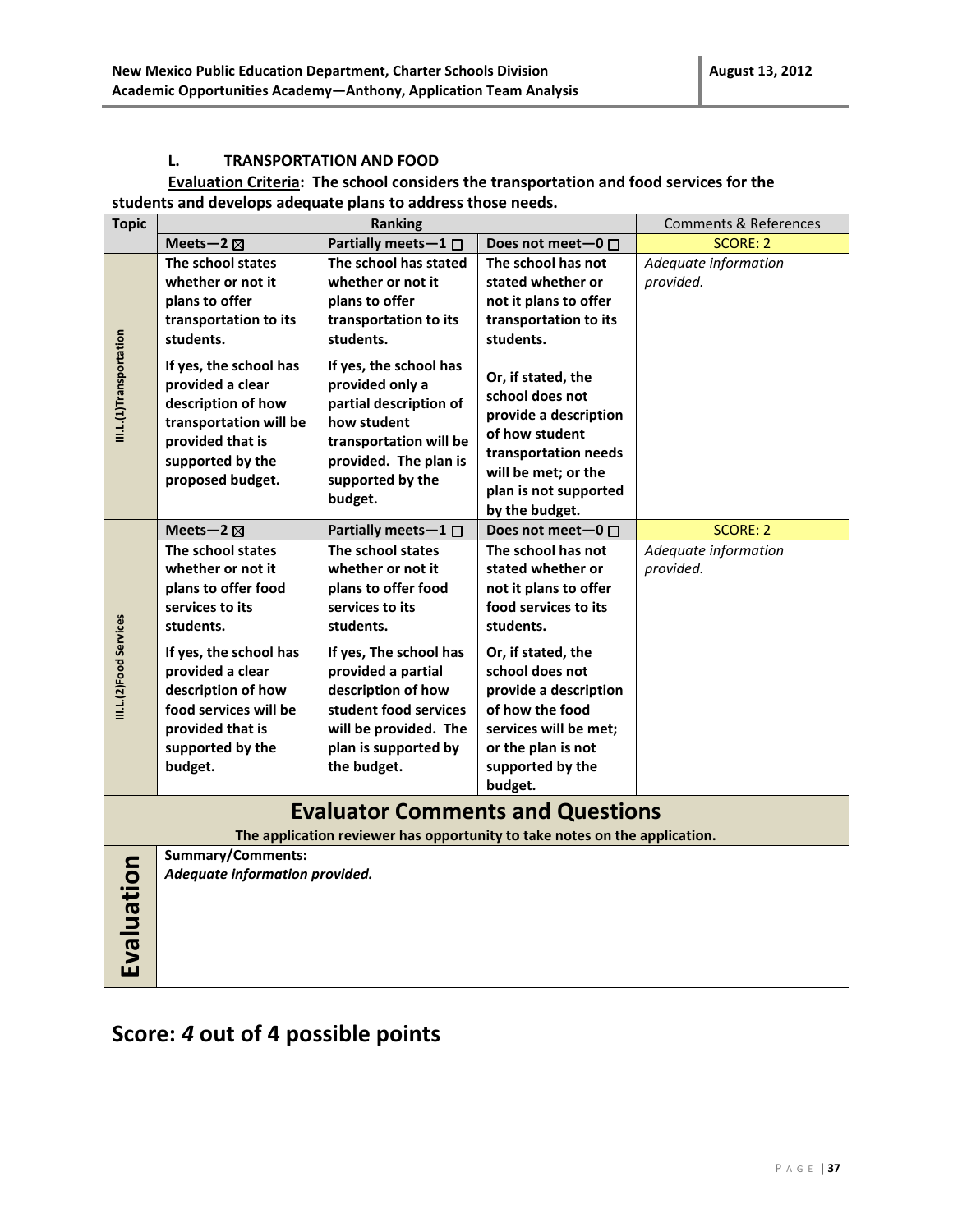#### **M. FACILITIES**

**Evaluation Criteria: The proposed description of the facility and plan for proposed capital outlay needs provides sufficient detail to demonstrate capacity for implementation and support of the school program.**

| <b>Topic</b>                       |                             | Ranking                       |                          | <b>Comments &amp; References</b> |
|------------------------------------|-----------------------------|-------------------------------|--------------------------|----------------------------------|
|                                    | Meets-2 $\boxtimes$         | Partially meets-1 $\Box$      | Does not meet-0 □        | <b>SCORE: 2</b>                  |
|                                    | The applicant has           |                               | The applicant did not    | Adequate information             |
|                                    | attached appropriate        |                               | attach appropriate       | provided.                        |
|                                    | documentation from          |                               | documentation from       |                                  |
|                                    | the Public School           |                               | the PSFA director that   |                                  |
|                                    | <b>Facilities Authority</b> |                               | demonstrates the         |                                  |
|                                    | (PSFA) director that        |                               | applicant's proposed     |                                  |
| III.M.(1) Projected Facility Needs | demonstrates the            |                               | capital outlay needs     |                                  |
|                                    | applicant's proposed        |                               | are in alignment with    |                                  |
|                                    | capital outlay needs        |                               | <b>New Mexico public</b> |                                  |
|                                    | are in alignment with       |                               | school facility          |                                  |
|                                    | <b>New Mexico public</b>    |                               | requirements.            |                                  |
|                                    | school facility             |                               |                          |                                  |
|                                    | requirements.               |                               |                          |                                  |
|                                    | Meets-2 $\boxtimes$         | Partially meets $-1$ $\Box$   | Does not meet-0 $\Box$   | <b>SCORE: 2</b>                  |
|                                    | The application             | The application               | The application does     | Adequate information             |
|                                    | provides evidence that      | provides some                 | not provide evidence     | provided.                        |
|                                    | efforts have been           | evidence that school          | that the school has      |                                  |
|                                    | made to begin a             | facility requirements         | begun to consider it     |                                  |
| III.M.(2) Facility Plan            | search for an               | must be met, but no           | facility needs.          |                                  |
|                                    | appropriate facility in     | efforts have begun            |                          |                                  |
|                                    | the desired geographic      | to locate an                  |                          |                                  |
|                                    | location.                   | appropriate facility          |                          |                                  |
|                                    |                             | in the desired                |                          |                                  |
|                                    |                             | geographic location.          |                          |                                  |
|                                    | Meets-2 $\square$           | Partially meets-1 $\boxtimes$ | Does not meet-0 □        | <b>SCORE: 1</b>                  |
|                                    | A detailed description      | A detailed                    | A description of the     | The review team noted that       |
|                                    | of the school's             | description of the            | school's proposed        | there was an effort to find a    |
|                                    | proposed capital            | school's proposed             | capital outlay needs,    | loan and that is not permitted   |
|                                    | outlay needs,               | capital outlay needs,         | including projected      | of charter schools in the state  |
|                                    | including projected         | including projected           | requests for capital     | of New Mexico.                   |
|                                    | requests for capital        | requests for capital          | outlay assistance, is    |                                  |
|                                    | outlay assistance, is       | outlay assistance, is         | not provided or is not   |                                  |
|                                    | provided, and is            | provided but may              | sufficient to support    |                                  |
|                                    | sufficient to support       | not be sufficient to          | the school program.      |                                  |
|                                    | the school program.         | support the school            |                          |                                  |
|                                    | The school provides a       | program. The school           |                          |                                  |
|                                    | realistic projection for    | identifies facility           |                          |                                  |
| III.M.(3) Projected Facility Costs | facility maintenance,       | maintenance, repair           |                          |                                  |
|                                    | repair and equipment        | and equipment                 |                          |                                  |
|                                    | needs.                      | needs, but does not           |                          |                                  |
|                                    |                             | provide for these             |                          |                                  |
|                                    |                             | costs in the                  |                          |                                  |
|                                    |                             | projected budget.             |                          |                                  |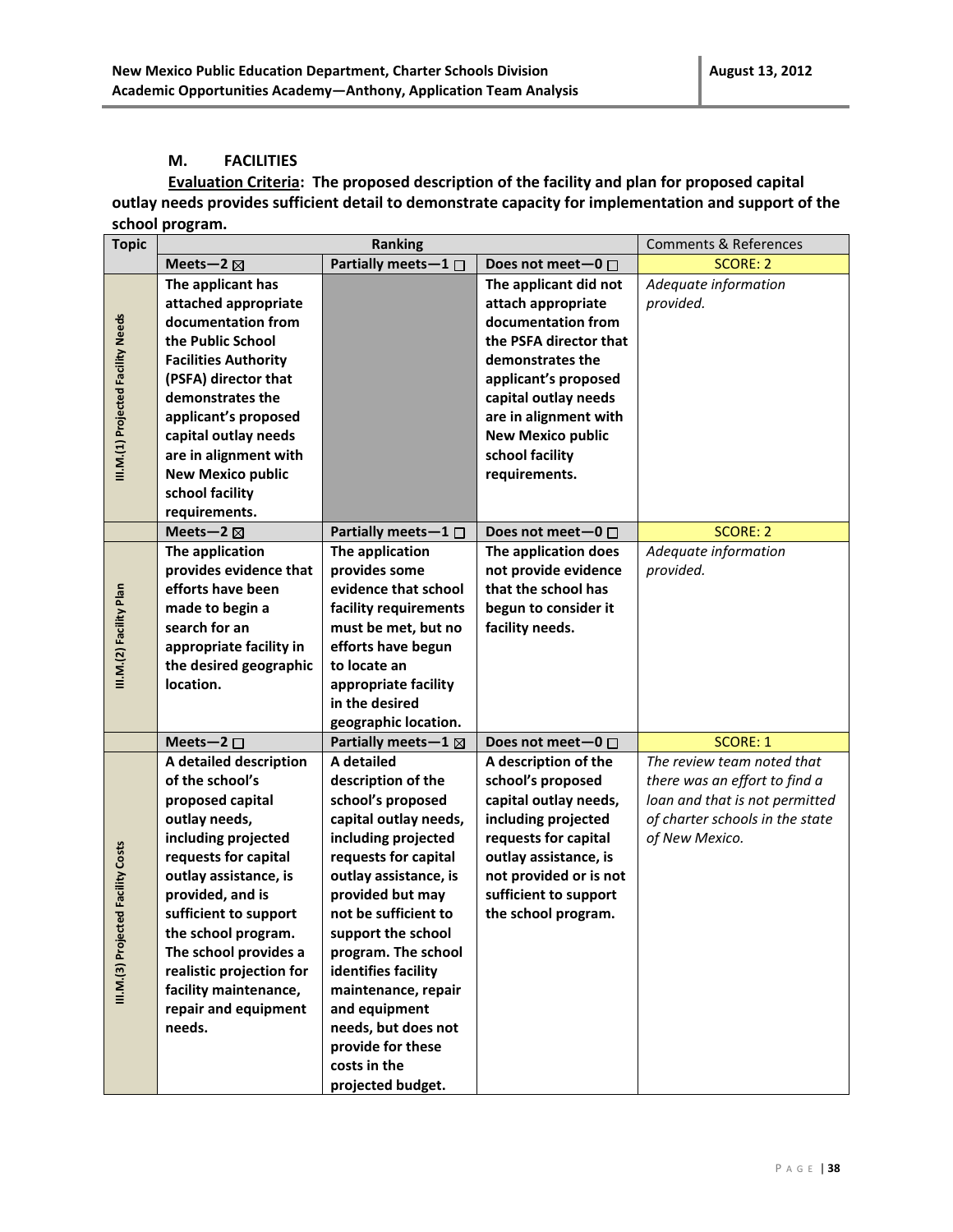|            | <b>Evaluator Comments and Questions</b>                                    |
|------------|----------------------------------------------------------------------------|
|            | The application reviewer has opportunity to take notes on the application. |
|            | <b>Summary/Comments:</b>                                                   |
| Evaluation | See comments above.                                                        |

# **Score:** *5* **out of 6 possible points**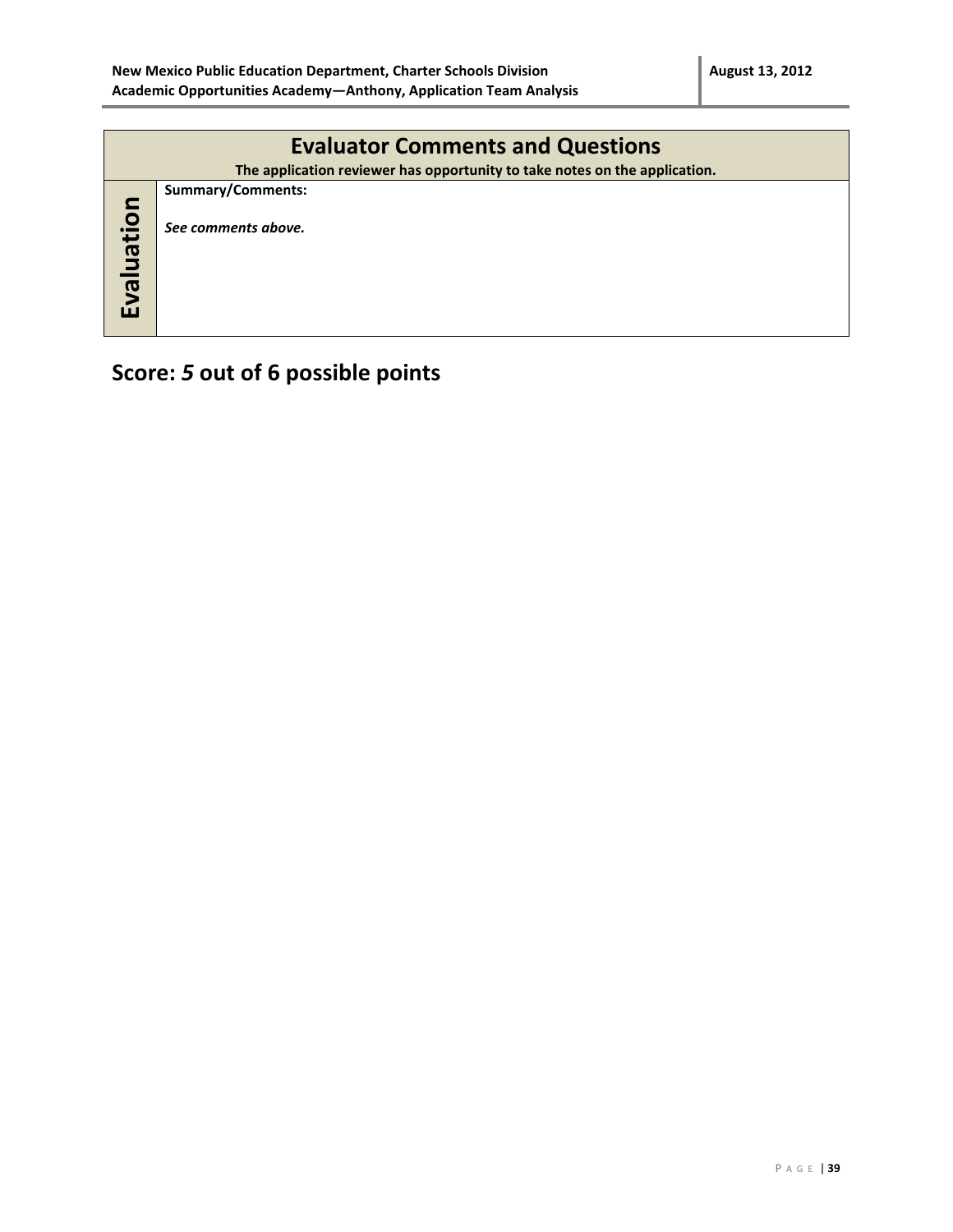### **IV. BUSINESS PLAN**

#### **A. BUDGET**

**Evaluation Criteria: The school budget is based on realistic revenue and expenditure projections, valid assumptions, and supports the mission and educational program of the school.**

| <b>Topic</b>                   |                                            | <b>Ranking</b>            |                           | <b>Comments &amp; References</b> |
|--------------------------------|--------------------------------------------|---------------------------|---------------------------|----------------------------------|
|                                | Partially meets-1 □<br>Meets-2 $\boxtimes$ |                           | Does not meet-0 □         | <b>SCORE: 2</b>                  |
|                                | The applicant has                          | The applicant has         | The applicant did not     | Adequate information             |
|                                | provided a                                 | provided a                | provide a completed       | provided.                        |
|                                | completed 910B5                            | completed 910B5           | 910B5 State               |                                  |
|                                | <b>State Equalization</b>                  | <b>State Equalization</b> | Equalization              |                                  |
|                                | <b>Guarantee (SEG)</b>                     | <b>Guarantee (SEG)</b>    | <b>Guarantee (SEG)</b>    |                                  |
|                                | Computation                                | Computation               | Computation               |                                  |
|                                | <b>Revenue Estimate</b>                    | <b>Revenue Estimate</b>   | <b>Revenue Estimate</b>   |                                  |
| <b>NA(1)910B5</b><br>Worksheet | <b>Worksheet using</b>                     | <b>Worksheet for each</b> | <b>Worksheet for each</b> |                                  |
|                                | appropriate values                         | year of the 5-year        | year of the 5-year        |                                  |
|                                | and computations for                       | budget plan;              | budget plan, or the       |                                  |
|                                | each year of the 5-                        | however, there are        | worksheet provided        |                                  |
|                                | year budget plan.                          | minor mistakes in the     | contains substantial      |                                  |
|                                |                                            | computations.             | errors,                   |                                  |
|                                |                                            |                           | demonstrating a lack      |                                  |
|                                |                                            |                           | of understanding          |                                  |
|                                |                                            |                           | about New Mexico          |                                  |
|                                |                                            |                           | public school funding.    |                                  |
|                                | Meets-2 $\square$                          | Partially meets-1 ⊠       | Does not meet-0 □         | <b>SCORE: 1</b>                  |
|                                | A five-year budget                         | A five-year budget is     | The budget provided       | The review team agreed that      |
|                                | that aligns with the                       | provided; however, it     | does not adequately       | the proposal does not            |
|                                | school's 5- year                           | only partially aligns     | address staffing,         | demonstrate the financial        |
|                                | growth plan,                               | with the staffing,        | facilities, educational   | capacity to support the school   |
|                                | including staffing,                        | facilities, educational   | program or the            | program.                         |
|                                | facilities, educational                    | program or mission        | school mission; or a      |                                  |
| IVA(2) 5-Year Budget Plan      | program and mission                        | of the school.            | budget is not             |                                  |
|                                | of the school is                           |                           | provided.                 |                                  |
|                                | provided, and                              |                           |                           |                                  |
|                                | demonstrates the                           |                           |                           |                                  |
|                                | financial capacity to                      |                           |                           |                                  |
|                                | support the school                         |                           |                           |                                  |
|                                | program.                                   |                           |                           |                                  |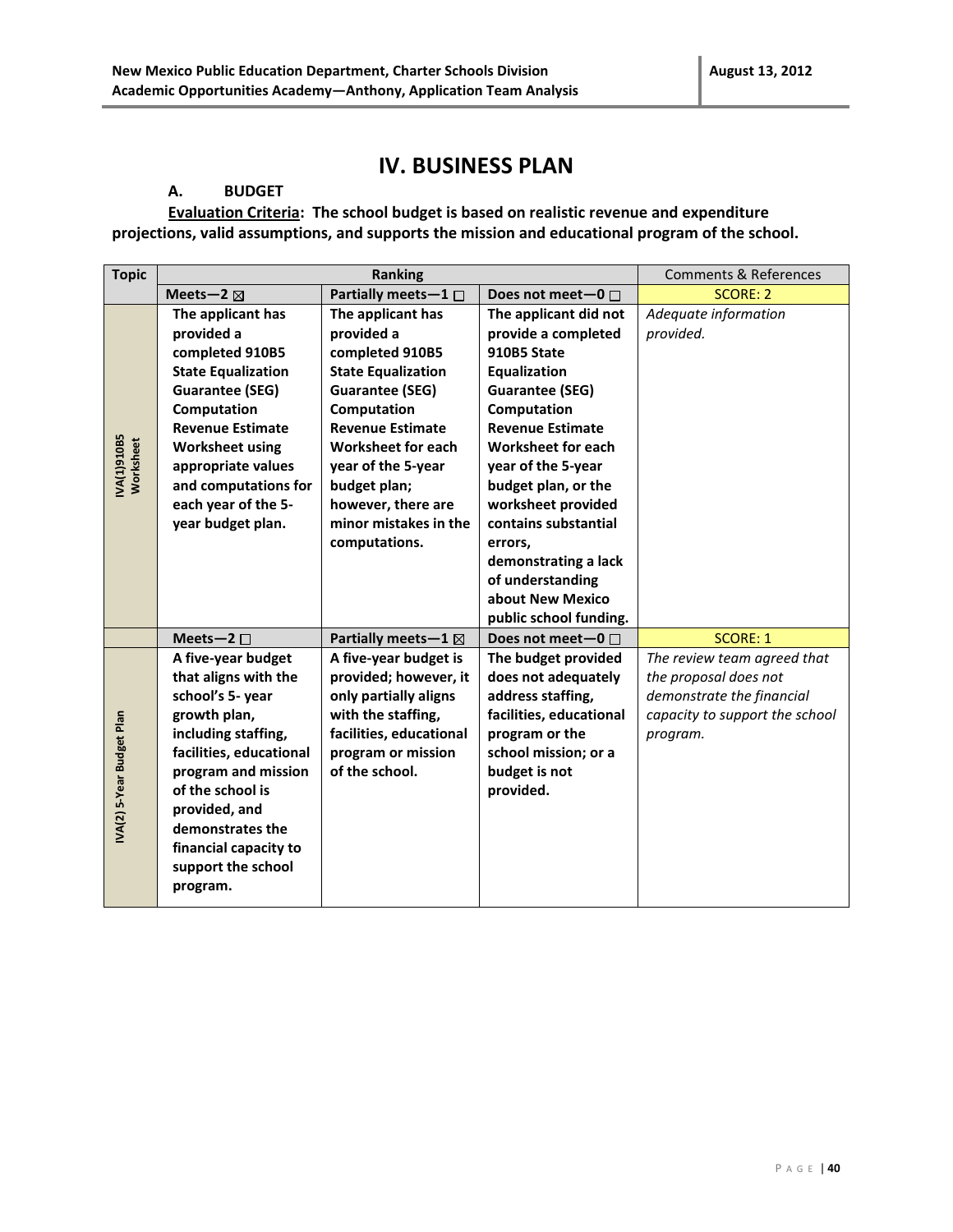|                                         | Meets-2 $\square$                                                                                                                                                                                                                                                               | Partially meets-1 $\boxtimes$                                                                                                                                                                                                 | Does not meet-0 $\Box$                                                                                                                                                                                                            | <b>SCORE: 1</b>                                                                                                                                                                 |
|-----------------------------------------|---------------------------------------------------------------------------------------------------------------------------------------------------------------------------------------------------------------------------------------------------------------------------------|-------------------------------------------------------------------------------------------------------------------------------------------------------------------------------------------------------------------------------|-----------------------------------------------------------------------------------------------------------------------------------------------------------------------------------------------------------------------------------|---------------------------------------------------------------------------------------------------------------------------------------------------------------------------------|
| IVA(3) Budget Narrative                 | The budget narrative<br>is provided that<br>explains basic<br>assumptions, how<br>those were<br>determined based on<br>reliable sources, and<br>identifies priorities<br>that are consistent<br>with the school's<br>mission, educational<br>program, staffing and<br>facility. | A limited budget<br>narrative explanation<br>is provided.<br><b>Budgetary</b><br>assumptions are<br>flawed, or there is<br>minimal connection<br>to the school's<br>mission, educational<br>program, staffing or<br>facility. | Little or no detail is<br>provided in the<br>budget narrative, OR<br>there is no<br>connection to the<br>school's mission,<br>educational program,<br>staffing or facility.                                                       | The review team agreed that<br>the narrative provided is too<br>limited to be considered<br>reliable (pp. 54-59).                                                               |
|                                         | Meets-2 $\square$                                                                                                                                                                                                                                                               | Partially meets - $1 \boxtimes$                                                                                                                                                                                               | Does not meet-0 $\Box$                                                                                                                                                                                                            | <b>SCORE: 1</b>                                                                                                                                                                 |
| IVA(4) Strategies for Budget<br>Control | The school provides a<br>description of what<br>budget adjustments<br>will be made to meet<br>financial budget and<br>cash-flow challenges.<br>The adjustments are<br>viable and realistic.                                                                                     | The school provides a<br>description of what<br>budget adjustments<br>will be made to meet<br>financial budget and<br>cash-flow challenges;<br>however, the<br>adjustments may not<br>be viable or realistic.                 | The school does not<br>provide a description<br>of what budget<br>adjustments will be<br>made to meet<br>financial budget and<br>cash-flow challenges,<br>or the description of<br>the adjustments is<br>not viable or realistic. | The review team was<br>concerned with the personnel<br>strategies for budget control<br>as the staffing plan is already<br>inadequate and limited, as<br>previously noted (59). |
|                                         | Meets-2 $\square$                                                                                                                                                                                                                                                               | Partially meets-1 □                                                                                                                                                                                                           | Does not meet-0 □                                                                                                                                                                                                                 | <b>SCORE: 1.5</b>                                                                                                                                                               |
| IVA(5) Salary Schedule<br>(Appendix)    | A proposed salary<br>schedule is provided<br>for key staff, including<br>teachers and<br>administrators that<br>complies with state<br>requirements.                                                                                                                            |                                                                                                                                                                                                                               | A proposed salary<br>schedule for key staff<br>is provided; however,<br>the salaries for<br>teachers and<br>administrators do not<br>comply with state<br>requirements.                                                           | The review team determined<br>that the salary levels are not<br>correct (Appendix L).                                                                                           |
|                                         |                                                                                                                                                                                                                                                                                 |                                                                                                                                                                                                                               | <b>Evaluator Comments and Questions</b>                                                                                                                                                                                           |                                                                                                                                                                                 |
|                                         |                                                                                                                                                                                                                                                                                 |                                                                                                                                                                                                                               | The application reviewer has opportunity to take notes on the application.                                                                                                                                                        |                                                                                                                                                                                 |
| Evaluation                              | <b>Summary/Comments:</b><br>See comments above.                                                                                                                                                                                                                                 |                                                                                                                                                                                                                               |                                                                                                                                                                                                                                   |                                                                                                                                                                                 |

# **Score:** *6.5* **out of 10 possible points**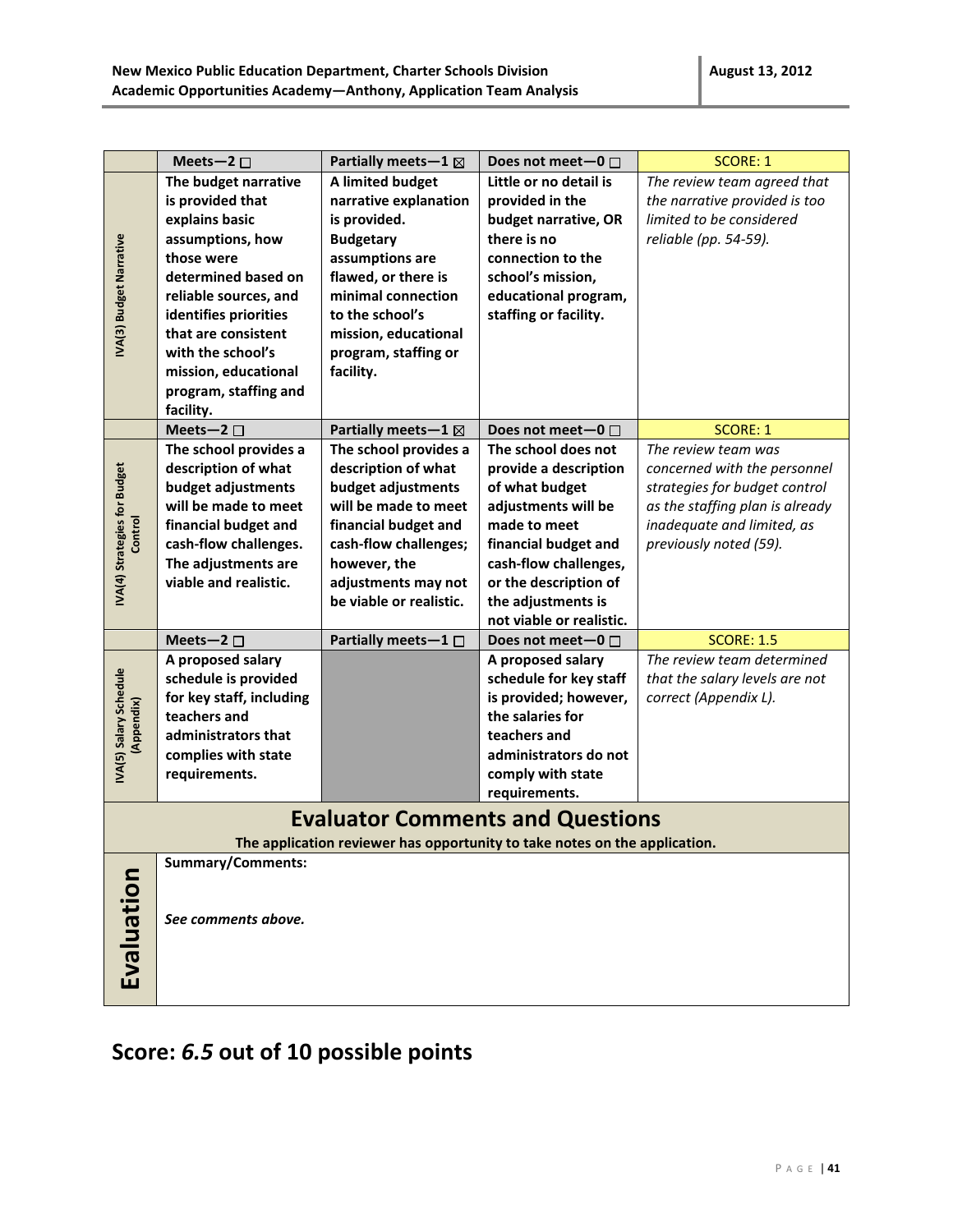#### **B. FINANCIAL POLICIES AND OVERSIGHT, COMPLIANCE AND SUSTAINABILITY Evaluation Criteria: Financial policies are in place that reflect generally accepted accounting practices, including compliance, adequate oversight and reporting.**

| <b>Topic</b>                                      |                                              | <b>Ranking</b>                                  |                                          | <b>Comments &amp; References</b>                          |
|---------------------------------------------------|----------------------------------------------|-------------------------------------------------|------------------------------------------|-----------------------------------------------------------|
|                                                   | Meets-2 $\square$                            | Partially meets-1 $\Box$                        | Does not meet-0 $\boxtimes$              | SCORF: 0                                                  |
|                                                   | <b>Financial policies and</b>                | The financial policies                          | The school does not                      | The application does not                                  |
| VB(1)(2) Financial Policies and Internal Controls | internal controls are                        | and internal controls                           | describe or address                      | appear to contain financial                               |
|                                                   | included, are                                | are provided, but are                           | the financial policies.                  | policies. There is no mention                             |
|                                                   | sufficient, and comply                       | deficient or do not                             |                                          | of mandatory audit and                                    |
|                                                   | with requirements and                        | comply with generally                           |                                          | finance committees. The                                   |
|                                                   | financial best                               | accepted accounting                             |                                          | applicants do not appear to                               |
|                                                   | practices. The policies                      | principles and                                  |                                          | understand the state's role in                            |
|                                                   | demonstrate the                              | financial best                                  |                                          | finance and budget (p. 60).                               |
|                                                   | financial capacity to                        | practices. The                                  |                                          |                                                           |
|                                                   | support the school                           | information provided                            |                                          |                                                           |
|                                                   | program.                                     | does not demonstrate                            |                                          |                                                           |
|                                                   |                                              | that the applicant                              |                                          |                                                           |
|                                                   |                                              | understands New                                 |                                          |                                                           |
|                                                   |                                              | <b>Mexico public school</b>                     |                                          |                                                           |
|                                                   |                                              | finance laws.                                   |                                          |                                                           |
|                                                   |                                              |                                                 | Does not meet-0 □                        | <b>Comments &amp; References</b>                          |
|                                                   | Meets-2 $\boxtimes$                          | Partially meets $-1$ $\Box$                     |                                          | <b>SCORE: 2</b>                                           |
|                                                   | The school has                               | The school has                                  | The school's                             | Adequate information                                      |
|                                                   | identified the                               | identified staff to                             | organizational                           | provided.                                                 |
|                                                   | appropriate staff to                         | perform financial task                          | structure or budget                      |                                                           |
|                                                   | perform financial                            | that is supported by                            | does not provide                         |                                                           |
|                                                   | tasks, and the staff                         | the organizational                              | enough staff support                     |                                                           |
|                                                   | positions are                                | structure and budget;                           | to conduct business                      |                                                           |
| IV.B.(3) Financial Personnel                      | supported in the                             | however,                                        | services.                                |                                                           |
|                                                   | organizational                               | qualifications and                              |                                          |                                                           |
|                                                   | structure and in the                         | responsibilities are                            |                                          |                                                           |
|                                                   | budget. Qualifications                       | not provided.                                   |                                          |                                                           |
|                                                   | and responsibilities for                     |                                                 |                                          |                                                           |
|                                                   | those positions are                          |                                                 |                                          |                                                           |
|                                                   | provided.                                    |                                                 |                                          |                                                           |
|                                                   | Meets-2 $\square$                            | Partially meets-1 $\boxtimes$                   | Does not meet-0 $\Box$                   | SCORE: 1                                                  |
|                                                   | A description of how                         | A description of GB                             | There is no clear plan                   | The review team noted that                                |
|                                                   | the GB will provide                          | oversight is provided,                          | for financial                            | there is no budget for the                                |
|                                                   | proper legal and fiscal                      | however, the plan                               | oversight and/or the                     | described monthly external                                |
|                                                   | oversight is provided,                       | lacks important                                 | applicant                                | auditor. There is no mention                              |
|                                                   | including a description                      | specifics and/or a                              | demonstrates                             | of how the governing body<br>will review these documents, |
|                                                   | of required audit and<br>finance committees. | clear recognition of<br>the legal and financial | substantial weakness                     |                                                           |
| IV.B.(4) Financial Oversight                      | <b>Clearly stated financial</b>              | obligations of a                                | in understanding the<br>fiscal oversight | and there is insufficient<br>information provided         |
|                                                   | controls demonstrate                         | charter school.                                 | obligations of the GB.                   | regarding financial policies in                           |
|                                                   | an understanding of                          |                                                 |                                          | general (p. 61).                                          |
|                                                   | the required GB                              |                                                 |                                          |                                                           |
|                                                   | oversight and financial                      |                                                 |                                          |                                                           |
|                                                   |                                              |                                                 |                                          |                                                           |
|                                                   | reporting.                                   |                                                 |                                          |                                                           |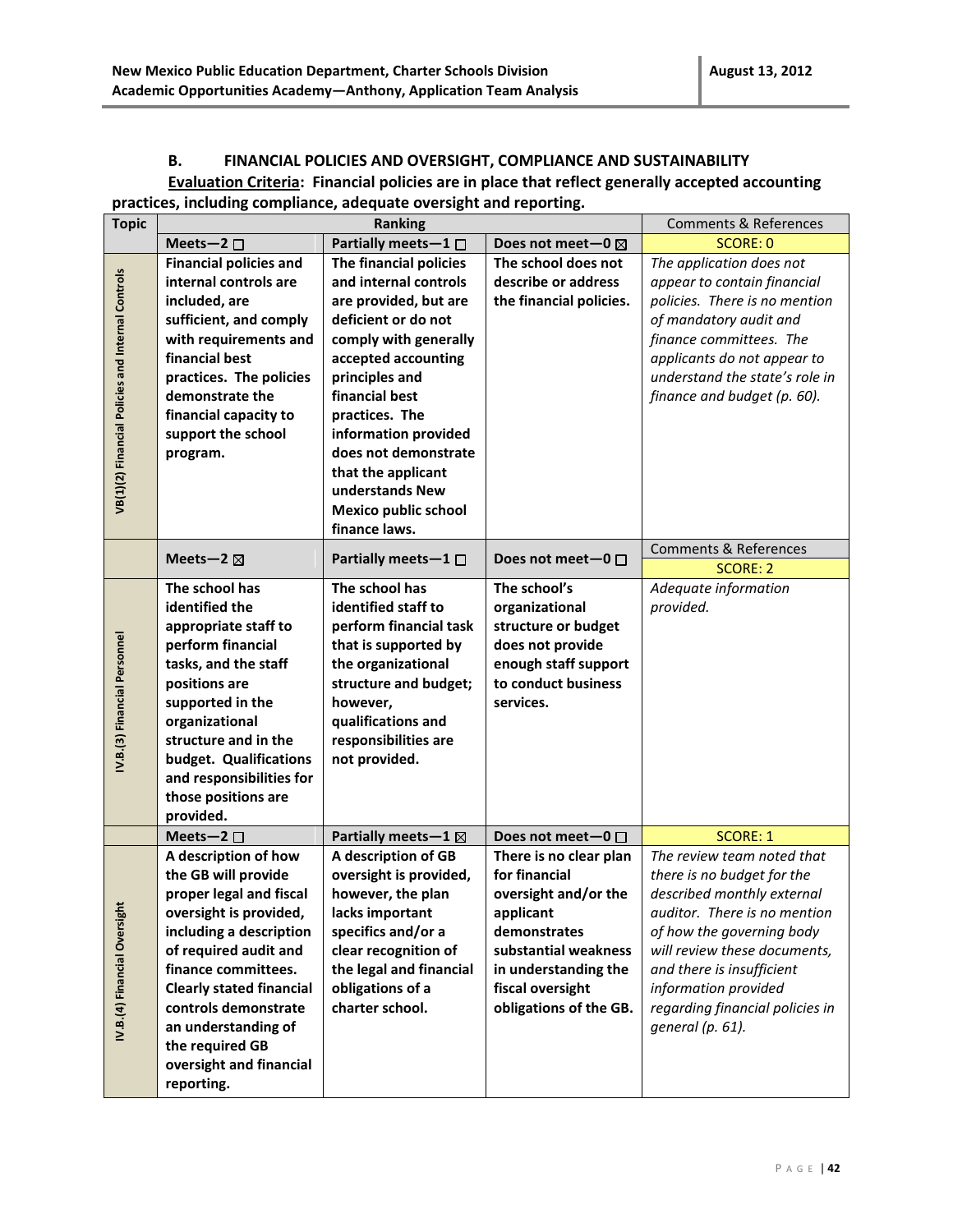|                                      | Meets-2 $\square$                                                   | Partially meets-1 $\Box$                                                                        | Does not meet-0 ⊠      | <b>SCORE: 0</b>                |  |
|--------------------------------------|---------------------------------------------------------------------|-------------------------------------------------------------------------------------------------|------------------------|--------------------------------|--|
|                                      | The school has                                                      | The school has                                                                                  | The school has         | The review team noted that     |  |
|                                      | provided clear                                                      | provided some                                                                                   | provided no evidence   | the application prompt calls   |  |
|                                      | evidence that it has                                                | evidence that it has                                                                            | that it has            | for a long-term goals or       |  |
|                                      | considered the                                                      | considered the                                                                                  | considered the         | position, but the response     |  |
|                                      | sustainability of the                                               | sustainability of the                                                                           | sustainability of the  | provides only short-term (6-   |  |
|                                      | school by describing                                                | school by describing                                                                            | school by describing   | month) adjustments.            |  |
|                                      | long-range goals and                                                | long-range goals and                                                                            | long-range goals and   | Additionally, the applicants   |  |
|                                      | strategies that will                                                | strategies that will                                                                            | strategies that will   | do not appear to understand    |  |
|                                      | help build the school's                                             | help build the school's                                                                         | help build the         | that budgeted revenue is       |  |
|                                      | capacity in areas such                                              | capacity in areas such                                                                          | school's capacity; or  | provided by the state (p. 61). |  |
|                                      | as governance,                                                      | as governance,                                                                                  | the evidence           |                                |  |
| <b>N.B.(5)</b> School Sustainability | finance/budget,                                                     | finance/budget,                                                                                 | provided calls into    |                                |  |
|                                      | facilities, community                                               | facilities, community                                                                           | question the long-     |                                |  |
|                                      | relationships, student                                              | relationships, student                                                                          | term sustainability of |                                |  |
|                                      | enrollment, charter                                                 | enrollment, charter                                                                             | the school.            |                                |  |
|                                      | compliance, 501(c)3,                                                | compliance, 501(c)3,                                                                            |                        |                                |  |
|                                      | mission and vision,                                                 | mission and vision,                                                                             |                        |                                |  |
|                                      | and performance                                                     | and performance                                                                                 |                        |                                |  |
|                                      | objectives.                                                         | objectives.                                                                                     |                        |                                |  |
|                                      |                                                                     | <b>Evaluator Comments and Questions</b>                                                         |                        |                                |  |
|                                      |                                                                     |                                                                                                 |                        |                                |  |
|                                      |                                                                     | The application reviewer has opportunity to take notes on the application.                      |                        |                                |  |
|                                      | <b>Summary/Comments:</b>                                            |                                                                                                 |                        |                                |  |
| Evaluation                           |                                                                     |                                                                                                 |                        |                                |  |
|                                      |                                                                     | Overall, the review team agreed that this section demonstrates a lack of understanding of state |                        |                                |  |
|                                      | requirements with regards to financial policies and school funding. |                                                                                                 |                        |                                |  |
|                                      |                                                                     |                                                                                                 |                        |                                |  |
|                                      |                                                                     |                                                                                                 |                        |                                |  |
|                                      |                                                                     |                                                                                                 |                        |                                |  |
|                                      |                                                                     |                                                                                                 |                        |                                |  |

## **Score:** *3* **out of 8 possible points**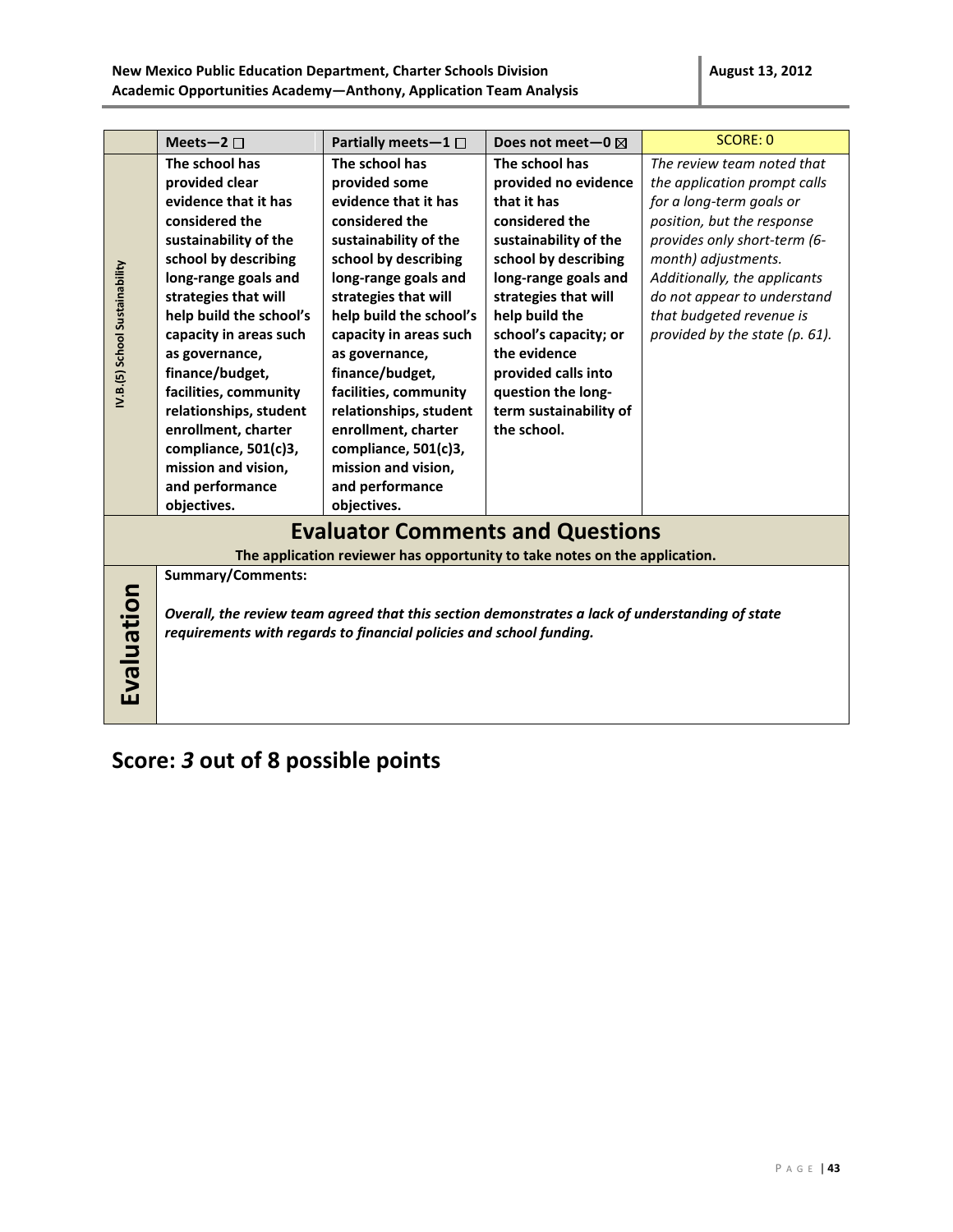### **V. EVIDENCE OF SUPPORT**

**Evaluation Criteria. The applicant demonstrates community support for the proposed school through community partnerships, business relationships, and resource agreements. The school clearly describes all community outreach activities designed to reach a broad audience. The application demonstrates not only a sufficient community interest in the school, but also a sufficient demand for the school's proposed program or model. Aggregate data for prospective students are provided.**

| <b>Topic</b>             |                                                                                                                                                                                                                                                                                            | <b>Ranking</b>                                                                                                                                                                                                                                        |                                                                                                                                                                                                        | <b>Comments &amp; References</b>                                                                 |
|--------------------------|--------------------------------------------------------------------------------------------------------------------------------------------------------------------------------------------------------------------------------------------------------------------------------------------|-------------------------------------------------------------------------------------------------------------------------------------------------------------------------------------------------------------------------------------------------------|--------------------------------------------------------------------------------------------------------------------------------------------------------------------------------------------------------|--------------------------------------------------------------------------------------------------|
|                          | Meets-2 $\square$                                                                                                                                                                                                                                                                          | Partially meets-1 ⊠                                                                                                                                                                                                                                   | Does not meet-0 □                                                                                                                                                                                      | <b>SCORE: 1</b>                                                                                  |
| V.A Outreach Activities  | The application<br>describes all<br>outreach activities<br>and future<br>outreach plans.<br><b>Described</b><br>outreach activities<br>are designed to<br>reach a broad<br>audience and are<br>sufficient to<br>ensure that all<br>students have an<br>equal opportunity<br>for to enroll. | The application<br>provides a<br>description of<br>outreach activities;<br>however, the<br>described outreach<br>activities may not<br>reach a broad<br>audience and, thus,<br>not provide all<br>students with an<br>equal opportunity to<br>enroll. | The application<br>provides no description<br>of outreach activities,<br>nor does it provide any<br>evidence that the<br>school developers have<br>conducted any<br>exploratory community<br>outreach. | The review team noted that the<br>outreach activities were<br>extremely limited (p. 64).         |
|                          | Meets-2 $\square$                                                                                                                                                                                                                                                                          | Partially meets - $1 \boxtimes$                                                                                                                                                                                                                       | Does not meet-0 □                                                                                                                                                                                      | <b>SCORE: 1</b>                                                                                  |
| V.B. Evidence of Support | The applicant has<br>provided sufficient<br>evidence of<br>community<br>support for the<br>school by<br>providing data<br>regarding interest<br>demonstrated by<br>the targeted<br>population or<br>other evidence of<br>support (not just<br>anecdotal).                                  | The applicant has<br>provided limited<br>evidence of<br>community support<br>for the school or<br>that there are, in<br>fact, students and/or<br>families interested in<br>enrolling.                                                                 | The school has not<br>provided evidence that<br>there is actual<br>community and student<br>support for the<br>proposed school.                                                                        | The review team noted that<br>there is limited evidence of<br>support $-$ five families (P. 64). |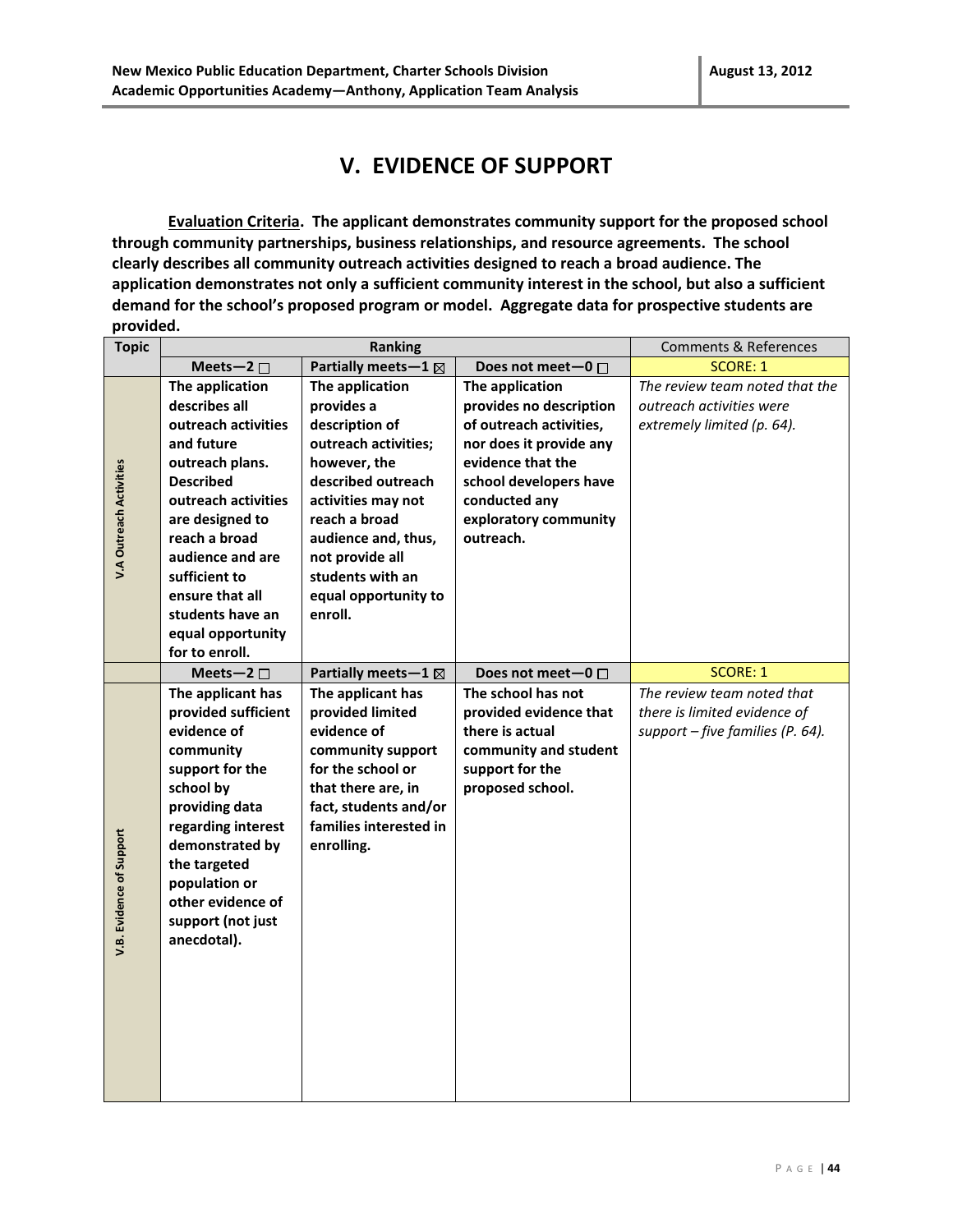|                                   | Meets-2 $\square$                 | Partially meets- $1 \Box$ | Does not meet-0 ⊠                           | <b>SCORE: 0</b>                    |
|-----------------------------------|-----------------------------------|---------------------------|---------------------------------------------|------------------------------------|
|                                   | The application                   |                           | The application does                        | The review team sees no            |
|                                   | provides a                        |                           | not demonstrate ties to                     | evidence of specific ties to any   |
| V.C. Community Ties               | description of ties               |                           | the local community                         | of the five communities in         |
|                                   | to the community                  |                           | and/or any evidence                         | which the applicants are           |
|                                   | and evidence of an                |                           | that it is familiar with                    | proposing to open schools (pp.     |
|                                   | understanding of<br>the community |                           | the community and<br>student needs that the | $64-65$ ).                         |
|                                   | and student needs                 |                           | school intends to serve.                    |                                    |
|                                   | that the school                   |                           |                                             |                                    |
|                                   | intends to serve.                 |                           |                                             |                                    |
|                                   | Meets-2 $\square$                 | Partially meets- $1 \Box$ | Does not meet-0 ⊠                           | <b>SCORE: 0</b>                    |
|                                   | The applicant                     |                           |                                             | The review team noted that         |
|                                   | demonstrates that                 |                           |                                             | while a list is provided, there is |
|                                   | it has developed                  |                           |                                             | no explanation of potential        |
|                                   | networking                        |                           |                                             | partnerships or networking         |
|                                   | relationships                     |                           |                                             | relationships (p. 65).             |
|                                   | and/or other                      |                           |                                             |                                    |
|                                   | resources or                      |                           |                                             |                                    |
|                                   | agreements with                   |                           |                                             |                                    |
|                                   | community                         |                           |                                             |                                    |
|                                   | persons or<br>entities. (This     |                           |                                             |                                    |
|                                   | differs from the                  |                           |                                             |                                    |
|                                   | formal partnership                |                           |                                             |                                    |
|                                   | agreements that                   |                           |                                             |                                    |
|                                   | are integral to the               |                           |                                             |                                    |
|                                   | school's                          |                           |                                             |                                    |
|                                   | operations, as                    |                           |                                             |                                    |
|                                   | described in                      |                           |                                             |                                    |
|                                   | Section III.J(1) of               |                           |                                             |                                    |
|                                   | this application.)                |                           |                                             |                                    |
|                                   | Letters or other                  |                           |                                             |                                    |
| Optional evidence of support.     | documentation of                  |                           |                                             |                                    |
| D. and F. Community Relationships | support are<br>provided.          |                           |                                             |                                    |
|                                   |                                   |                           |                                             |                                    |
|                                   |                                   |                           |                                             |                                    |
|                                   |                                   |                           |                                             |                                    |
|                                   |                                   |                           |                                             |                                    |
|                                   |                                   |                           |                                             |                                    |
|                                   |                                   |                           |                                             |                                    |
|                                   |                                   |                           |                                             |                                    |
|                                   |                                   |                           |                                             |                                    |
|                                   |                                   |                           |                                             |                                    |
|                                   |                                   |                           |                                             |                                    |
|                                   |                                   |                           |                                             |                                    |
|                                   |                                   |                           |                                             |                                    |
|                                   |                                   |                           |                                             |                                    |
|                                   |                                   |                           |                                             |                                    |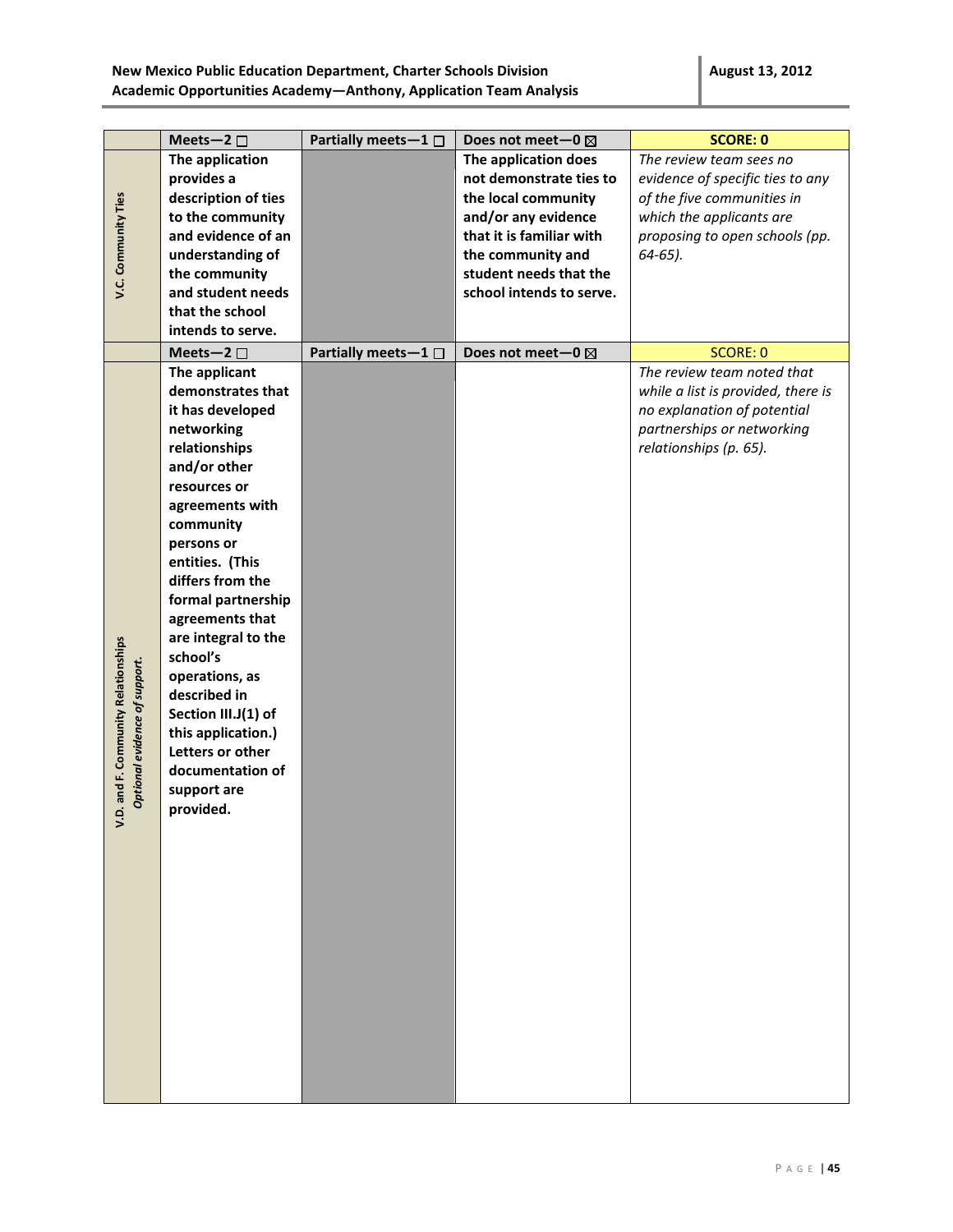|                                                                                                                                               | Meets-2 $\square$        | Partially meets-1 $\square$ | Does not meet-0 ⊠                                                          | <b>SCORE: 0</b>                  |
|-----------------------------------------------------------------------------------------------------------------------------------------------|--------------------------|-----------------------------|----------------------------------------------------------------------------|----------------------------------|
|                                                                                                                                               | The applicant            |                             | The applicant identifies                                                   | The review team found that       |
|                                                                                                                                               | provides evidence        |                             | at least one other public                                                  | there is no discussion of any of |
|                                                                                                                                               | that if there are        |                             | school serving the same                                                    | the other public schools in the  |
|                                                                                                                                               | public schools that      |                             | grade levels in the                                                        | areas in which the applicants    |
|                                                                                                                                               | serve the same           |                             | geographic area in                                                         | plan to locate. Also there is no |
|                                                                                                                                               | grade levels in the      |                             | which the school plans                                                     | described "uniqueness" or        |
|                                                                                                                                               | geographic area in       |                             | to locate; but is unable                                                   | other evidence of need in the    |
|                                                                                                                                               | which the school         |                             | to demonstrate the                                                         | target communities.              |
|                                                                                                                                               | plans to locate, the     |                             | uniqueness of its                                                          |                                  |
|                                                                                                                                               | school can               |                             | education plan or                                                          |                                  |
|                                                                                                                                               | demonstrate that         |                             | provide other evidence                                                     |                                  |
|                                                                                                                                               | its education plan       |                             | of need in the targeted                                                    |                                  |
| V.E. Uniqueness of Proposed School                                                                                                            | is unique or             |                             | community.                                                                 |                                  |
|                                                                                                                                               | substantially            |                             |                                                                            |                                  |
|                                                                                                                                               | different and thus       |                             |                                                                            |                                  |
|                                                                                                                                               | is able to provide a     |                             |                                                                            |                                  |
|                                                                                                                                               | needed option for        |                             |                                                                            |                                  |
|                                                                                                                                               | students and             |                             |                                                                            |                                  |
|                                                                                                                                               | families.                |                             |                                                                            |                                  |
|                                                                                                                                               |                          |                             | <b>Evaluator Comments and Questions</b>                                    |                                  |
|                                                                                                                                               |                          |                             | The application reviewer has opportunity to take notes on the application. |                                  |
|                                                                                                                                               | <b>Summary/Comments:</b> |                             |                                                                            |                                  |
|                                                                                                                                               |                          |                             |                                                                            |                                  |
|                                                                                                                                               |                          |                             |                                                                            |                                  |
| Evaluation<br>Overall, the review team agreed that this section revealed inadequate evidence of support for this<br>school in this community. |                          |                             |                                                                            |                                  |
|                                                                                                                                               |                          |                             |                                                                            |                                  |
|                                                                                                                                               |                          |                             |                                                                            |                                  |
|                                                                                                                                               |                          |                             |                                                                            |                                  |
|                                                                                                                                               |                          |                             |                                                                            |                                  |
|                                                                                                                                               |                          |                             |                                                                            |                                  |

# **Score:** *2* **out of 10 possible points**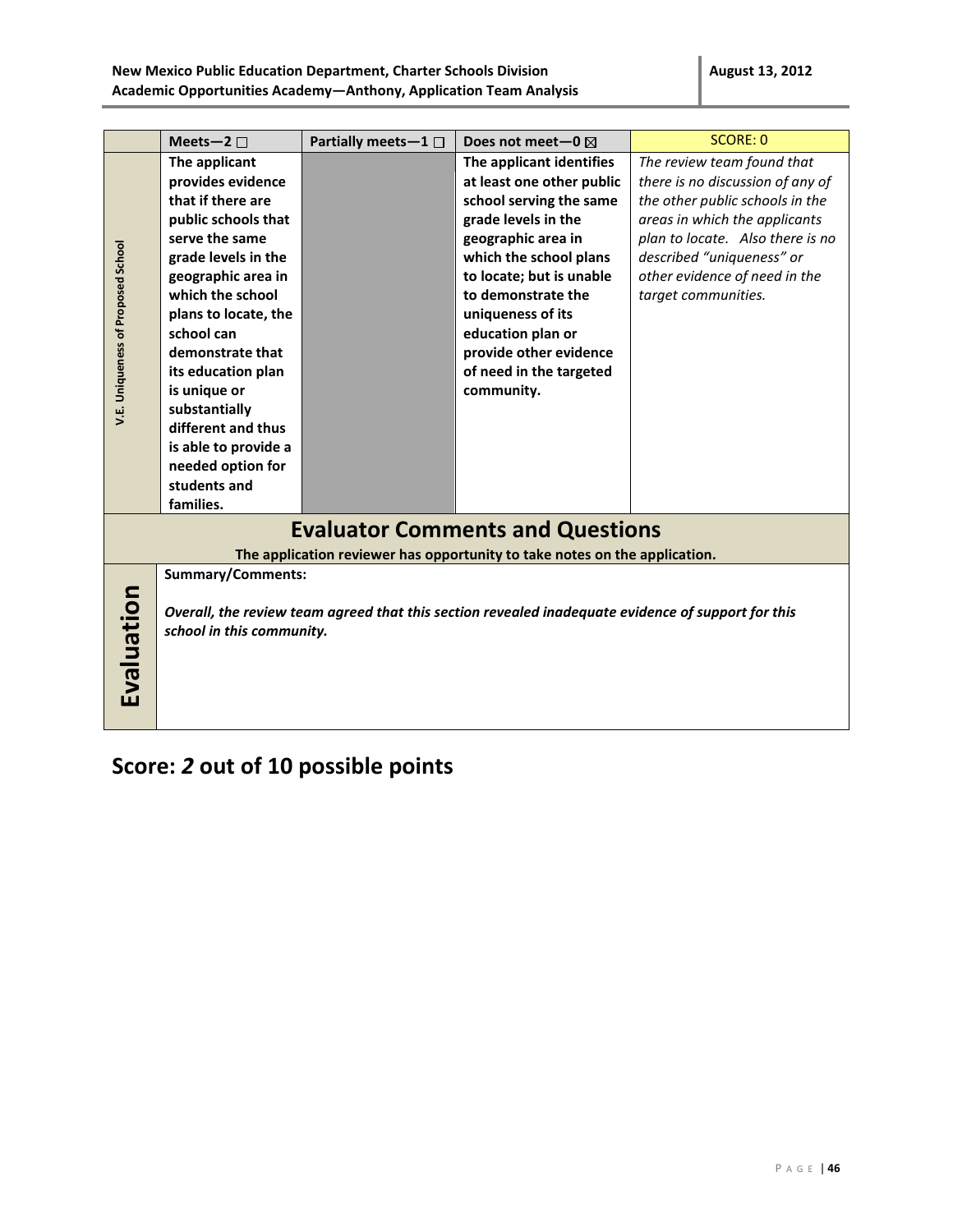### **VI. REQUIRED APPENDICES**

| <b>Topic</b>   |                          | <b>Ranking</b>                                                             |                        | <b>Comments &amp; References</b> |
|----------------|--------------------------|----------------------------------------------------------------------------|------------------------|----------------------------------|
|                | Meets-2 $\boxtimes$      | Partially meets $-1$ $\Box$                                                | Does not meet-0 $\Box$ | SCORE: 2                         |
|                | The application          | The application                                                            | The application        |                                  |
|                | contains all of the      | contains the most                                                          | omits the              |                                  |
| Appendices     | required                 | significant                                                                | appendices; or the     |                                  |
|                | appendices.              | appendices, but                                                            | appendices it          |                                  |
| $\overline{5}$ |                          | omitted others.                                                            | includes are not the   |                                  |
|                |                          |                                                                            | most significant       |                                  |
|                |                          |                                                                            | ones.                  |                                  |
|                |                          | <b>Evaluator Comments and Questions</b>                                    |                        |                                  |
|                |                          | The application reviewer has opportunity to take notes on the application. |                        |                                  |
|                | <b>Summary/Comments:</b> |                                                                            |                        |                                  |
|                |                          |                                                                            |                        |                                  |
|                |                          |                                                                            |                        |                                  |
|                |                          |                                                                            |                        |                                  |
|                |                          |                                                                            |                        |                                  |
|                |                          |                                                                            |                        |                                  |
|                |                          |                                                                            |                        |                                  |
|                |                          |                                                                            |                        |                                  |
| Evaluation     |                          |                                                                            |                        |                                  |

**Score:** *2* **out of 2 possible points**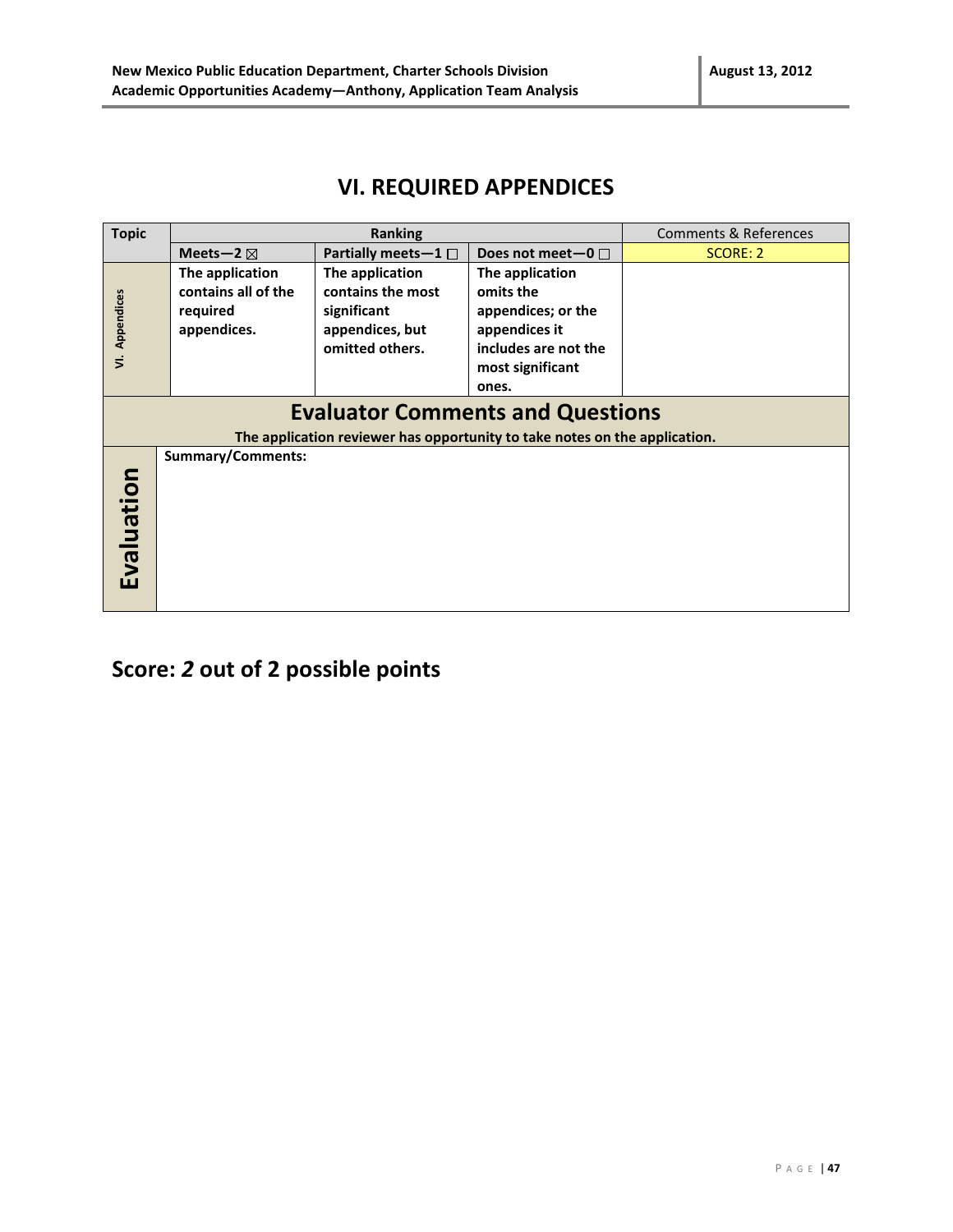# **Score Summary**

| <b>Section</b> | <b>Description</b>    | <b>Elements</b>                                        | <b>Possible</b>             | Score                   |
|----------------|-----------------------|--------------------------------------------------------|-----------------------------|-------------------------|
| <b>Number</b>  |                       |                                                        |                             |                         |
| $\mathbf{I}$   | <b>EXECUTIVE</b>      |                                                        |                             |                         |
|                | <b>SUMMARY</b>        |                                                        |                             |                         |
|                |                       | <b>Element 1</b>                                       | $\mathbf{2}$                | 1                       |
|                |                       | <b>Element 2</b>                                       | $\overline{2}$              | $\mathbf{1}$            |
|                |                       | <b>Section Total</b>                                   | $\overline{\mathbf{4}}$     | $\overline{2}$          |
| <b>II.</b>     | <b>EDUCATION PLAN</b> |                                                        |                             |                         |
|                |                       | <b>II.A. School Size</b>                               | $\overline{\mathbf{2}}$     | $\mathbf{2}$            |
|                |                       | II. C. Mission                                         | $\overline{2}$              | $\mathbf 0$             |
|                |                       | II. B. Vision                                          | $\overline{\mathbf{2}}$     | 1                       |
|                |                       | <b>Section Total</b>                                   | $6\phantom{1}6$             | 3                       |
|                |                       | II.D.(1) Student Academic Performance Goals, Element 1 | $\mathbf{2}$                | 1                       |
|                |                       | II.D.(1) Student Academic Performance Goals, Element 2 | $\overline{2}$              | $\mathbf{2}$            |
|                |                       | II.D.(1) Student Academic Performance Goals, Element 3 | $\overline{\mathbf{2}}$     | $\mathbf{1}$            |
|                |                       | II.D.(2) Student Academic Growth Goals, Element 1      | $\overline{\mathbf{2}}$     | 1.33                    |
|                |                       | II.D.(2) Student Academic Growth Goals, Element 2      | $\overline{\mathbf{2}}$     | 1                       |
|                |                       | II.D.(2) Student Academic Growth Goals, Element 3      | $\overline{2}$              | $\mathbf{1}$            |
|                |                       | II.D.(3) Addressing Achievement Gap, Element 1         | $\overline{\mathbf{2}}$     | 0                       |
|                |                       | II.D.(3) Addressing Achievement Gap, Element 2         | $\overline{2}$              | $\mathbf 0$             |
|                |                       | II.D.(3) Addressing Achievement Gap, Element 3         | $\overline{2}$              | 0                       |
|                |                       | II.D.(4) Attendance, Element 1                         | $\overline{2}$              | $\mathbf{1}$            |
|                |                       | II.D.(4) Attendance, Element 2                         | $\overline{\mathbf{2}}$     | $\overline{\mathbf{2}}$ |
|                |                       | II.D.(4) Attendance, Element 3                         | $\overline{2}$              | $\overline{2}$          |
|                |                       | II.D.(5) Recurrent Enrollment, Element 1               | $\overline{\mathbf{2}}$     | 1.58                    |
|                |                       | II.D.(5) Recurrent Enrollment, Element 2               | $\overline{2}$              | $\mathbf{2}$            |
|                |                       | II.D.(5) Recurrent Enrollment, Element 3               | $\overline{2}$              | $\mathbf{2}$            |
|                |                       | II.D.(6) College Readiness, Element 1 (If Applicable)  | $\overline{2}$<br>$-OR - 0$ | 1.5                     |
|                |                       | II.D.(6) College Readiness, Element 2 (If Applicable)  | $\overline{2}$<br>$-OR - 0$ | $\mathbf{2}$            |
|                |                       | II.D.(6) College Readiness, Element 3 (If Applicable)  | $\overline{2}$<br>$-OR - 0$ | 1.5                     |
|                |                       | II.D.(7) Graduation Rate, Element 1 (If Applicable)    | $-OR - 0$<br>$\overline{2}$ | $\mathbf{1}$            |
|                |                       | II.D.(7) Graduation Rate, Element 2 (If Applicable)    | $2 - OR - 0$                | $\mathbf{1}$            |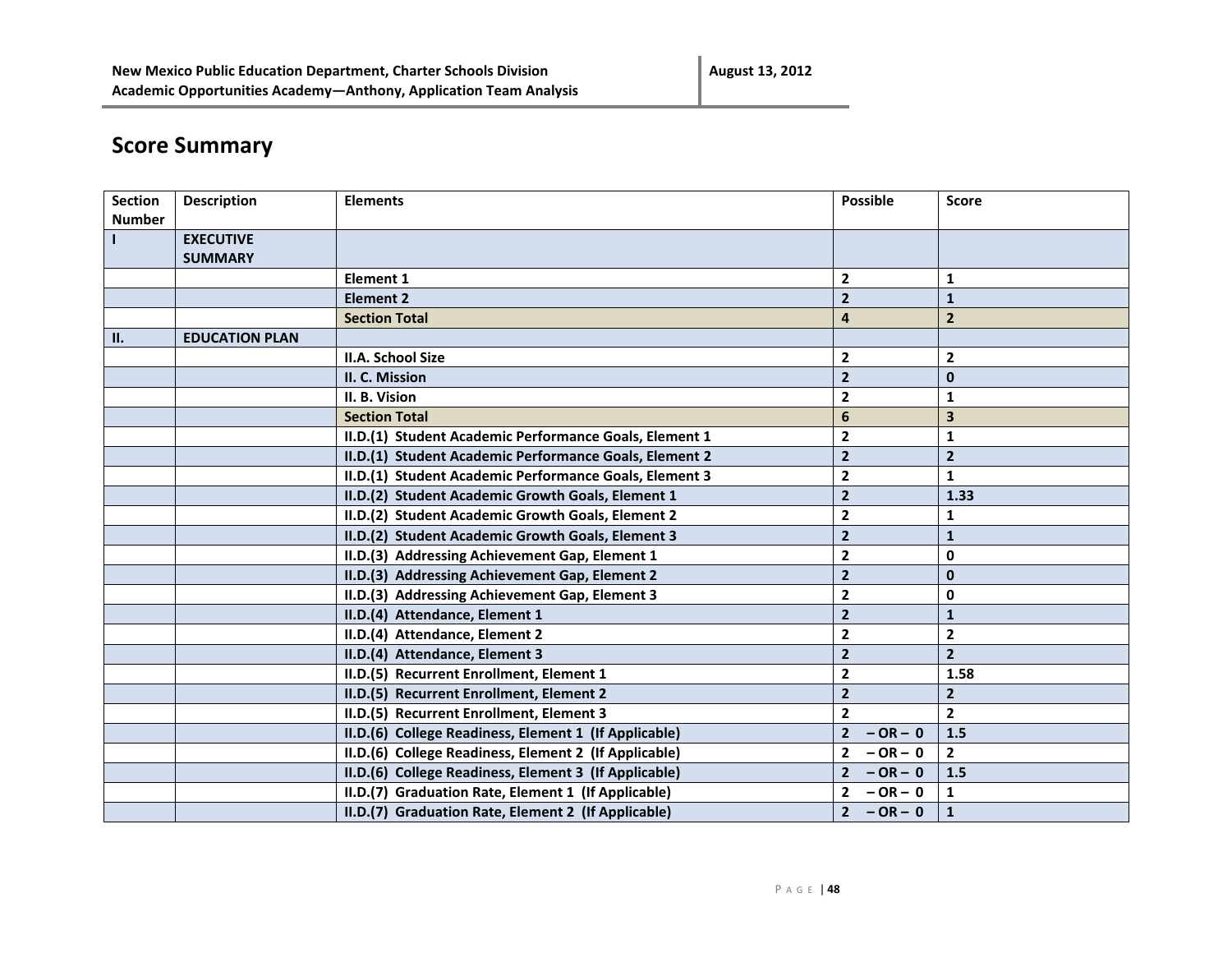|  | II.D.(7) Graduation Rate, Element 3 (If Applicable)                         | $-OR - 0$<br>$\mathbf{2}$ | $\mathbf{1}$   |
|--|-----------------------------------------------------------------------------|---------------------------|----------------|
|  | II.D.(8) Growth for Lowest 25%, Element 1                                   | $\overline{2}$            | $\mathbf{1}$   |
|  | II.D.(8) Growth for Lowest 25%, Element 2                                   | $\mathbf{2}$              | $\mathbf{1}$   |
|  | II.D.(8) Growth for Lowest 25%, Element 3                                   | $\overline{2}$            | $\mathbf{1}$   |
|  | <b>Section Total</b>                                                        | $48 - OR - 36$            | 28.91 / 48     |
|  | II.E. Organizational Goals, Element 1<br>(Optional)                         | $2 - OR - 0$              | N/A            |
|  | II.E. Organizational Goals, Element 2<br>(Optional)                         | $2 - OR - 0$              | N/A            |
|  | II.E. Organizational Goals, Element 3<br>(Optional)                         | $2 - OR - 0$              | N/A            |
|  | <b>Section Total</b>                                                        | $6 - OR - 0$              | 0/0            |
|  | II.F.(1) Curriculum Philosophy                                              | $\mathbf{2}$              | 1              |
|  | II.F.(2) Curriculum Philosophy/Approach Research/Data                       | $\mathbf{2}$              | $\mathbf{1}$   |
|  | II.F.(3) Curriculum Description                                             | $\mathbf{2}$              | $\mathbf 0$    |
|  | II.F.(4) Curriculum Research                                                | $\overline{\mathbf{2}}$   | $\mathbf{1}$   |
|  | II.F.(5) Curriculum Overview                                                | $\overline{2}$            | $\mathbf{1}$   |
|  | II.F.(6) & (7) Curriculum Development Timeline & Instructional Program      | $\mathbf{2}$              | $\mathbf{1}$   |
|  | II.F.(8) Curriculum Alignment Timeline                                      | $\overline{2}$            | $\mathbf{1}$   |
|  | II.G.(1) & (2) Graduation Requirements / Graduation Waiver, Element 1       | $2 - OR - 0$              | $\mathbf{1}$   |
|  | II.G.(1) & (2) Graduation Requirements / Graduation Waiver, Element 2       | $2 - OR - 0$              | N/A            |
|  | <b>Section Total</b>                                                        | 18, 16 OR 14              | $7/16$         |
|  | II.H.(1) Instructional Strategies                                           | $\overline{2}$            | $\mathbf{1}$   |
|  | II.H.(2) Instructional Effectiveness                                        | $\mathbf{2}$              | $\mathbf{1}$   |
|  | II.H.(3) Differentiated Instruction                                         | $\overline{2}$            | $\mathbf{1}$   |
|  | <b>Section Total</b>                                                        | 6                         | 3              |
|  | $II.I(1)(a) - (d)$ Special Populations: Special Education, Element 1        | $\overline{2}$            | $\mathbf{1}$   |
|  | $II.I(1)(a) - (d)$ Special Populations: Special Education, Element 2        | $\mathbf{2}$              | $\mathbf{1}$   |
|  | II.I(1)(a) - (d) Special Populations: Special Education, Element 3          | $\overline{2}$            | $\mathbf{1}$   |
|  | II.I(1)(a) - (d) Special Populations: Special Education, Element 4          | $\mathbf{2}$              | 1              |
|  | II.I.(2) Students with 504 Plans                                            | $\overline{2}$            | $\mathbf{0}$   |
|  | II.I.(3)(a) - (e) Special Populations: English Language Learners, Element 1 | $\overline{\mathbf{2}}$   | $\mathbf{1}$   |
|  | II.I.(3)(a) - (e) Special Populations: English Language Learners, Element 2 | $\overline{2}$            | $\mathbf{1}$   |
|  | II.I.(3)(a) - (e) Special Populations: English Language Learners, Element 3 | $\mathbf{2}$              | $\mathbf{1}$   |
|  | II.I.(3)(a) - (e) Special Populations: English Language Learners, Element 4 | $\overline{2}$            | $\mathbf 0$    |
|  | <b>Section Total</b>                                                        | 18                        | $\overline{7}$ |
|  | II.J.(1) Measuring Organizational Goals, If Applicable                      | $\mathbf{2}$              | N/A            |
|  | II.J.(2) Assessments to Measure Academic Goals                              | $\mathbf{2}$              | 1              |
|  |                                                                             |                           |                |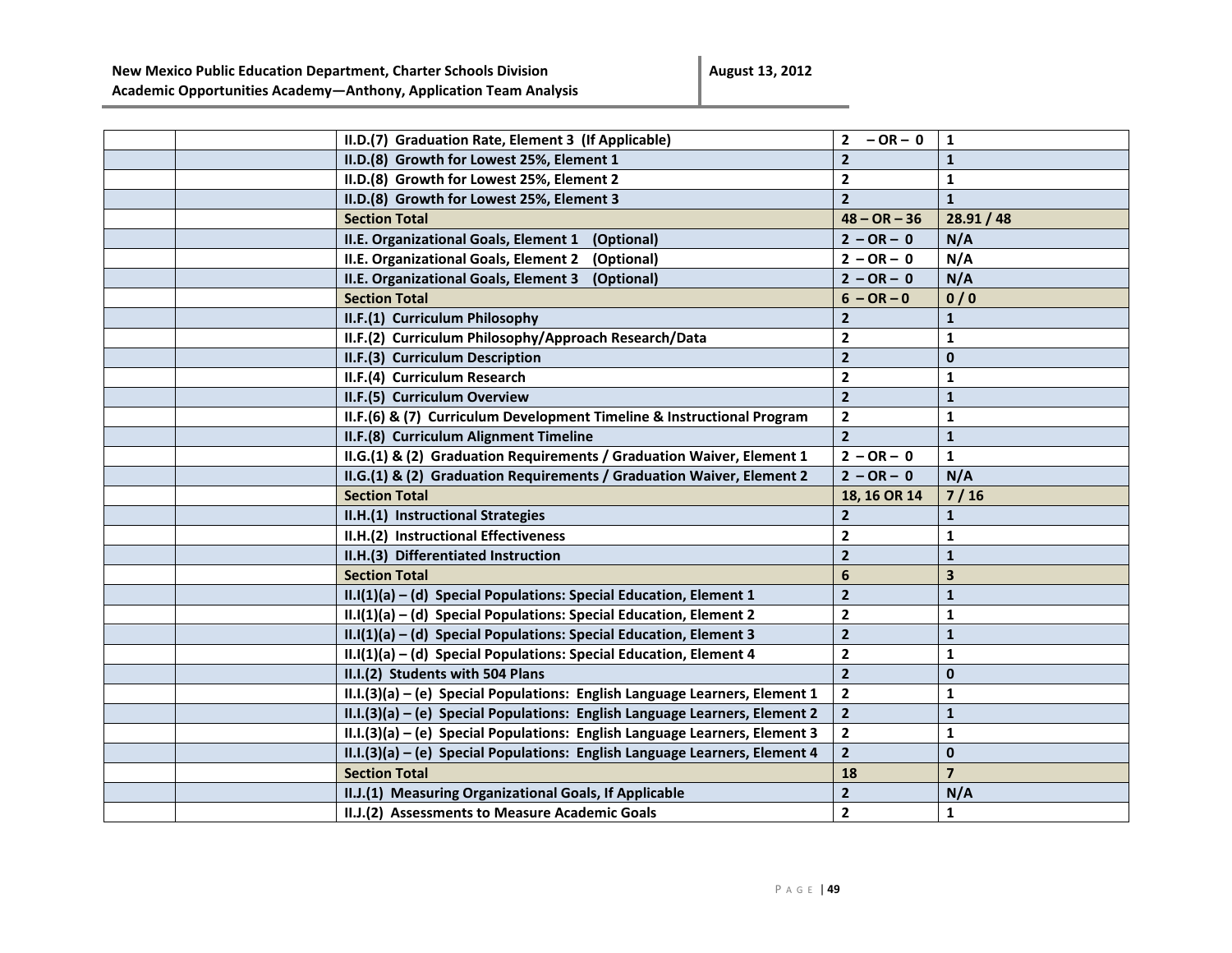|                |                       | II.J.(1)(3)(4) Use of Assessments / Self Monitoring                | $\overline{2}$          | $\mathbf 0$             |
|----------------|-----------------------|--------------------------------------------------------------------|-------------------------|-------------------------|
|                |                       | II.J.(1)(3)(4) Use of Assessments / Remediation & At-Risk Students | $\overline{2}$          | $\mathbf{0}$            |
|                |                       | II.J.(1)(3)(4) Use of Assessments / School-Wide Practices          | $\overline{\mathbf{2}}$ | $\mathbf{0}$            |
|                |                       | II.J.(5) Reporting on Progress                                     | $\overline{2}$          | $\mathbf{0}$            |
|                |                       | <b>Section Total</b>                                               | $12 - OR - 10$          | 1/10                    |
| $\mathbf{III}$ | <b>ORGANIZATIONAL</b> | III.A.(1) Governance Description                                   | $\mathbf{2}$            | $\mathbf{1}$            |
|                | <b>PLAN &amp;</b>     |                                                                    |                         |                         |
|                | <b>GOVERNANCE</b>     |                                                                    |                         |                         |
|                |                       | III.A.(2) Description of Founders' Expertise                       | $\overline{2}$          | $\mathbf{1}$            |
|                |                       | III.A.(3) Description of Prospective Governance Expertise          | $\mathbf{2}$            | 0                       |
|                |                       | III.A.(4) GB Selection of Members                                  | $\overline{2}$          | $\mathbf{1}$            |
|                |                       | <b>Section Total</b>                                               | 8                       | $\overline{\mathbf{3}}$ |
|                |                       | III.B.(1) Governing Body Training & Evaluation: Training           | $\overline{2}$          | $\overline{2}$          |
|                |                       | III.B.(1) Governing Body Training & Evaluation: Evaluation         | $\mathbf{2}$            | $\mathbf{1}$            |
|                |                       | <b>Section Total</b>                                               | $\overline{4}$          | $\overline{\mathbf{3}}$ |
|                |                       | III.C.(1) Leadership & Management: Monitoring                      | $\mathbf{2}$            | $\mathbf{2}$            |
|                |                       | III.C.(2)(3) Leadership & Management: Administrator                | $\overline{2}$          | $\mathbf{1}$            |
|                |                       | Selection/Evaluation                                               |                         |                         |
|                |                       | <b>Section Total</b>                                               | $\overline{4}$          | 3                       |
|                |                       | III.D.(1) Organizational Structure                                 | $\mathbf{2}$            | $\mathbf{1}$            |
|                |                       | III.D.(2) Job Descriptions                                         | $\mathbf{2}$            | $\mathbf{1}$            |
|                |                       | III.D.(3) Staff Evaluation                                         | $\overline{2}$          | $\mathbf{2}$            |
|                |                       | III.D.(4) Staffing Plan, Element 1                                 | $\mathbf{2}$            | 0                       |
|                |                       | III.D.(4) Staffing Plan, Element 2                                 | $\overline{2}$          | $\mathbf{0}$            |
|                |                       | III.D.(5) School Day / Year                                        | $\mathbf{2}$            | $\mathbf{2}$            |
|                |                       | III.D.(6) Professional Development Plan                            | $\overline{2}$          | $\mathbf{1}$            |
|                |                       | <b>Section Total</b>                                               | 14                      | $\overline{\mathbf{z}}$ |
|                |                       | III.E.(1) Employer/Employee Relationship                           | $\overline{2}$          | $\mathbf{1}$            |
|                |                       | III.E.(2) Personnel Policies                                       | $\overline{\mathbf{2}}$ | $\mathbf{1}$            |
|                |                       | III.E.(3) Staff Discipline Process                                 | $\overline{2}$          | $\mathbf{1}$            |
|                |                       | III.E.(4) Grievance Process                                        | $\mathbf{2}$            | $\mathbf{1}$            |
|                |                       | <b>Section Total</b>                                               | 8                       | $\overline{\mathbf{4}}$ |
|                |                       | III.F.(1) Community Involvement                                    | $\mathbf{2}$            | $\mathbf{1}$            |
|                |                       | III.F.(2) Complaint Resolution                                     | $\overline{2}$          | $\mathbf{1}$            |
|                |                       | <b>Section Total</b>                                               | 4                       | $\overline{2}$          |
|                |                       | III.G.(1) Student Discipline Policy                                | $\overline{2}$          | $\overline{2}$          |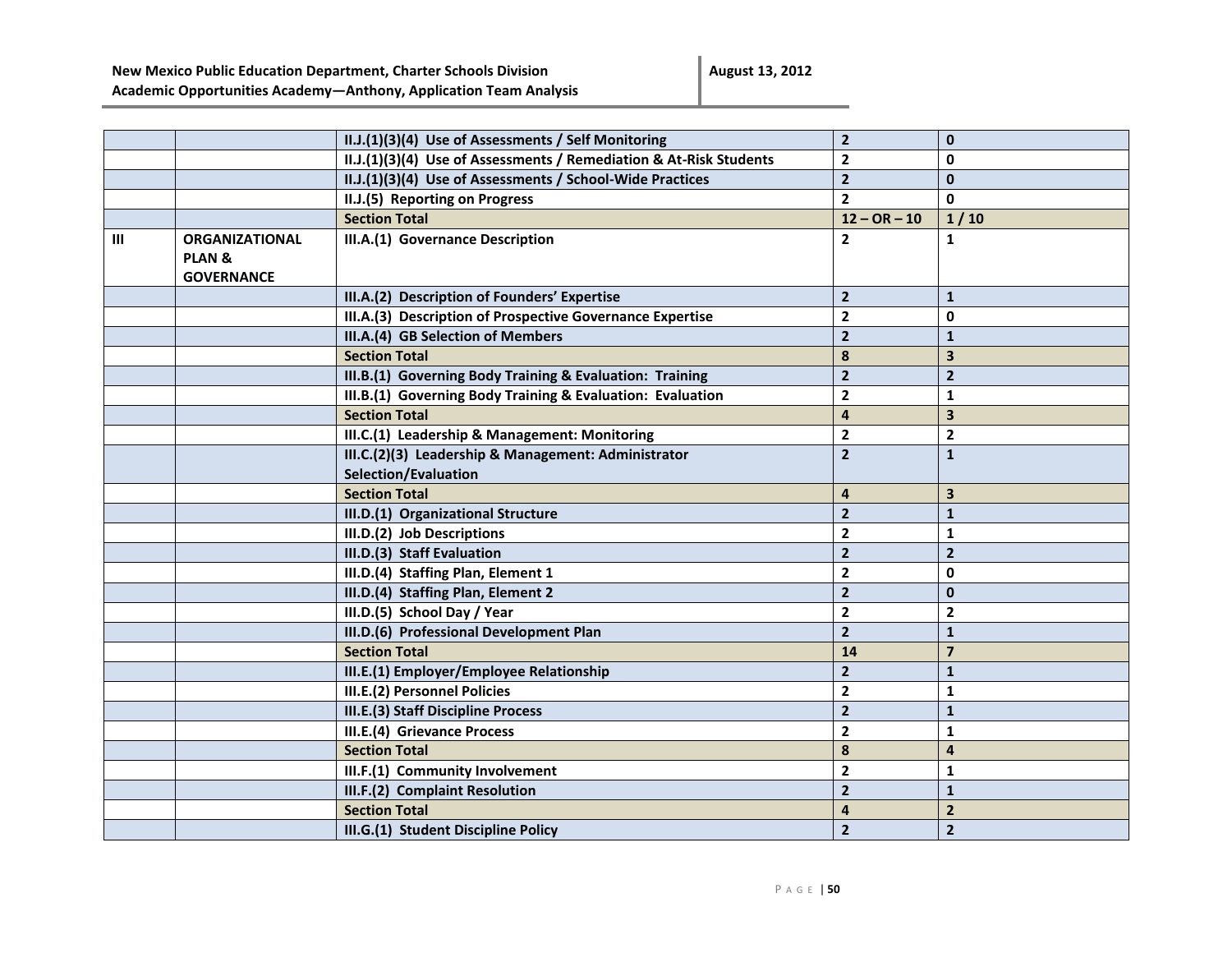|    |                      | III.G.(2) Alternative Placements                                             | $\overline{2}$          | 1.5                     |
|----|----------------------|------------------------------------------------------------------------------|-------------------------|-------------------------|
|    |                      | <b>Section Total</b>                                                         | 4                       | 3.5                     |
|    |                      | III.H.(1) Student Recruitment                                                | $\overline{2}$          | $\overline{2}$          |
|    |                      | III.H.(2) Lottery Process                                                    | $\overline{2}$          | $\mathbf{1}$            |
|    |                      | III.H.(3) Enrollment Process, Element 1                                      | $\overline{2}$          | $\overline{2}$          |
|    |                      | III.H.(3) Enrollment Process, Element 2                                      | $\overline{2}$          | $\overline{\mathbf{2}}$ |
|    |                      | <b>Section Total</b>                                                         | 8                       | $\overline{\mathbf{z}}$ |
|    |                      | III.I.(1) Legal Compliance: Conflict of Interest                             | $\overline{2}$          | $\overline{2}$          |
|    |                      | III.I.(2) Legal Compliance: Transparency                                     | $\overline{2}$          | $\mathbf{1}$            |
|    |                      | <b>Section Total</b>                                                         | $\overline{\mathbf{4}}$ | $\overline{\mathbf{3}}$ |
|    |                      | III.J.(1) Evidence of Partnership: Third Party Relationships (If Applicable) | $2 - OR - 0$            | N/A                     |
|    |                      | III.J.(2) Evidence of Partnership: Proposed Agreement (If Applicable)        | $2 - OR - 0$            | N/A                     |
|    |                      | <b>Section Total</b>                                                         | $4 - OR - 0$            | 0/0                     |
|    |                      | III.K.(1)(2)(3) Waivers, Element 1                                           | $2 - OR - 0$            | $\overline{2}$          |
|    |                      | III.K.(1)(2)(3) Waivers, Element 2 -- DISTRICT AUTHORIZATION ONLY)           | N/A                     | N/A                     |
|    |                      | III.K.(1)(2)(3) Waivers, Element 3                                           | $2 - OR - 0$            | $\overline{2}$          |
|    |                      | <b>Section Total</b>                                                         | $4 - OR - 0$            | 4/4                     |
|    |                      | III.L.(1) Transportation (If Applicable)                                     | $2 - OR - 0$            | $\mathbf{2}$            |
|    |                      | III.L.(1) Food Service (If Applicable)                                       | $2 - OR - 0$            | $\overline{2}$          |
|    |                      | <b>Section Total</b>                                                         | $4 - OR - 0$            | 4/4                     |
|    |                      | III.M.(1) Projected Facility Needs                                           | $\overline{2}$          | $\overline{2}$          |
|    |                      | III.M.(2) Facility Plans                                                     | $\overline{2}$          | $\overline{2}$          |
|    |                      | III.M.(3) Projected Facility Costs                                           | $\mathbf{2}$            | $\mathbf{1}$            |
|    |                      | <b>Section Total</b>                                                         | $6\phantom{1}6$         | 5                       |
| IV | <b>BUSINESS PLAN</b> | IV.A.(1) 910B5 Worksheets                                                    | $\overline{\mathbf{2}}$ | $\mathbf{2}$            |
|    |                      | IV.A.(2) 5-Year Budget Plan                                                  | $\overline{2}$          | $\mathbf{1}$            |
|    |                      | IV.A.(3) Budget Narrative                                                    | $\overline{2}$          | $\mathbf{1}$            |
|    |                      | IV.A.(4) Strategies for Budget Control                                       | $\overline{2}$          | $\mathbf{1}$            |
|    |                      | IV.A.(5) Salary Schedule (Appendix)                                          | $\overline{2}$          | 1.5                     |
|    |                      | <b>Section Total</b>                                                         | 10                      | 6.5                     |
|    |                      | IV.B.(1)(2) Financial Policies and Internal Controls                         | $\overline{2}$          | 0                       |
|    |                      | IV.B.(3) Financial Personnel                                                 | $\overline{2}$          | $\overline{2}$          |
|    |                      | IV.B.(4) Financial Oversight                                                 | $\overline{2}$          | 1                       |
|    |                      | IV.B.(3) School Sustainability                                               | $\overline{2}$          | $\mathbf{0}$            |
|    |                      | <b>Section Total</b>                                                         | 8                       | 3                       |